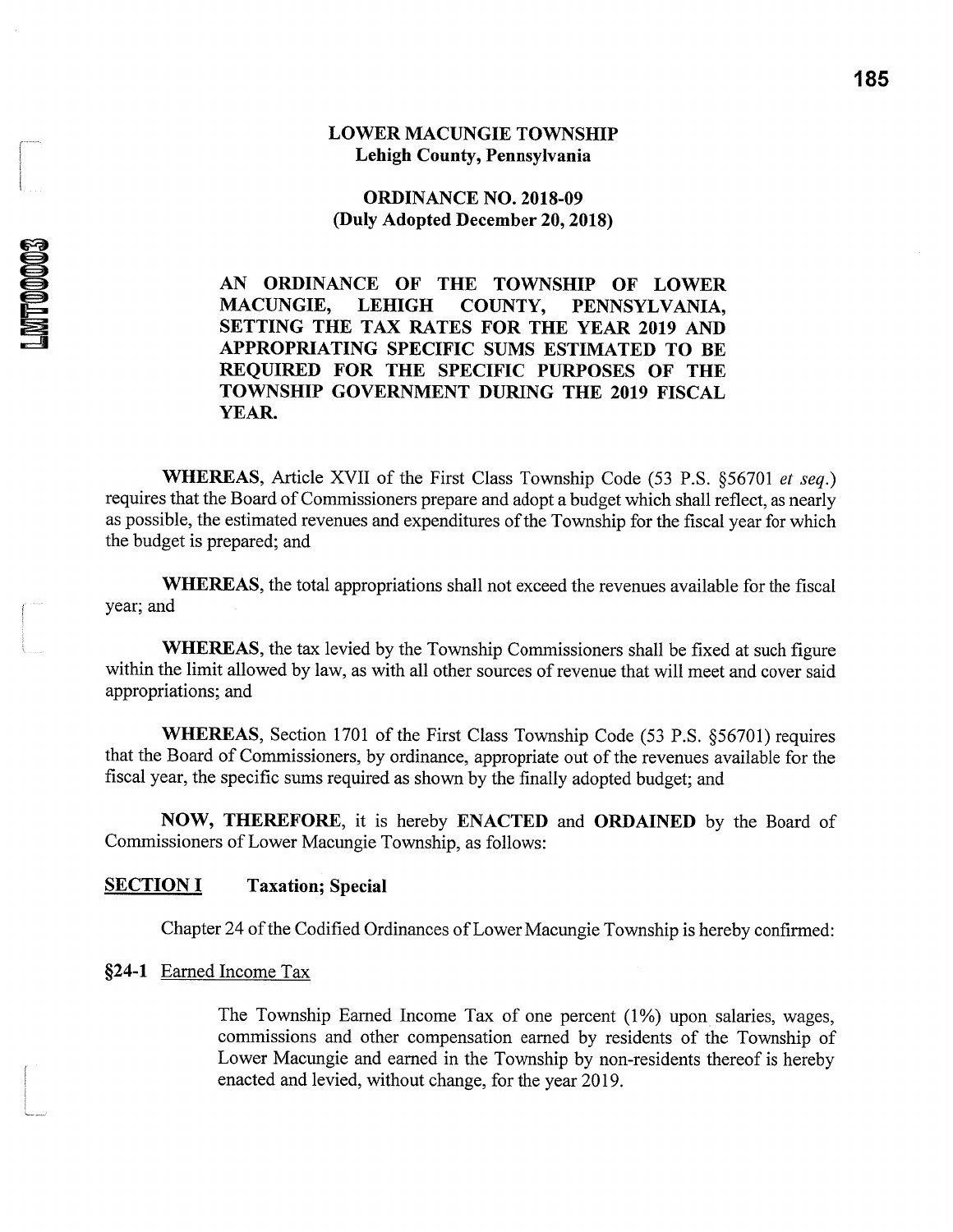#### §24-2 Transfer Tax

The Township Transfer Tax of one percent (1%) upon the privilege of transferring or conveying, by deed or other document, any interest in any lands, tenements, or hereditaments in or partly in the Township of Lower Macungie is hereby enacted and levied, without change, for the year 2019.

#### §24-3 Local Services Tax

The Township Local Services Tax of Fifty-Two Dollars (\$52.00) per annum on each adult resident and nonresident employed and/or engaged in an occupation within Lower Macungie Township, without change, for the year 2019.

#### §24-4 Real Estate Tax

The Township Real Estate Tax of .50 mill to be used only for capital improvements is hereby enacted and levied for the year 2019.

#### **Annual Budget Appropriations. SECTION II**

Regarding Township expenditures for the fiscal year 2019, the following amounts are hereby appropriated from the revenues available during the 2019 fiscal year for the specific purposes set forth below, which amounts are more completely itemized in the finally adopted full budget for the fiscal year 2019 on file in the Township Secretary's Office and attached hereto by reference.

#### **2019 ADOPTED BUDGETS**

#### **GENERAL FUND**

#### **SEWER FUND**

#### **CAPITAL FUND**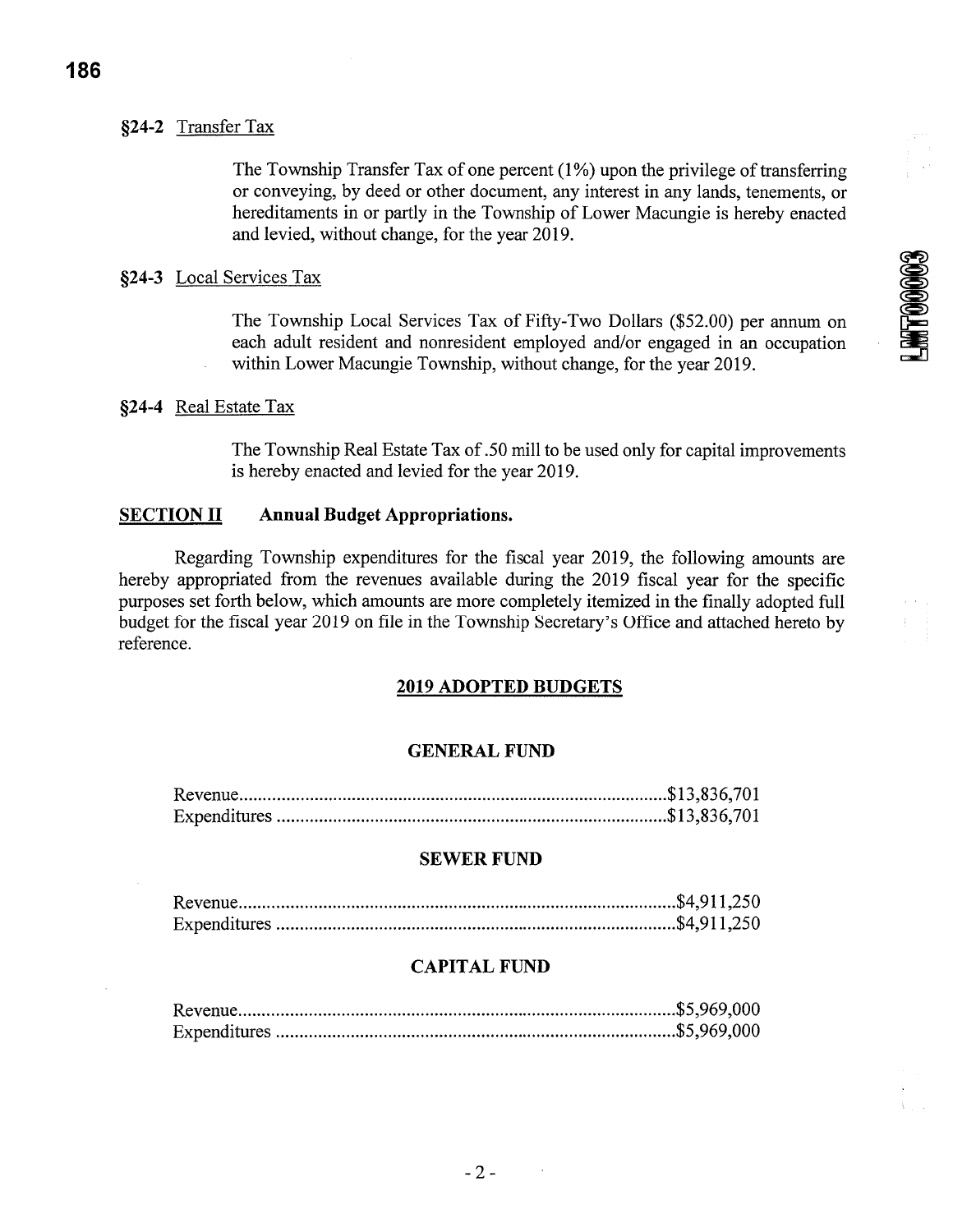#### **STATE LIQUID FUELS FUND**

#### **SECTION III REPEALER**

All ordinances or parts of ordinances which are inconsistent herewith are hereby repealed.

#### **SECTION IV SEVERABILITY**

If any sentence, clause, section, or part of this Ordinance is for any reason found to be unconstitutional, illegal or invalid, such unconstitutionality, illegality or invalidity shall not affect or impair any of the remaining provisions, sentences, clauses, sections or parts of this Ordinance. It is hereby declared as the intent of the Board of Commissioners that this Ordinance would have been adopted had such unconstitutional, illegal or invalid sentence, clause, section or part thereof not been included herein.

#### **SECTION V EFFECTIVE DATE**

This Ordinance shall become effective January 1, 2019.

**ENACTED** and **ORDAINED** this  $\phi$  day of December, A.D., 2018.

'*Istoryk* 

 $-3-$ 

#### **LOWER MACUNGIE TOWNSHIP BOARD OF COMMISSIONERS**

Ronald W Beitler, President

**ATTEST:** 

Renea Flexer, Asst. Township Manager/Secretary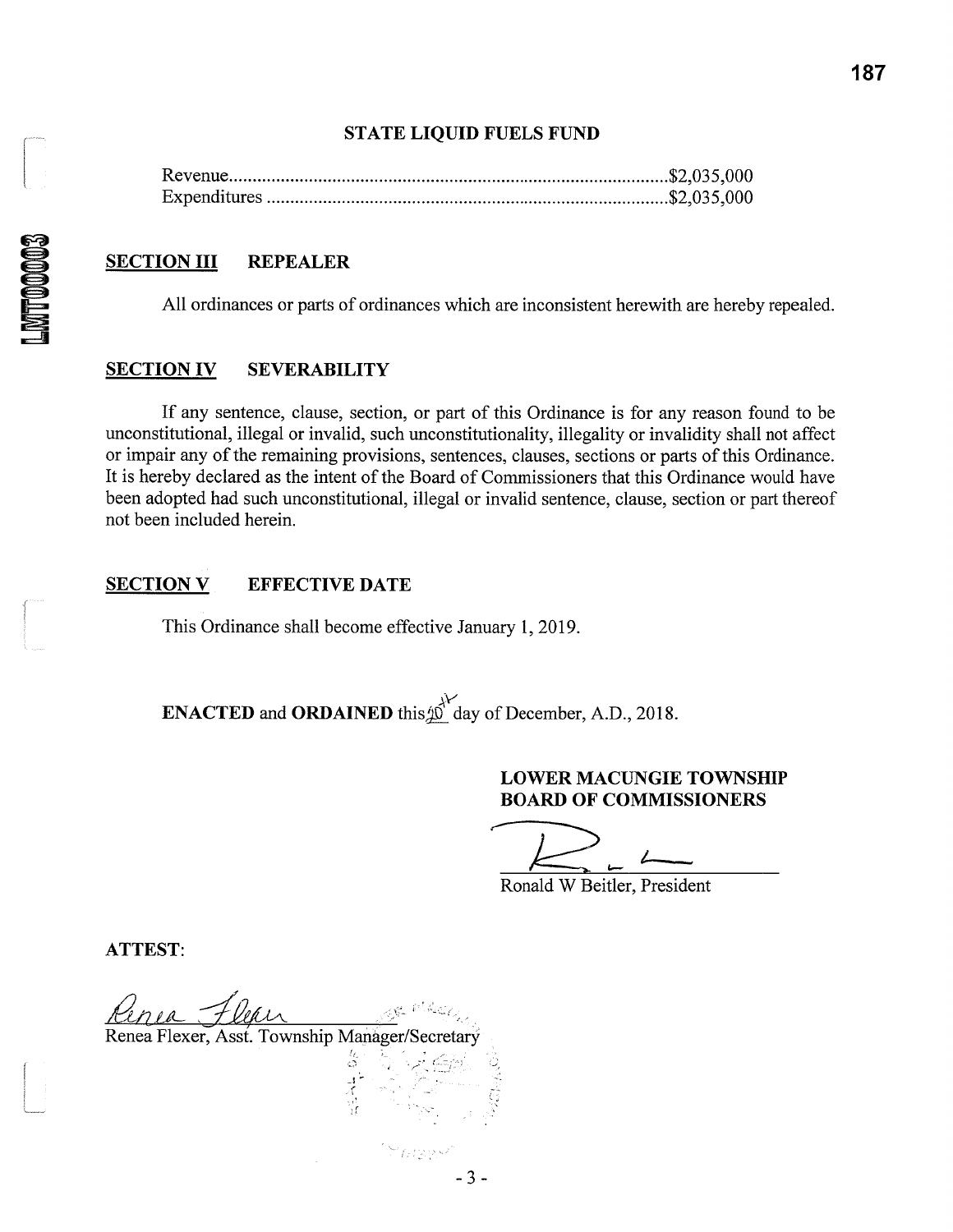| Lower Macungie Township                   |                                     |                                | Budget Worksheet - 2019 Budget<br>Periods: 01/19-12/19 |                       |                                | Page: 1<br>Nov 16, 2018 08:23AM |  |  |
|-------------------------------------------|-------------------------------------|--------------------------------|--------------------------------------------------------|-----------------------|--------------------------------|---------------------------------|--|--|
| <b>Account Number</b>                     | <b>Account Title</b>                | 2019<br><b>Approved Budget</b> | 2019<br><b>Initial Budget</b>                          | 2018<br><b>Budget</b> | 2018<br>Year to Date<br>Actual | 2017<br>Actual                  |  |  |
| <b>General Fund</b>                       |                                     |                                |                                                        |                       |                                |                                 |  |  |
| <b>Local Tax Enabling Act</b>             |                                     |                                |                                                        |                       |                                |                                 |  |  |
| 01.310.100                                | Real Estate Transfer Tax            | 1,150,000.00                   | 1,150,000.00                                           | 950,000.00            | 1,117,655.11                   | 1,149,342.60                    |  |  |
| 01.310.210                                | Earned Income Tax                   | 5,900,000.00                   | 5,900,000.00                                           | 5,800,000.00          | 4,628,988.11                   | 5,784,962.73                    |  |  |
| 01.310.510                                | <b>Local Services Tax</b>           | 525,000.00                     | 525,000.00                                             | 500,000.00            | 463,591.02                     | 563,807.65                      |  |  |
|                                           | Total Local Tax Enabling Act:       | 7,575,000.00                   | 7,575,000.00                                           | 7,250,000.00          | 6,210,234.24                   | 7,498,112.98                    |  |  |
| <b>Business Licenses &amp; Permits</b>    |                                     |                                |                                                        |                       |                                |                                 |  |  |
| 01.321.320                                | Junk Yard License                   | 210.00                         | 210.00                                                 | 210.00                | 210.00                         | 210.00                          |  |  |
| 01.321.601                                | <b>Electrical Licenses</b>          | 6,000.00                       | 6,000.00                                               | 6,000.00              | 6,540.00                       | 9,605.00                        |  |  |
| 01.321.602                                | <b>Plumbing Licenses</b>            | 4,500.00                       | 4,500.00                                               | 4,000.00              | 3,675.00                       | 5,640.00                        |  |  |
| 01.321.610                                | <b>Peddler Licenses</b>             | 200.00                         | 200.00                                                 | 500.00                | 179.00                         | 540.00                          |  |  |
| 01.321.800                                | Cable TV Franchise Fees             | 510,000.00                     | 510,000.00                                             | 545,000.00            | 377,856.77                     | 506,248.81                      |  |  |
|                                           | Total Business Licenses & Permits:  | 520,910.00                     | 520,910.00                                             | 555,710.00            | 388,460.77                     | 522,243.81                      |  |  |
| <b>Fines</b>                              |                                     |                                |                                                        |                       |                                |                                 |  |  |
| 01.331.120                                | Violations- Ordinance/Statues       | 18,000.00                      | 18,000.00                                              | 18,000.00             | 14,524.71                      | 10,252.30                       |  |  |
| <b>Total Fines:</b>                       |                                     | 18,000.00                      | 18,000.00                                              | 18,000.00             | 14,524.71                      | 10,252.30                       |  |  |
| <b>Interest Earnings</b>                  |                                     |                                |                                                        |                       |                                |                                 |  |  |
| 01.341.000                                | <b>Interest Earnings</b>            | 15,000.00                      | 15,000.00                                              | 10,000.00             | 48,821.53                      | 52,145.99                       |  |  |
|                                           | <b>Total Interest Earnings:</b>     | 15,000.00                      | 15,000.00                                              | 10,000.00             | 48,821.53                      | 52,145.99                       |  |  |
| <b>Rents and Royalties</b>                |                                     |                                |                                                        |                       |                                |                                 |  |  |
| 01.342.100                                | <b>Land Rental</b>                  | 23,000.00                      | 23,000.00                                              | 12,800.00             | 1,258.40                       | 23,909.60                       |  |  |
| 01.342.206                                | Kratzer House                       | 12,000.00                      | 12,000.00                                              | 12,000.00             | 12,642.99                      | 13,870.53                       |  |  |
| 01.342.207                                | Schantz Farm Rental                 | 13,500.00                      | 13,500.00                                              | 13,500.00             | 14,578.38                      | 16,488.50                       |  |  |
| 01.342.211                                | Camp Olympic Farm House             | 17,000.00                      | 17,000.00                                              | 17,000.00             | 16,019.24                      | 19,456.00                       |  |  |
| 01.342.212                                | Camp Olympic Bungalow               | 12,000.00                      | 12,000.00                                              | 12,000.00             | 10,689.56                      | 12,072.10                       |  |  |
| 01.342.530                                | <b>Cell Tower Rental</b>            | 15,000.00                      | 15,000.00                                              | 15,000.00             | 12,250.83                      | 14,862.70                       |  |  |
| 01.342.540                                | <b>Electronic Billboard</b>         | .00                            | .00                                                    | .00                   | 999.99                         | 3,999.96                        |  |  |
| 01.342.545                                | Office Rent State Rep               | 15,000.00                      | 15,000.00                                              | 15,000.00             | 14,225.00                      | 15,000.00                       |  |  |
|                                           | <b>Total Rents and Royalties:</b>   | 107,500.00                     | 107,500.00                                             | 97,300.00             | 82,664.39                      | 119,659.39                      |  |  |
| <b>State Grants</b>                       |                                     |                                |                                                        |                       |                                |                                 |  |  |
| 01.354.020                                | <b>State Aid Volunteer Fire</b>     | 250,000.00                     | 250,000.00                                             | 250,000.00            | 211,594.72                     | 225,809.33                      |  |  |
| 01.354.090                                | <b>State Community Dev Grants</b>   | 25,000.00                      | 25,000.00                                              | 25,000.00             | .00                            | .00.                            |  |  |
| 01.354.150                                | <b>State Recycling Grants</b>       | 315,000.00                     | 315,000.00                                             | 130,000.00            | .00                            | 117,266.00                      |  |  |
| <b>Total State Grants:</b>                |                                     | 590,000.00                     | 590,000.00                                             | 405,000.00            | 211,594.72                     | 343,075.33                      |  |  |
|                                           |                                     |                                |                                                        |                       |                                |                                 |  |  |
| <b>State Shared Revenue</b><br>01.355.010 | <b>PURTA</b>                        | 600.00                         | 600.00                                                 | 600.00                | 9,161.98                       | 8,699.88                        |  |  |
| 01.355.040                                | Alcoholic Beverages Licenses        | 3,480.00                       | 3,480.00                                               | 3,480.00              | 5,150.00                       | 4,850.00                        |  |  |
| 01.355.050                                | Municipal State Aid Pension         | 190,000.00                     | 190,000.00                                             | 185,000.00            | 201,428.70                     | 178,941.88                      |  |  |
|                                           | Total State Shared Revenue:         | 194,080.00                     | 194,080.00                                             | 189,080.00            | 215,740.68                     | 192,491.76                      |  |  |
| <b>Charges for Services Developer</b>     |                                     |                                |                                                        |                       |                                |                                 |  |  |
| 01.361.400                                | <b>Residential Plan Review Fees</b> | 23,500.00                      | 23,500.00                                              | 20,000.00             | 20,745.00                      | 21,010.00                       |  |  |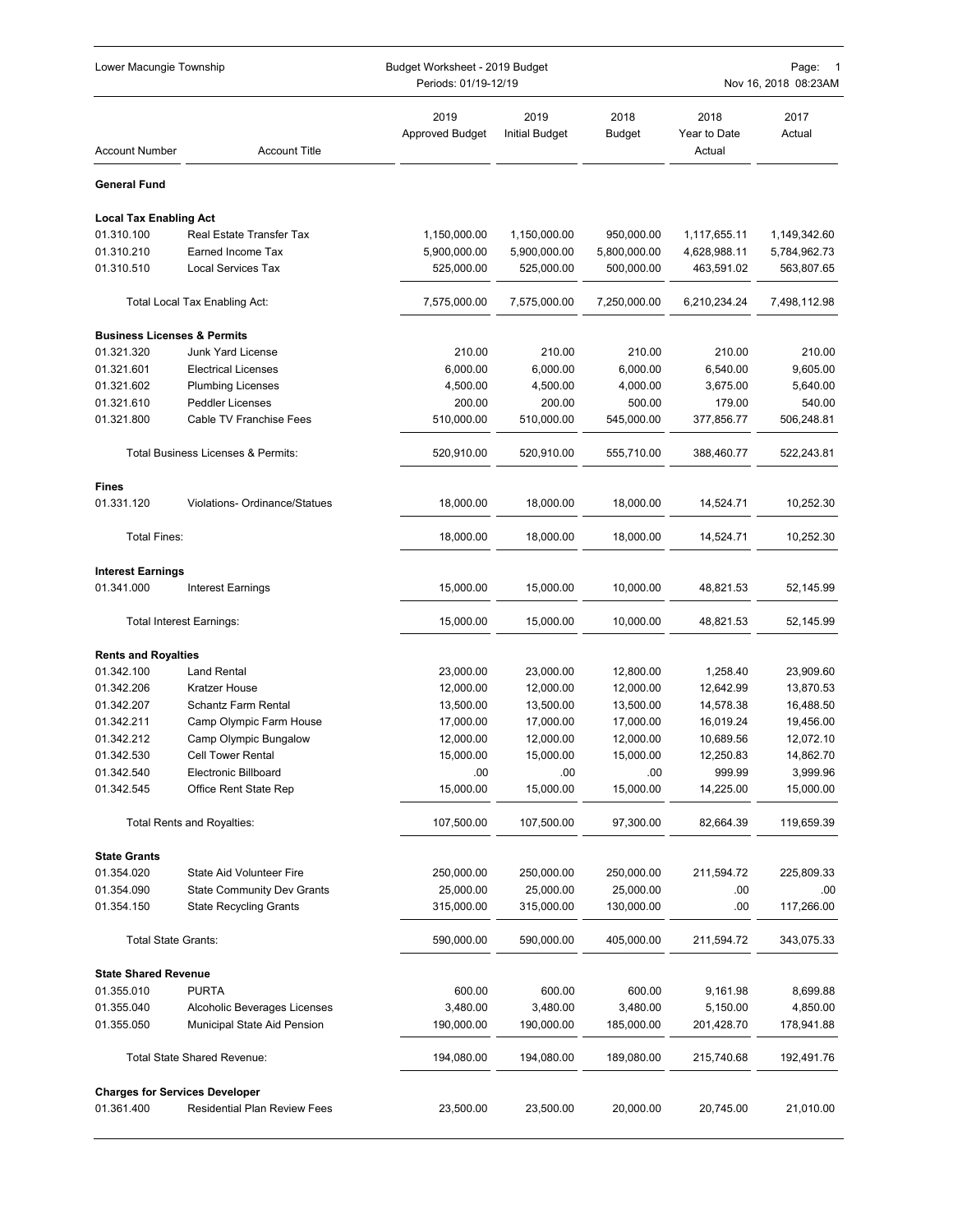| Lower Macungie Township            |                                           | Budget Worksheet - 2019 Budget<br>Periods: 01/19-12/19 |                               |                       | Page:<br>2<br>Nov 16, 2018 08:23AM |                      |  |
|------------------------------------|-------------------------------------------|--------------------------------------------------------|-------------------------------|-----------------------|------------------------------------|----------------------|--|
| <b>Account Number</b>              | <b>Account Title</b>                      | 2019<br><b>Approved Budget</b>                         | 2019<br><b>Initial Budget</b> | 2018<br><b>Budget</b> | 2018<br>Year to Date<br>Actual     | 2017<br>Actual       |  |
| 01.361.401                         | <b>Commercial Plan Review Fees</b>        | 48,000.00                                              | 48,000.00                     | 55,000.00             | 46,680.00                          | 62,900.00            |  |
| 01.361.710                         | Photocopies                               | 200.00                                                 | 200.00                        | 500.00                | 242.32                             | 560.51               |  |
|                                    | Total Charges for Services Developer:     | 71,700.00                                              | 71,700.00                     | 75,500.00             | 67,667.32                          | 84,470.51            |  |
| <b>Charges for Services Safety</b> |                                           |                                                        |                               |                       |                                    |                      |  |
| 01.362.140                         | <b>School Crossing Guards</b>             | 31,000.00                                              | 31,000.00                     | 31,000.00             | 33,698.01                          | 47,552.82            |  |
| 01.362.402                         | Fire Code Plan Review                     | 35,000.00                                              | 35,000.00                     | 35,000.00             | 45,260.00                          | 39,745.00            |  |
| 01.362.410                         | <b>Building Permits</b>                   | 65,000.00                                              | 65,000.00                     | 70,000.00             | 58,605.00                          | 81,962.90            |  |
| 01.362.411                         | <b>Building Permits/Commercial</b>        | 95,000.00                                              | 95,000.00                     | 120,000.00            | 92,890.48                          | 108,853.42           |  |
| 01.362.420                         | <b>Electrical Permits</b>                 | 75,000.00                                              | 75,000.00                     | 100,000.00            | 73,064.50                          | 125,730.00           |  |
| 01.362.430                         | <b>Plumbing Permits</b>                   | 26,000.00                                              | 26,000.00                     | 30,000.00             | 25,665.00                          | 39,020.00            |  |
| 01.362.450                         | ROP Use & Occupancy Permits               | .00                                                    | .00                           | 6,000.00              | 600.00-                            | 15,742.50            |  |
| 01.362.470                         | <b>Mechanical Permits</b>                 | 12,000.00                                              | 12,000.00                     | 6,000.00              | 17,020.00                          | 9,340.00             |  |
| 01.362.480                         | <b>Zoning Permits</b>                     | 14,000.00                                              | 14,000.00                     | 6,000.00              | 14,835.88                          | 31,668.32            |  |
| 01.362.490                         | On Lot Grading/Pool Reviews               | 6,000.00                                               | 6,000.00                      | 6,000.00              | 6,225.00                           | 8,185.00             |  |
| 01.362.500                         | <b>Burning Permits</b>                    | 50.00                                                  | 50.00                         | 100.00                | 30.00                              | 60.00                |  |
| 01.362.580                         | Sprinkler System Inspections              | 1,200.00                                               | 1,200.00                      | 4,500.00              | 871.05                             | 4,388.75             |  |
| 01.362.600                         | <b>Miscellaneous Permits</b>              | 250.00                                                 | 250.00                        | 200.00                | 150.00                             | 300.00               |  |
|                                    | Total Charges for Services Safety:        | 360,500.00                                             | 360,500.00                    | 414,800.00            | 367,714.92                         | 512,548.71           |  |
| <b>Sanitation</b>                  |                                           |                                                        |                               |                       |                                    |                      |  |
| 01.364.300                         | Solid Waste Regular Charges               | 2,620,000.00                                           | 2,620,000.00                  | 2,600,000.00          | 1,977,449.04                       | 2,627,885.18         |  |
| 01.364.305                         | <b>Penalties Assessed</b>                 | 22,000.00                                              | 22,000.00                     | 20,000.00             | 19,715.72                          | 30,048.50            |  |
| 01.364.350                         | Bag Tags                                  | 1,200.00                                               | 1,200.00                      | 1,200.00              | 683.00                             | 1,509.00             |  |
| 01.364.900                         | Yard Waste Loading Fees                   | 4,100.00                                               | 4,100.00                      | 5,500.00              | 4,080.00                           | 4,615.00             |  |
| <b>Total Sanitation:</b>           |                                           | 2,647,300.00                                           | 2,647,300.00                  | 2,626,700.00          | 2,001,927.76                       | 2,664,057.68         |  |
| <b>Culture and Recreation</b>      |                                           |                                                        |                               |                       |                                    |                      |  |
| 01.367.110                         | Swimming Pool Fees                        | 100,000.00                                             | 100,000.00                    | 100,000.00            | 95,494.00                          | 93,119.00            |  |
| 01.367.111                         | Swim Lesson Fees                          | 7,000.00                                               | 7,000.00                      | 7,700.00              | 5,850.00                           | 7,680.00             |  |
| 01.367.112                         | Pool Snack Bar Income                     | 20,000.00                                              | 20,000.00                     | 20,000.00             | 22,098.05                          | 23,040.95            |  |
| 01.367.120                         | Playground Fees                           | 50,000.00                                              | 50,000.00                     | 53,000.00             | 45,875.00                          | 47,590.00            |  |
| 01.367.140                         | Camp Olympic Pavilion                     | 4,500.00                                               | 4,500.00                      | 4,500.00              | 4,475.00                           | 4,200.00             |  |
| 01.367.142                         | Camp Olympic Barn                         | 20,000.00                                              | 20,000.00                     | 10,000.00             | 21,705.00                          | 9,950.00             |  |
| 01.367.145                         | Wescosville Rec Hall                      | 15,000.00                                              | 15,000.00                     | 15,000.00             | 17,650.00                          | 14,670.00            |  |
| 01.367.150                         | <b>Gym Rental</b>                         | 35,000.00                                              | 35,000.00                     | 28,000.00             | 21,964.00                          | 27,841.25            |  |
| 01.367.151                         | Community Center Room A                   | .00                                                    | .00                           | .00                   | .00                                | 6,304.00             |  |
| 01.367.152                         | Community Center Room B                   | .00                                                    | .00                           | .00                   | .00                                | 864.00               |  |
| 01.367.153                         | <b>Community Center Rooms</b>             | 30,000.00                                              | 30,000.00                     | 19,850.00             | 29,294.50                          | 18,624.50            |  |
| 01.367.155                         | <b>Community Center Setup Charges</b>     | .00                                                    | .00                           | .00                   | .00                                | 2,300.00             |  |
| 01.367.156                         | Community Center Snack Bar                | 700.00                                                 | 700.00                        | 700.00                | 587.41                             | 695.53               |  |
| 01.367.157                         | Lockridge Community Center                | 15,000.00                                              | 15,000.00                     | 13,500.00             | 11,755.00                          | 14,835.00            |  |
| 01.367.160                         | Library Reimburseable Expenses            | 20,000.00                                              | 20,000.00                     | 20,000.00             | 10,764.76                          | 14,981.96            |  |
| 01.367.200                         | <b>Community Center Programs</b>          | 75,000.00                                              | 75,000.00                     | 70,000.00             | 74,503.64                          | 79,223.00            |  |
| 01.367.250                         | <b>Community Center Equipment</b>         | .00                                                    | .00                           | .00                   | 505.00                             | 305.00               |  |
| 01.367.300                         | Garden Plot Program                       | 2,600.00                                               | 2,600.00                      | 2,900.00              | 2,530.00                           | 2,870.00             |  |
| 01.367.301<br>01.367.315           | <b>Field Use Fees</b><br>Dog Park Fees    | 3,300.00<br>.00                                        | 3,300.00<br>.00               | 3,300.00<br>2,000.00  | 2,893.43<br>310.00                 | 1,576.05<br>1,770.00 |  |
|                                    |                                           |                                                        |                               |                       |                                    |                      |  |
|                                    | Total Culture and Recreation:             | 398,100.00                                             | 398,100.00                    | 370,450.00            | 368,254.79                         | 372,440.24           |  |
|                                    | <b>Reimbursements &amp; Other Revenue</b> |                                                        |                               |                       |                                    |                      |  |
| 01.380.100                         | Insurance Reimbursements                  | 120,000.00                                             | 120,000.00                    | 120,000.00            | 135,846.66                         | 139,933.00           |  |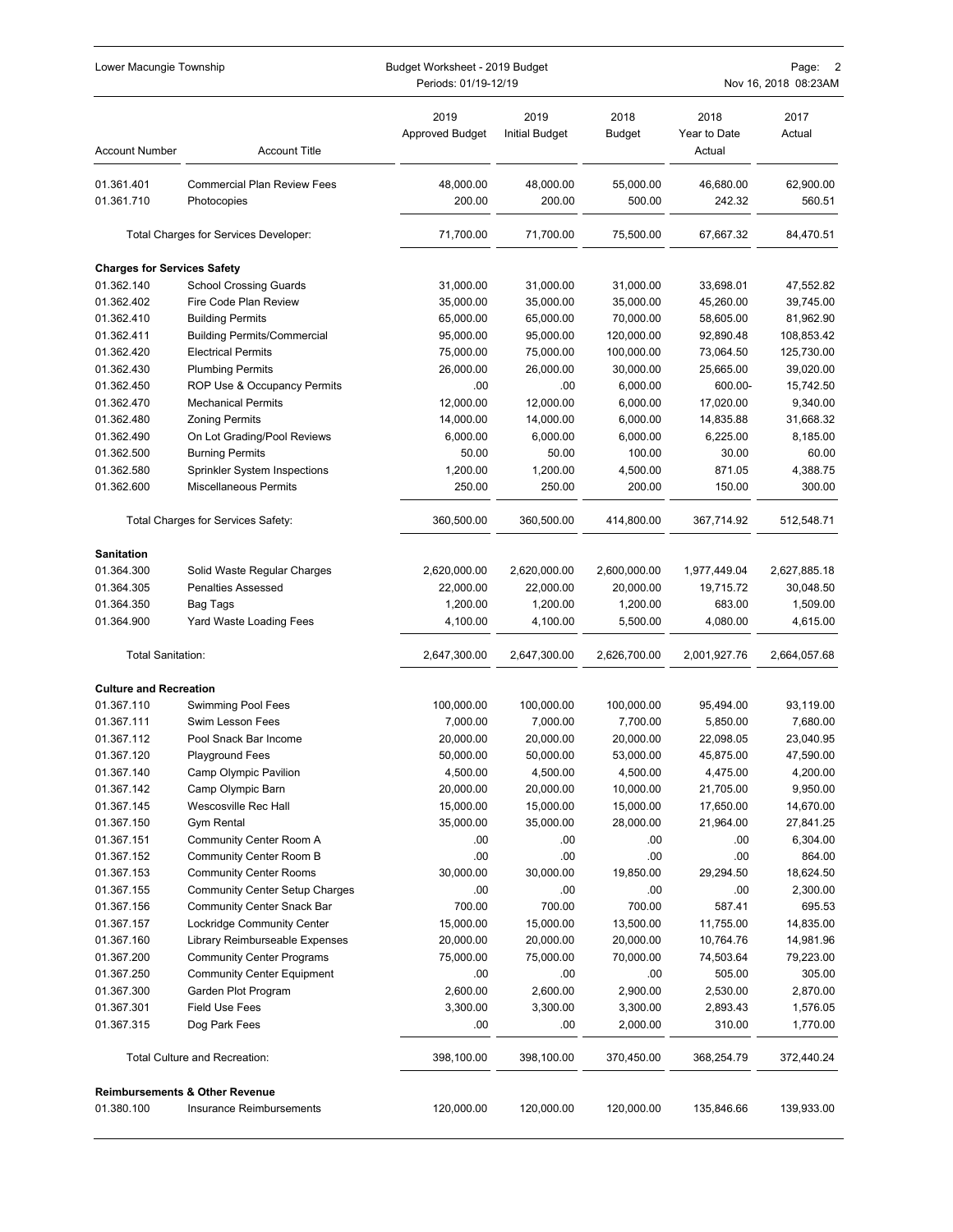| Lower Macungie Township                            |                                                       | Budget Worksheet - 2019 Budget<br>Periods: 01/19-12/19 |                        |                      | Page:<br>3<br>Nov 16, 2018 08:23AM |                      |
|----------------------------------------------------|-------------------------------------------------------|--------------------------------------------------------|------------------------|----------------------|------------------------------------|----------------------|
| <b>Account Number</b>                              | <b>Account Title</b>                                  | 2019<br><b>Approved Budget</b>                         | 2019<br>Initial Budget | 2018<br>Budget       | 2018<br>Year to Date<br>Actual     | 2017<br>Actual       |
| 01.380.300                                         | Misc Rev & Reimburse                                  | 1,000.00                                               | 1,000.00               | 500.00               | 1,117.25                           | 505.44-              |
| 01.380.900                                         | <b>Refunds for Expenses</b>                           | 1,000.00                                               | 1,000.00               | 4,000.00             | 684.22                             | 74,550.83            |
|                                                    | Total Reimbursements & Other Revenue:                 | 122,000.00                                             | 122,000.00             | 124,500.00           | 137,648.13                         | 213,978.39           |
| <b>Special Assessments</b>                         |                                                       |                                                        |                        |                      |                                    |                      |
| 01.383.110                                         | Street Light Taxes - Current                          | 287,000.00                                             | 287,000.00             | 284,000.00           | 288,392.81                         | 291,886.86           |
| 01.383.111                                         | Street Light Taxes- Delinquent                        | 250.00                                                 | 250.00                 | 2,000.00             | .00                                | .00                  |
| 01.383.500                                         | Penalties Late Payment                                | 1,000.00                                               | 1,000.00               | 1,000.00             | 195.88                             | 3,909.66             |
|                                                    | <b>Total Special Assessments:</b>                     | 288,250.00                                             | 288,250.00             | 287,000.00           | 288,588.69                         | 295,796.52           |
| <b>Interfund Operating Transfers</b><br>01.392.370 | Transfer from Dev. Impact Fund                        | 400,000.00                                             | 400,000.00             | 200,000.00           | .00                                | .00                  |
|                                                    | <b>Total Interfund Operating Transfers:</b>           | 400,000.00                                             | 400,000.00             | 200,000.00           | .00                                | .00                  |
| <b>Prior Years Revenue</b>                         |                                                       |                                                        |                        |                      |                                    |                      |
| 01.396.000                                         | <b>Prior Years Reserve</b>                            | 528,361.00                                             | 465,000.00             | 1,058,345.00         | .00                                | .00                  |
|                                                    | <b>Total Prior Years Revenue:</b>                     | 528,361.00                                             | 465,000.00             | 1,058,345.00         | .00                                | .00                  |
| Total Revenue:                                     |                                                       | 13,836,701.00                                          | 13,773,340.00          | 13,682,385.00        | 10,403,842.65                      | 12,881,273.61        |
| Legislative                                        |                                                       |                                                        |                        |                      |                                    |                      |
| 01.400.105                                         | Salaries & Wages - Elected                            | 30,700.00                                              | 30,700.00              | 30,700.00            | 26,755.16                          | 29,532.00            |
| 01.400.210                                         | <b>Office Supplies</b>                                | 500.00                                                 | 500.00                 | 1,000.00             | 234.08                             | 24.55                |
| 01.400.420                                         | Dues, Subscriptions & Member                          | 500.00                                                 | 500.00                 | 500.00               | 500.00                             | .00                  |
| 01.400.460                                         | Meetings & Conferences                                | 500.00                                                 | 500.00                 | 1,000.00             | 210.00                             | 405.98               |
| Total Legislative:                                 |                                                       | 32,200.00                                              | 32,200.00              | 33,200.00            | 27,699.24                          | 29,962.53            |
| <b>Financial Administration</b>                    |                                                       |                                                        |                        |                      |                                    |                      |
| 01.402.112                                         | Salaries & Wages - Full Time                          | 222,200.00                                             | 222,200.00             | 218,300.00           | 186,753.05                         | 200,452.61           |
| 01.402.210                                         | Office Supplies                                       | 1,000.00                                               | 1,000.00               | 1,000.00             | .00                                | 831.41               |
| 01.402.260                                         | Small Tools & Minor Equip                             | 1,000.00                                               | 1,000.00               | 1,000.00             | .00                                | .00                  |
| 01.402.307                                         | <b>Accounting Systems</b>                             | 26,000.00                                              | 26,000.00              | 26,000.00            | 25,833.00                          | 25,833.00            |
| 01.402.311                                         | <b>Accounting &amp; Auditing Services</b>             | 16,000.00                                              | 16,000.00              | 16,000.00            | 14,250.00                          | 11,250.00            |
| 01.402.317                                         | Payroll Processing                                    | 8,500.00                                               | 8,500.00<br>9,000.00   | 8,500.00             | 7,960.01                           | 8,439.20             |
| 01.402.353<br>01.402.390                           | Surety & Fidelity<br><b>Bank Service Charges/Fees</b> | 9,000.00<br>7,000.00                                   | 7,000.00               | 8,100.00<br>8,000.00 | .00<br>5,742.38                    | 8,892.25<br>6,950.51 |
| 01.402.420                                         | Dues, Subscriptions & Member                          | 1,100.00                                               | 1,100.00               | 1,100.00             | .00                                | 510.00               |
| 01.402.460                                         | Meetings & Conferences                                | 2,500.00                                               | 2,500.00               | 2,500.00             | 2,287.89                           | 58.03                |
|                                                    | <b>Total Financial Administration:</b>                | 294,300.00                                             | 294,300.00             | 290,500.00           | 242,826.33                         | 263,217.01           |
|                                                    |                                                       |                                                        |                        |                      |                                    |                      |
| <b>Legal Services</b><br>01.404.401                | Solicitor                                             | 110,000.00                                             | 110,000.00             | 110,000.00           | 93,622.15                          | 102,999.73           |
| 01.404.402                                         | <b>Labor Relations</b>                                | 2,500.00                                               | 2,500.00               | 5,000.00             | 8,879.86                           | 26,834.12            |
| 01.404.403                                         | Legal Planning                                        | 80,000.00                                              | 80,000.00              | 40,000.00            | 118,577.70                         | 50,113.45            |
| 01.404.404                                         | Legal Zoning Board                                    | 8,000.00                                               | 8,000.00               | 5,000.00             | 9,200.00                           | 7,490.00             |
| 01.404.405                                         | Litigation                                            | 25,000.00                                              | 25,000.00              | 25,000.00            | 9,339.99                           | .00                  |
| 01.404.406                                         | Legal Zoning Enforcement                              | 9,000.00                                               | 9,000.00               | 7,500.00             | 18,409.65                          | 19,495.15            |
| Total Legal Services:                              |                                                       | 234,500.00                                             | 234,500.00             | 192,500.00           | 258,029.35                         | 206,932.45           |
|                                                    |                                                       |                                                        |                        |                      |                                    |                      |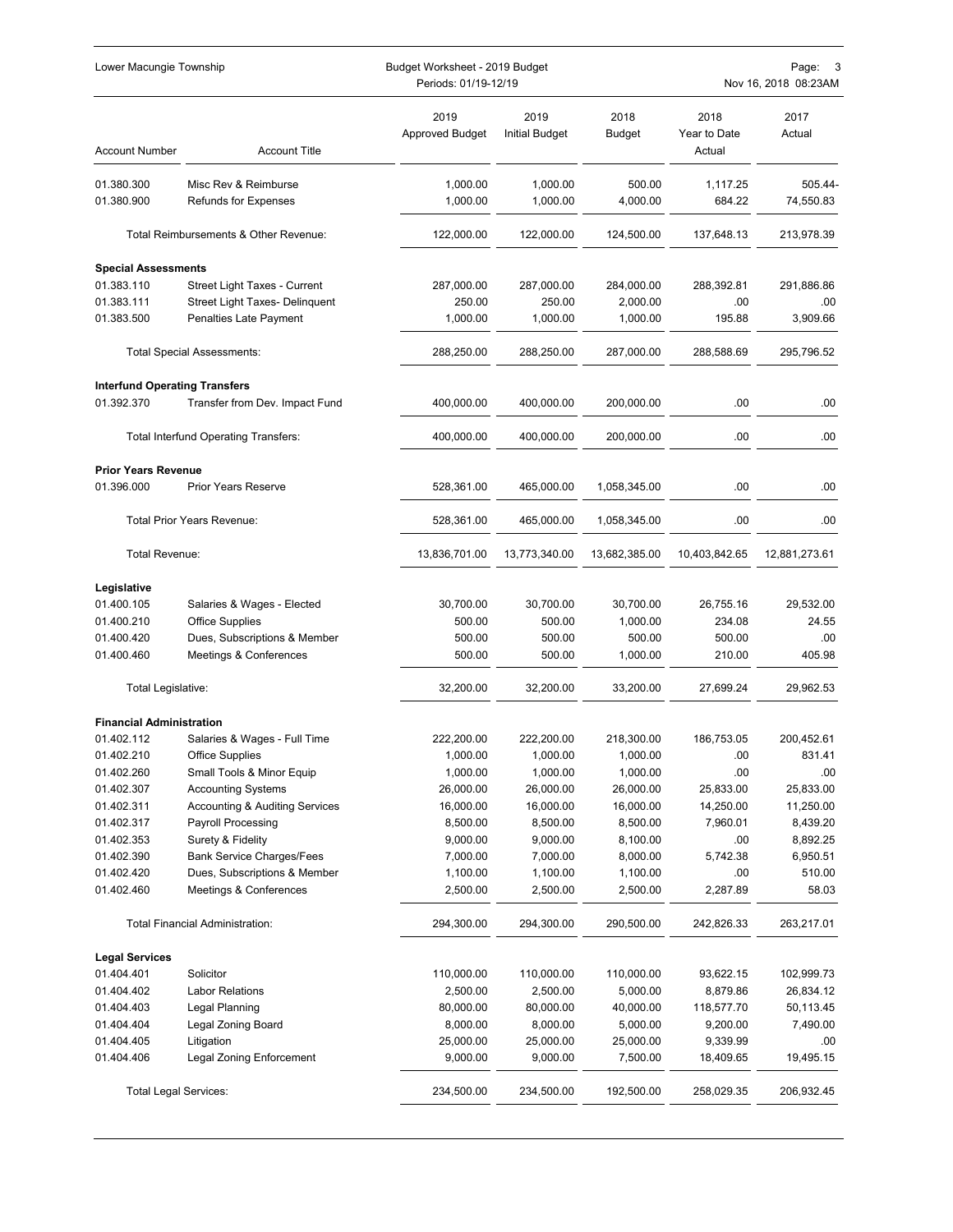| Lower Macungie Township           |                                                          | Budget Worksheet - 2019 Budget<br>Periods: 01/19-12/19 |                               |                       | Page: 4<br>Nov 16, 2018 08:23AM |                       |  |
|-----------------------------------|----------------------------------------------------------|--------------------------------------------------------|-------------------------------|-----------------------|---------------------------------|-----------------------|--|
| <b>Account Number</b>             | <b>Account Title</b>                                     | 2019<br><b>Approved Budget</b>                         | 2019<br><b>Initial Budget</b> | 2018<br>Budget        | 2018<br>Year to Date<br>Actual  | 2017<br>Actual        |  |
| Secretary                         |                                                          |                                                        |                               |                       |                                 |                       |  |
| 01.405.112                        | Salaries & Wages - Full Time                             | 165,600.00                                             | 165,600.00                    | 159,300.00            | 139,618.49                      | 149,187.79            |  |
| 01.405.210                        | <b>Office Supplies</b>                                   | 8,000.00                                               | 8,000.00                      | 10,000.00             | 4,539.62                        | 7,252.06              |  |
| 01.405.249                        | General Expense                                          | 1,000.00                                               | 1,000.00                      | 1,000.00              | 647.08                          | 538.66                |  |
| 01.405.341                        | Advertising                                              | 8,000.00                                               | 8,000.00                      | 8,000.00              | 5,493.43                        | 7,842.57              |  |
| 01.405.420                        | Dues, Subscriptions & Member                             | 250.00                                                 | 250.00                        | 500.00                | .00                             | 111.95                |  |
| 01.405.450                        | <b>Contracted Services</b>                               | 6,500.00                                               | 6,500.00                      | 6,500.00              | 7,713.07                        | 7,317.80              |  |
| 01.405.460                        | Meetings & Conferences                                   | 1,000.00                                               | 1,000.00                      | 1,000.00              | 472.50                          | 56.00                 |  |
| Total Secretary:                  |                                                          | 190,350.00                                             | 190,350.00                    | 186,300.00            | 158,484.19                      | 172,306.83            |  |
| <b>General Township Admin</b>     |                                                          |                                                        |                               |                       |                                 |                       |  |
| 01.406.112                        | Salaries & Wages - Full Time                             | 115,000.00                                             | 115,000.00                    | 126,800.00            | 122,620.31                      | 123,020.05            |  |
| 01.406.115                        | Salaries & Wages - Part Time                             | .00                                                    | .00                           | 5,000.00              | .00                             | .00                   |  |
| 01.406.215                        | Postage                                                  | 13,500.00                                              | 13,500.00                     | 17,000.00             | 8.829.46                        | 18,625.02             |  |
| 01.406.249                        | <b>General Expense</b>                                   | 7,000.00                                               | 7,000.00                      | 7,000.00              | 13,901.40                       | 6,539.83              |  |
| 01.406.308<br>01.406.321          | Codification<br>Phone & Data                             | 30,000.00<br>26,000.00                                 | 30,000.00<br>26,000.00        | 5,000.00<br>25,600.00 | 6,383.99<br>19,146.87           | 4,714.26<br>26,165.04 |  |
| 01.406.324                        | <b>Mobile Phones</b>                                     | 400.00                                                 | 400.00                        | 800.00                | 360.00                          | 636.93                |  |
| 01.406.391                        | <b>Notary Expenses</b>                                   | 800.00                                                 | 800.00                        | 800.00                | 652.85                          | .00                   |  |
| 01.406.420                        | Dues, Subscriptions & Member                             | 500.00                                                 | 500.00                        | 500.00                | .00                             | 1,379.60              |  |
|                                   | Total General Township Admin:                            | 193,200.00                                             | 193,200.00                    | 188,500.00            | 171,894.88                      | 181,080.73            |  |
| <b>Information Technology</b>     |                                                          |                                                        |                               |                       |                                 |                       |  |
| 01.407.260                        | Small Tools & Minor Equip                                | 1,000.00                                               | 1,000.00                      | 1,000.00              | 973.83                          | 174.39                |  |
| 01.407.270                        | Computer Hardware, Software                              | 18,000.00                                              | 18,000.00                     | 19,000.00             | 18,587.95                       | 20,806.94             |  |
| 01.407.374                        | <b>Equipment Repairs</b>                                 | 887.00                                                 | 887.00                        | 1,000.00              | 487.28                          | 108.54                |  |
| 01.407.450                        | <b>Contracted Services</b>                               | 45,000.00                                              | 45,000.00                     | 38,000.00             | 32,697.91                       | 19,786.58             |  |
| 01.407.453                        | Web Design/Maintenance                                   | 2,000.00                                               | 2,000.00                      | 16,000.00             | 420.00                          | 401.25                |  |
| 01.407.613                        | Capital-Office/ IT Equipment                             | 25,000.00                                              | 25,000.00                     | 52,000.00             | 33,106.76                       | 41,475.12             |  |
|                                   | Total Information Technology:                            | 91,887.00                                              | 91,887.00                     | 127,000.00            | 86,273.73                       | 82,752.82             |  |
| <b>Engineering Services</b>       |                                                          |                                                        |                               |                       |                                 |                       |  |
| 01.408.313                        | Engineering & Architectural                              | 80,000.00                                              | 80,000.00                     | 80,000.00             | 58,229.05                       | 62,178.68             |  |
| 01.408.325                        | Traffic System Plan                                      | 20,000.00                                              | 20,000.00                     | 70,000.00             | 23,154.76                       | .00.                  |  |
|                                   | <b>Total Engineering Services:</b>                       | 100,000.00                                             | 100,000.00                    | 150,000.00            | 81,383.81                       | 62,178.68             |  |
| <b>Buildings &amp; Facilities</b> |                                                          |                                                        |                               |                       |                                 |                       |  |
| 01.409.112                        | Salaries & Wages - Full Time                             | 291,300.00                                             | 291,300.00                    | 281,600.00            | 232,768.20                      | 255,909.24            |  |
| 01.409.115                        | Salaries & Wages - Part Time                             | 19,000.00                                              | 19,000.00                     | 19,000.00             | 15,716.35                       | 3,734.50              |  |
| 01.409.191                        | Uniform & Safety Apparel                                 | 4,500.00                                               | 4,500.00                      | 4,500.00              | 2,814.83                        | 3,167.19              |  |
| 01.409.230                        | <b>Heating Fuel</b>                                      | 37,500.00                                              | 37,500.00                     | 30,000.00             | 33,773.20                       | 11,832.79             |  |
| 01.409.241                        | <b>Operating Supplies</b>                                | 20,000.00                                              | 20,000.00                     | 24,000.00             | 24,270.43                       | 16,100.84             |  |
| 01.409.249                        | General Expense                                          | 3,500.00                                               | 3,500.00                      | 3,500.00              | 2,222.20                        | 4,905.97              |  |
| 01.409.260                        | Small Tools & Minor Equip                                | 14,000.00                                              | 14,000.00                     | 14,000.00             | 13,539.11                       | 4,864.57              |  |
| 01.409.318                        | <b>Alarm/Security Services</b>                           | 15,000.00                                              | 15,000.00                     | 22,000.00             | 16,979.03                       | 7,934.00              |  |
| 01.409.361                        | Electricity                                              | 35,000.00                                              | 35,000.00                     | 35,000.00             | 28,961.56                       | 29,977.07             |  |
| 01.409.372                        | Repairs & Maintenance                                    | 150,000.00                                             | 150,000.00                    | 165,000.00            | 125,743.19                      | 169,492.32            |  |
| 01.409.374                        | <b>Equipment Repairs</b>                                 | 6,500.00                                               | 6,500.00                      | 6,500.00              | 1,293.87                        | 8,297.82              |  |
| 01.409.375<br>01.409.378          | <b>Rental Property Repairs</b><br><b>Vehicle Repairs</b> | 10,000.00<br>20,000.00                                 | 10,000.00<br>20,000.00        | 6,000.00<br>10,000.00 | 11,491.04<br>2,882.88           | 7,974.85<br>17,766.39 |  |
| 01.409.420                        | Dues, Subscriptions & Member                             | 1,000.00                                               | 1,000.00                      | 950.00                | 518.81                          | 580.00                |  |
| 01.409.430                        | Taxes                                                    | 2,600.00                                               | 2,600.00                      | 2,500.00              | 2,496.86                        | 2,461.77              |  |
|                                   |                                                          |                                                        |                               |                       |                                 |                       |  |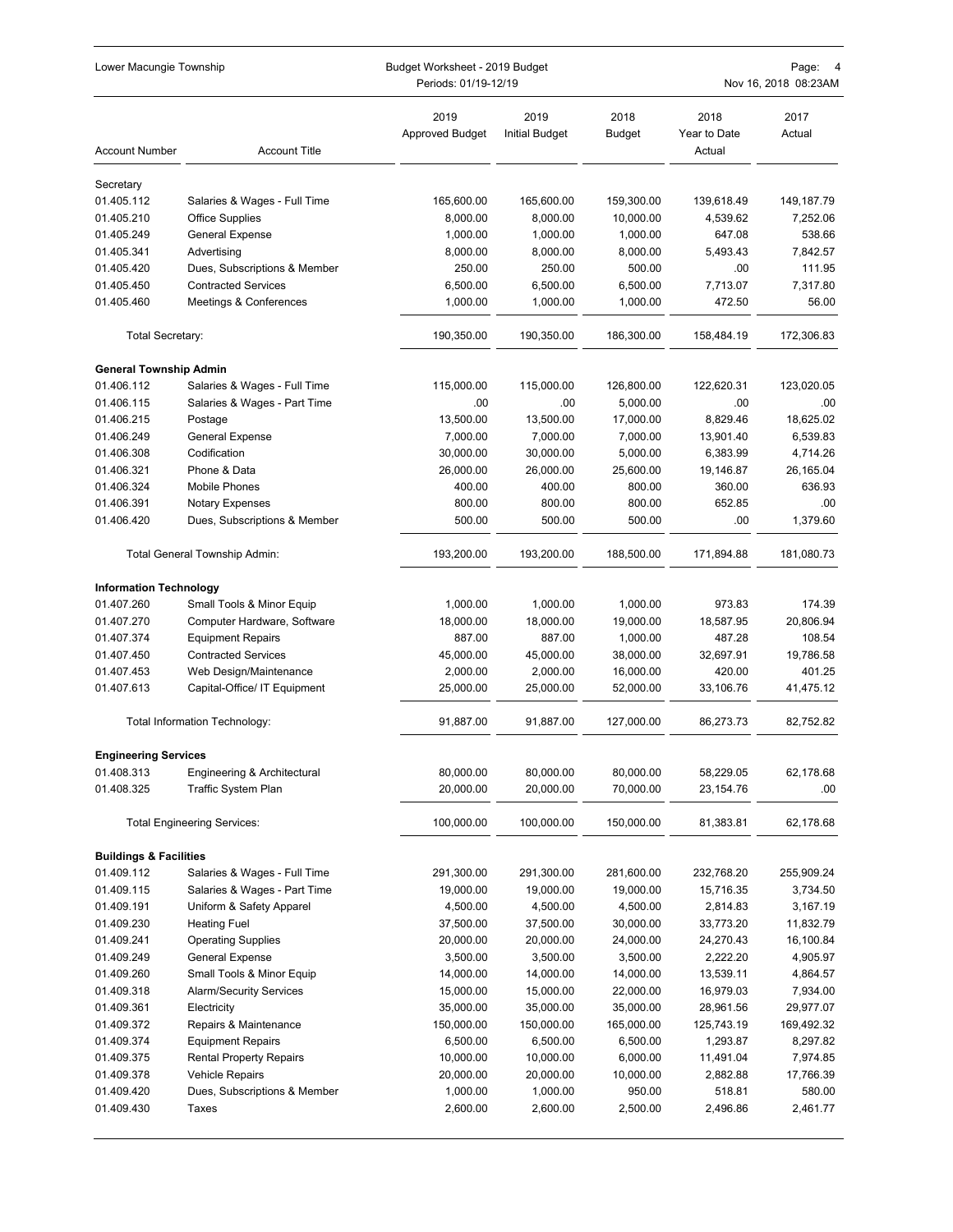| Lower Macungie Township     |                                                                 | Budget Worksheet - 2019 Budget<br>Periods: 01/19-12/19 | Page:<br>Nov 16, 2018 08:23AM |                         |                                |                         |
|-----------------------------|-----------------------------------------------------------------|--------------------------------------------------------|-------------------------------|-------------------------|--------------------------------|-------------------------|
| <b>Account Number</b>       | <b>Account Title</b>                                            | 2019<br><b>Approved Budget</b>                         | 2019<br><b>Initial Budget</b> | 2018<br><b>Budget</b>   | 2018<br>Year to Date<br>Actual | 2017<br>Actual          |
| 01.409.440                  | Pest Control                                                    | 5,000.00                                               | 5,000.00                      | 5,000.00                | 4,545.00                       | 2,483.00                |
| 01.409.449                  | <b>Elevator Maintenance</b>                                     | 5,000.00                                               | 5,000.00                      | 5,000.00                | 2,014.59                       | 4,629.95                |
| 01.409.460                  | Meetings & Conferences                                          | 2,500.00                                               | 2,500.00                      | 3,000.00                | 755.40                         | 1,149.29                |
|                             | Total Buildings & Facilities:                                   | 642,400.00                                             | 642,400.00                    | 637,550.00              | 522,786.55                     | 553,261.56              |
| <b>Public Safety</b>        |                                                                 |                                                        |                               |                         |                                |                         |
| 01.410.115                  | Salaries - Crossing Guards                                      | 65,000.00                                              | 65,000.00                     | 64,000.00               | 58,088.70                      | 63,982.30               |
| 01.410.191                  | Uniform & Saftey Apparel                                        | 250.00                                                 | 250.00                        | 250.00                  | 192.60                         | 10.59                   |
| 01.410.249                  | General Expense                                                 | 500.00                                                 | 500.00                        | 500.00                  | 311.34                         | 582.40                  |
| <b>Total Public Safety:</b> |                                                                 | 65,750.00                                              | 65,750.00                     | 64,750.00               | 58,592.64                      | 64,575.29               |
| Fire                        |                                                                 |                                                        |                               |                         |                                |                         |
| 01.411.115                  | Salaries & Wages - Part Time                                    | 1,500.00                                               | 1,500.00                      | 1,000.00                | 546.56                         | .00                     |
| 01.411.231                  | Vehicle Fuel                                                    | 9,500.00                                               | 9,500.00                      | .00                     | .00                            | .00                     |
| 01.411.363                  | <b>Hydrant Rental</b>                                           | 156,000.00                                             | 156,000.00                    | 160,000.00              | 113,013.43                     | 155,853.17              |
| 01.411.500                  | <b>Volunteer Fireman's Relief</b>                               | 250,000.00                                             | 250,000.00                    | 250,000.00              | 211,594.72                     | 225,809.33              |
| 01.411.501                  | Lower Macungie Fire Co<br><b>LMT Fire Police</b>                | 105,000.00                                             | 105,000.00                    | 100,000.00              | 66,230.83                      | 94,243.49               |
| 01.411.503                  |                                                                 | 5,000.00                                               | 5,000.00                      | 5,000.00                | 3,815.59<br>.00                | 4,130.90<br>35,000.00   |
| 01.411.505<br>01.411.506    | Lower Macungie Fire Incentive<br><b>Alburtis Fire Company</b>   | 45,000.00<br>15,000.00                                 | 45,000.00<br>15,000.00        | 40,000.00<br>15,000.00  | 15,000.00                      | 20,000.00               |
| 01.411.507                  | Macungie Ambulance                                              | 25,000.00                                              | 25,000.00                     | 25,000.00               | 25,000.00                      | 25,000.00               |
| 01.411.510                  | <b>Brandywine Fire Station</b>                                  | 30,000.00                                              | 30,000.00                     | 30,000.00               | 15,800.92                      | 25,633.57               |
| <b>Total Fire:</b>          |                                                                 | 642,000.00                                             | 642,000.00                    | 626,000.00              | 451,002.05                     | 585,670.46              |
| <b>Permits</b>              |                                                                 |                                                        |                               |                         |                                |                         |
| 01.413.112                  | Salaries & Wages - Full Time                                    | 206,100.00                                             | 206,100.00                    | 201,600.00              | 169,888.46                     | 203,936.11              |
| 01.413.210                  | <b>Office Supplies</b>                                          | 500.00                                                 | 500.00                        | 500.00                  | 110.00                         | .00                     |
| 01.413.241                  | <b>Operating Supplies</b>                                       | 1,500.00                                               | 1,500.00                      | 1,500.00                | 1,269.05                       | 2,356.18                |
| 01.413.249                  | General Expense                                                 | 500.00                                                 | 500.00                        | 500.00                  | .00                            | 517.39                  |
| 01.413.260                  | Small Tools & Minor Equip                                       | 20,000.00                                              | 20,000.00                     | 20,000.00               | 13,317.60                      | 17,295.31               |
| 01.413.324                  | <b>Mobile Phones</b>                                            | 1,000.00                                               | 1,000.00                      | 1,000.00                | 1,122.48                       | 955.08                  |
| 01.413.378                  | Vehicle Repairs                                                 | 1,300.00                                               | 1,300.00                      | 3,000.00                | 84.59                          | 3,294.04                |
| 01.413.420                  | Dues, Subscriptions & Member                                    | 1,300.00                                               | 1,300.00                      | 1,500.00                | 715.00                         | 445.00                  |
| 01.413.460                  | Meetings & Conferences                                          | 5,300.00                                               | 5,300.00                      | 3,000.00                | 844.00                         | 3,528.10                |
| 01.413.471                  | Alternate Building Inspector                                    | 10,000.00                                              | 10,000.00                     | 10,000.00               | 9,925.00                       | 5,159.28                |
| 01.413.473<br>01.413.474    | Alternate Commercial Inspector<br>Alternate Commercial Plan Rev | 200,000.00<br>25,000.00                                | 200,000.00<br>25,000.00       | 170,000.00<br>30,000.00 | 233,034.31<br>22,910.00        | 349,855.19<br>34,345.00 |
| <b>Total Permits:</b>       |                                                                 | 472,500.00                                             | 472,500.00                    | 442,600.00              | 453,220.49                     | 621,686.68              |
|                             |                                                                 |                                                        |                               |                         |                                |                         |
| <b>Planning and Zoning</b>  |                                                                 |                                                        |                               |                         |                                |                         |
| 01.414.112                  | Salaries & Wages - Full Time                                    | 294,100.00                                             | 294,100.00                    | 269,900.00              | 224,392.04                     | 236,221.20              |
| 01.414.115                  | Salaries & Wages - Part Time                                    | 8,000.00                                               | 8,000.00                      | 8,000.00                | 4,804.00                       | 5,757.00                |
| 01.414.210                  | <b>Office Supplies</b>                                          | 1,500.00                                               | 1,500.00                      | 1,500.00                | 336.97                         | 416.02                  |
| 01.414.260                  | Small Tools & Minor Equip                                       | 500.00                                                 | 500.00                        | 1,200.00                | .00                            | 32.36                   |
| 01.414.305                  | <b>Environmental Advisory Council</b>                           | 3,000.00                                               | 3,000.00                      | 3,000.00                | 1,695.00                       | 250.00                  |
| 01.414.312<br>01.414.313    | Engineer-On Lot Grading/Pools                                   | 7,000.00                                               | 7,000.00                      | 7,500.00                | 5,945.00                       | 9,255.89<br>19,601.43   |
| 01.414.319                  | Engineering & Architectural<br><b>Planning Studies</b>          | 20,000.00<br>25,000.00                                 | 20,000.00<br>25,000.00        | 20,000.00<br>85,000.00  | 11,108.88<br>36,913.00         | 46,086.79               |
| 01.414.420                  | Dues, Subscriptions & Member                                    | 1,200.00                                               | 1,200.00                      | 1,200.00                | 1,077.35                       | 1,712.00                |
| 01.414.454                  | Stenographer                                                    | 2,000.00                                               | 2,000.00                      | 1,500.00                | 2,000.00                       | 1,658.75                |
| 01.414.460                  | Meetings & Conferences                                          | 1,500.00                                               | 1,500.00                      | 1,500.00                | 1,469.35                       | 1,643.85                |
|                             |                                                                 |                                                        |                               |                         |                                |                         |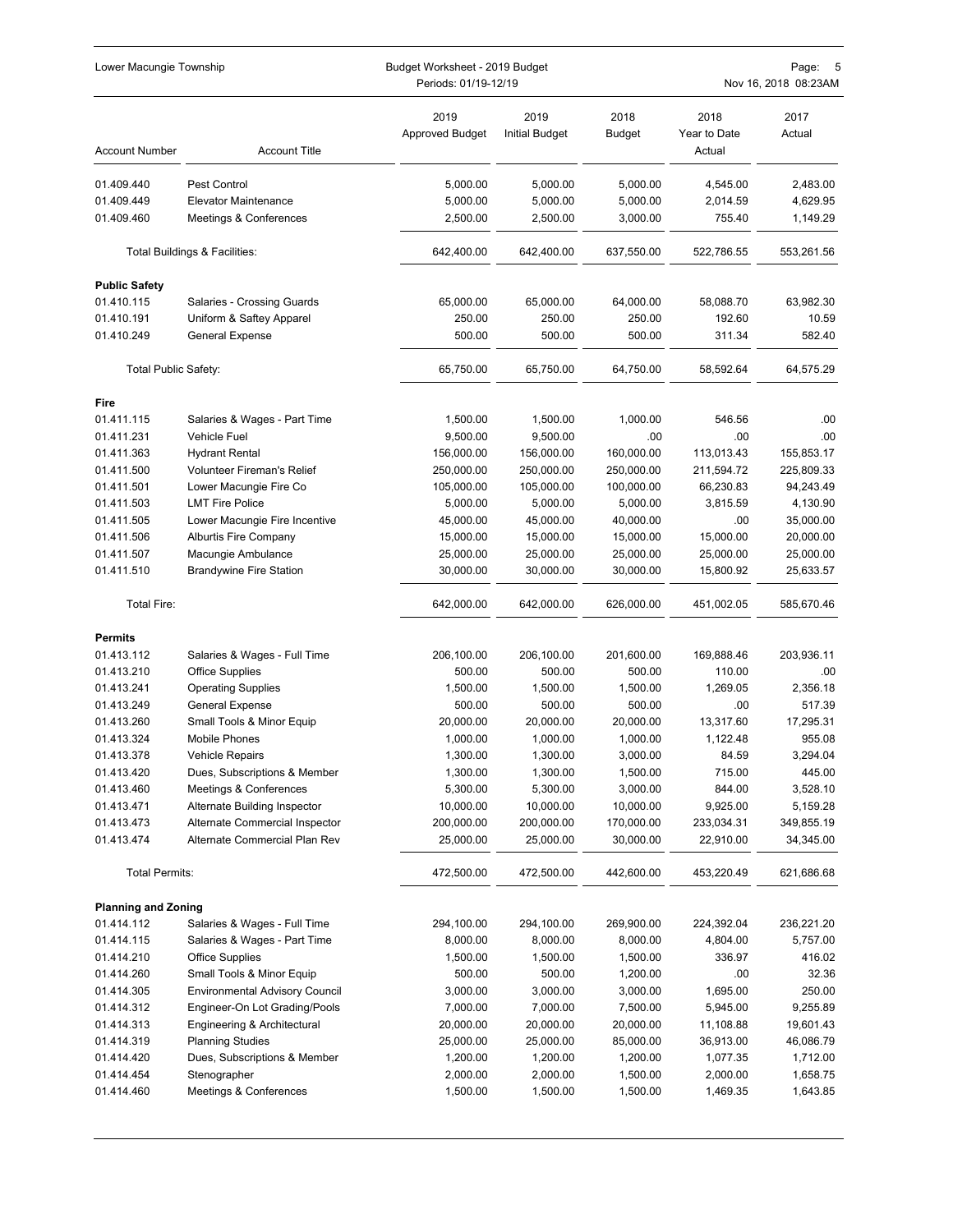| Lower Macungie Township                            |                                                             | Budget Worksheet - 2019 Budget<br>Periods: 01/19-12/19 |                               |                       | Page:<br>6<br>Nov 16, 2018 08:23AM |                       |  |
|----------------------------------------------------|-------------------------------------------------------------|--------------------------------------------------------|-------------------------------|-----------------------|------------------------------------|-----------------------|--|
| <b>Account Number</b>                              | <b>Account Title</b>                                        | 2019<br><b>Approved Budget</b>                         | 2019<br><b>Initial Budget</b> | 2018<br>Budget        | 2018<br>Year to Date<br>Actual     | 2017<br>Actual        |  |
|                                                    | Total Planning and Zoning:                                  | 363,800.00                                             | 363,800.00                    | 400,300.00            | 289,741.59                         | 322,635.29            |  |
|                                                    |                                                             |                                                        |                               |                       |                                    |                       |  |
| <b>Emergency Management</b>                        |                                                             |                                                        |                               |                       |                                    |                       |  |
| 01.415.260                                         | Small Tools & Minor Equip                                   | 6,500.00<br>500.00                                     | 6,500.00<br>500.00            | 12,500.00             | 7,953.95                           | 5,788.58<br>205.00    |  |
| 01.415.315<br>01.415.320                           | <b>Public Safety Commission</b><br><b>Auto Notification</b> | 10,000.00                                              | 10,000.00                     | 600.00<br>10,000.00   | 560.00<br>7,600.00                 | 15,785.24             |  |
|                                                    | Total Emergency Management:                                 | 17,000.00                                              | 17,000.00                     | 23,100.00             | 16,113.95                          | 21,778.82             |  |
|                                                    |                                                             |                                                        |                               |                       |                                    |                       |  |
| <b>Recycling Collection Disposal</b><br>01.426.115 | Salaries & Wages - Part Time                                | 34,000.00                                              | 34,000.00                     | 33,750.00             | 24,397.04                          | 26,222.87             |  |
| 01.426.241                                         | <b>Operating Supplies</b>                                   | 750.00                                                 | 750.00                        | 750.00                | 19.97                              | 820.71                |  |
| 01.426.249                                         | General Expense                                             | 5,000.00                                               | 5,000.00                      | 5,000.00              | 3,905.01                           | 2,722.31              |  |
| 01.426.260                                         | Small Tools & Minor Equip                                   | 3,500.00                                               | 3,500.00                      | 3,500.00              | 25.79                              | 258.77                |  |
| 01.426.310                                         | <b>Recycling Consultant</b>                                 | 25,000.00                                              | 25,000.00                     | 21,000.00             | 3,388.80                           | 18,066.50             |  |
| 01.426.372                                         | Repairs & Maintenance                                       | 15,000.00                                              | 15,000.00                     | 10,000.00             | 19,577.87                          | 12,764.86             |  |
| 01.426.384                                         | <b>ELM Recycling Equipment Rental</b>                       | 30,000.00                                              | 30,000.00                     | 35,000.00             | 16,221.59                          | 17,243.55             |  |
|                                                    | <b>Total Recycling Collection Disposal:</b>                 | 113,250.00                                             | 113,250.00                    | 109,000.00            | 67,536.07                          | 78,099.57             |  |
| <b>Solid Waste</b>                                 |                                                             |                                                        |                               |                       |                                    |                       |  |
| 01.427.112                                         | Salaries & Wages - Full Time                                | 24,900.00                                              | 24,900.00                     | 24,000.00             | 20,940.11                          | 21,544.79             |  |
| 01.427.210                                         | Office Supplies                                             | 15,000.00                                              | 15,000.00                     | 15,000.00             | 10,336.16                          | 12,087.85             |  |
| 01.427.215                                         | Postage                                                     | 250.00                                                 | 250.00                        | 250.00                | 128.84                             | 141.17                |  |
| 01.427.367                                         | Solid Waste Collection                                      | 2,200,000.00                                           | 2,200,000.00                  | 2,200,000.00          | 2,019,632.81                       | 2,195,125.78          |  |
| 01.427.446                                         | <b>Contracted Leaf Collection</b>                           | 88,000.00                                              | 88,000.00                     | 88,000.00             | 29,182.33                          | 98,346.99             |  |
| 01.427.447                                         | <b>Curbside Yard Waste</b>                                  | 13,200.00                                              | 13,200.00                     | 13,200.00             | .00                                | .00                   |  |
| <b>Total Solid Waste:</b>                          |                                                             | 2,341,350.00                                           | 2,341,350.00                  | 2,340,450.00          | 2,080,220.25                       | 2,327,246.58          |  |
| Roads - General                                    |                                                             |                                                        |                               |                       |                                    |                       |  |
| 01.430.112                                         | Salaries & Wages - Full Time                                | 795,300.00                                             | 795,300.00                    | 761,800.00            | 622,555.22                         | 667,824.67            |  |
| 01.430.115                                         | Salaries & Wages - Part Time                                | 25,500.00                                              | 25,500.00                     | 25,050.00             | 9,226.75                           | 4,235.00              |  |
| 01.430.191                                         | Uniform & Safety Apparel                                    | 7,500.00                                               | 7,500.00                      | 8,500.00              | 5,698.15                           | 7,628.22              |  |
| 01.430.231                                         | Vehicle Fuel                                                | 80,500.00                                              | 80,500.00                     | 100,000.00            | 81,869.21                          | 66,581.75             |  |
| 01.430.241                                         | <b>Operating Supplies</b>                                   | 25,000.00                                              | 25,000.00                     | 25,000.00             | 12,249.06                          | 22,868.55             |  |
| 01.430.249                                         | General Expense                                             | 4,500.00                                               | 4,500.00                      | 4,500.00              | 6,161.81                           | 4,593.83              |  |
| 01.430.260                                         | Small Tools & Minor Equip                                   | 30,000.00                                              | 30,000.00                     | 35,000.00             | 22,813.37                          | 33,017.50             |  |
| 01.430.371                                         | <b>Street Tree Maintenance</b>                              | 45,000.00                                              | 45,000.00<br>6,500.00         | 45,000.00             | 19,012.00                          | 30,606.00<br>1,019.31 |  |
| 01.430.372<br>01.430.374                           | Repairs & Maintenance<br><b>Equipment Repairs</b>           | 6,500.00<br>67,500.00                                  | 67,500.00                     | 6,500.00<br>67,500.00 | 2,818.03<br>59,207.88              | 59,053.96             |  |
| 01.430.378                                         | <b>Vehicle Repairs</b>                                      | 10,000.00                                              | 10,000.00                     | 14,500.00             | 13,101.89                          | 12,288.80             |  |
| 01.430.379                                         | <b>Emergency Repairs</b>                                    | 20,000.00                                              | 20,000.00                     | 16,000.00             | 3,916.41                           | .00                   |  |
| 01.430.384                                         | Machinery & Equipment Rentals                               | 10,000.00                                              | 10,000.00                     | 7,250.00              | 3,886.68                           | 8,677.55              |  |
| 01.430.420                                         | Dues, Subscriptions & Member                                | 200.00                                                 | 200.00                        | 200.00                | 109.97                             | .00                   |  |
| 01.430.460                                         | Meetings & Conferences                                      | 500.00                                                 | 500.00                        | 750.00                | 405.00                             | .00                   |  |
|                                                    | Total Roads - General:                                      | 1,128,000.00                                           | 1,128,000.00                  | 1,117,550.00          | 863,031.43                         | 918,395.14            |  |
| <b>Winter Maintenance</b>                          |                                                             |                                                        |                               |                       |                                    |                       |  |
| 01.432.255                                         | Damage Repair & Replacement                                 | 2,500.00                                               | 2,500.00                      | 2,500.00              | 419.07                             | 1,596.57              |  |
| 01.432.450                                         | <b>Contracted Services</b>                                  | 5,000.00                                               | 5,000.00                      | 5,000.00              | .00                                | .00                   |  |
|                                                    | Total Winter Maintenance:                                   | 7,500.00                                               | 7,500.00                      | 7,500.00              | 419.07                             | 1,596.57              |  |
|                                                    |                                                             |                                                        |                               |                       |                                    |                       |  |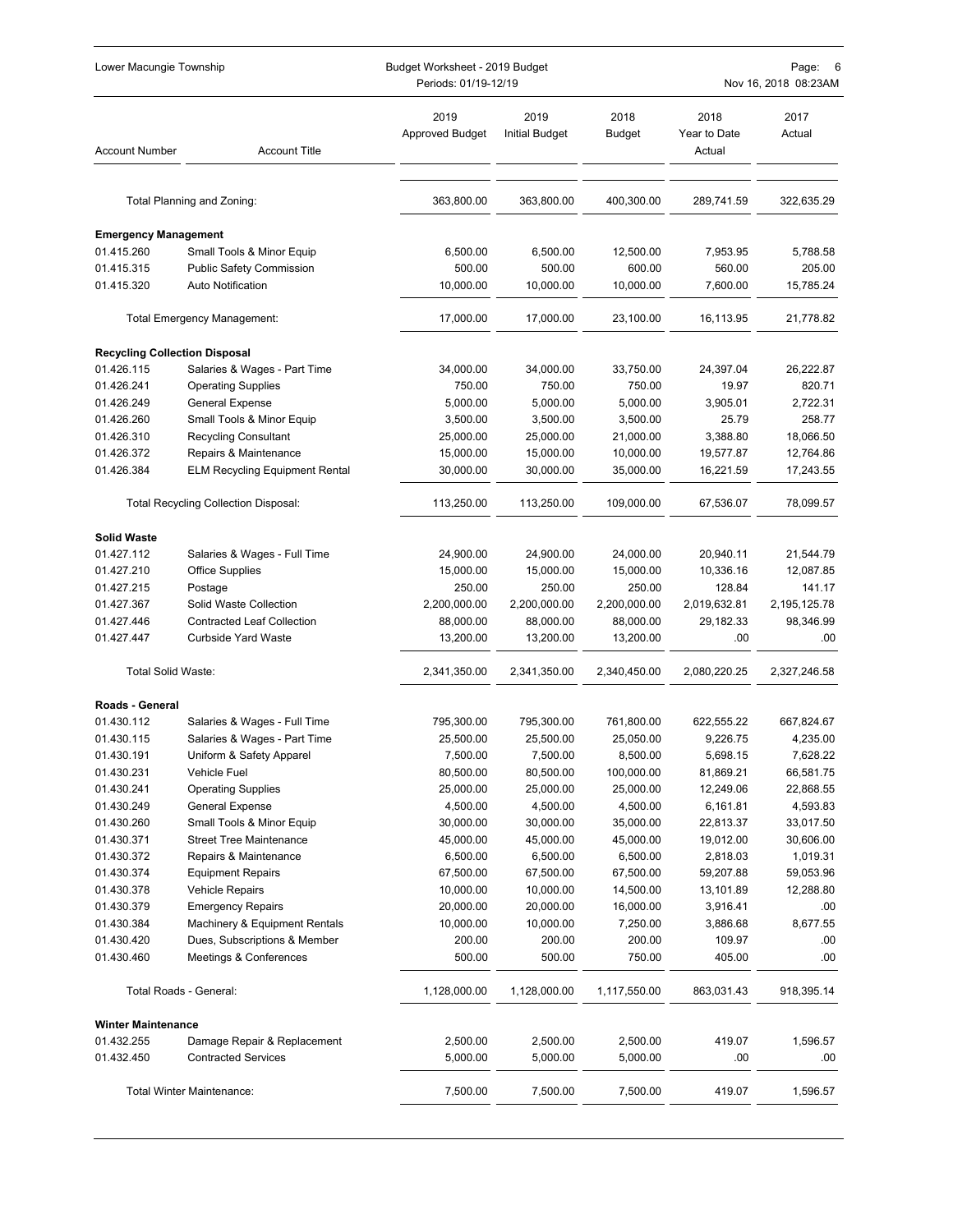| Lower Macungie Township<br>Budget Worksheet - 2019 Budget<br>Periods: 01/19-12/19 |                                       |                                |                               |                | Page:<br>Nov 16, 2018 08:23AM  |                |  |
|-----------------------------------------------------------------------------------|---------------------------------------|--------------------------------|-------------------------------|----------------|--------------------------------|----------------|--|
| <b>Account Number</b>                                                             | <b>Account Title</b>                  | 2019<br><b>Approved Budget</b> | 2019<br><b>Initial Budget</b> | 2018<br>Budget | 2018<br>Year to Date<br>Actual | 2017<br>Actual |  |
| <b>Traffic Control Devices</b>                                                    |                                       |                                |                               |                |                                |                |  |
| 01.433.241                                                                        | <b>Operating Supplies</b>             | 5,000.00                       | 5,000.00                      | 5,000.00       | 579.00-                        | 1,872.68       |  |
| 01.433.245                                                                        | Traffic & Street Signs                | 27,500.00                      | 27,500.00                     | 27,500.00      | 10,464.88                      | 21,014.33      |  |
| 01.433.321                                                                        | Phone & Data                          | 7,600.00                       | 7,600.00                      | 5,000.00       | 4,438.22                       | 4,397.39       |  |
| 01.433.361                                                                        | Electricity                           | 26,000.00                      | 26,000.00                     | 26,000.00      | 17,678.30                      | 20,960.80      |  |
| 01.433.372                                                                        | Repairs & Maintenance                 | 8,000.00                       | 8,000.00                      | 8,000.00       | 297.19                         | 3,406.83       |  |
| 01.433.374                                                                        | <b>Equipment Repairs</b>              | 17,500.00                      | 17,500.00                     | 17,500.00      | 4,525.73                       | 9,874.67       |  |
| 01.433.450                                                                        | <b>Contracted Services</b>            | 16,000.00                      | 16,000.00                     | 12,000.00      | .00                            | 7,900.00       |  |
|                                                                                   | <b>Total Traffic Control Devices:</b> | 107,600.00                     | 107,600.00                    | 101,000.00     | 36,825.32                      | 69,426.70      |  |
| <b>Street Lighting</b>                                                            |                                       |                                |                               |                |                                |                |  |
| 01.434.361                                                                        | Electricity                           | 277,000.00                     | 277,000.00                    | 275,000.00     | 231,218.03                     | 276,947.24     |  |
| <b>Total Street Lighting:</b>                                                     |                                       | 277,000.00                     | 277,000.00                    | 275,000.00     | 231,218.03                     | 276,947.24     |  |
| Sidewalks, Crosswalks & Trails                                                    |                                       |                                |                               |                |                                |                |  |
| 01.435.372                                                                        | Repairs & Maintenance                 | 11,000.00                      | 11,000.00                     | 11,000.00      | .00                            | 4,950.00       |  |
|                                                                                   | Total Sidewalks, Crosswalks & Trails: | 11,000.00                      | 11,000.00                     | 11,000.00      | .00                            | 4,950.00       |  |
| <b>Storm Sewer and Drains</b>                                                     |                                       |                                |                               |                |                                |                |  |
| 01.436.366                                                                        | <b>Storm Drains</b>                   | 10,000.00                      | 10,000.00                     | 10,000.00      | 5,379.04                       | 941.16         |  |
|                                                                                   | Total Storm Sewer and Drains:         | 10,000.00                      | 10,000.00                     | 10,000.00      | 5,379.04                       | 941.16         |  |
| Roads & Bridges - Maintenance                                                     |                                       |                                |                               |                |                                |                |  |
| 01.438.241                                                                        | <b>Operating Supplies</b>             | 325,000.00                     | 250,000.00                    | 300,000.00     | 60,067.76                      | 125,917.79     |  |
| 01.438.258                                                                        | Materials & Freight                   | 2,000.00                       | 2,000.00                      | 2,000.00       | 3,379.70                       | .00            |  |
| 01.438.376                                                                        | Guide Rail Repair & Maint             | 25,000.00                      | 25,000.00                     | 25,000.00      | 1,000.00                       | .00            |  |
| 01.438.377                                                                        | Bridge Repair & Maintenance           | 85,000.00                      | 85,000.00                     | 85,000.00      | 13,729.72                      | 3,444.25       |  |
| 01.438.450                                                                        | <b>Contracted Services</b>            | 25,000.00                      | 25,000.00                     | 350,000.00     | 294,775.67                     | 298,503.58     |  |
| 01.438.455                                                                        | Line Striping                         | 80,000.00                      | 80,000.00                     | 75,000.00      | 50,992.51                      | 66,738.16      |  |
| 01.438.456                                                                        | <b>Crack Sealing</b>                  | 95,000.00                      | 95,000.00                     | 95,000.00      | 58,720.79                      | 101,483.26     |  |
|                                                                                   | Total Roads & Bridges - Maintenance:  | 637,000.00                     | 562,000.00                    | 932,000.00     | 482,666.15                     | 596,087.04     |  |
| <b>Public Works - Administration</b>                                              |                                       |                                |                               |                |                                |                |  |
| 01.440.112                                                                        | Salaries & Wages - Full Time          | 212,000.00                     | 212,000.00                    | 204,600.00     | 178,956.14                     | 212,656.78     |  |
| 01.440.241                                                                        | <b>Operating Supplies</b>             | 2,000.00                       | 2,000.00                      | 2,000.00       | 312.58                         | 430.96         |  |
| 01.440.249                                                                        | General Expense                       | 6,000.00                       | 6,000.00                      | 5,500.00       | 1,652.19                       | 4,172.46       |  |
| 01.440.260                                                                        | Small Tools & Minor Equip             | 4,500.00                       | 4,500.00                      | 4,500.00       | 959.67                         | .00            |  |
| 01.440.324                                                                        | Wireless Equipment                    | 16,500.00                      | 16,500.00                     | 16,000.00      | 10,200.24                      | 11,044.86      |  |
| 01.440.327                                                                        | Radio Equipment Maintenance           | 5,000.00                       | 5,000.00                      | 5,000.00       | 591.00                         | 2,285.68       |  |
| 01.440.378                                                                        | <b>Vehicle Repairs</b>                | 1,000.00                       | 1,000.00                      | 1,000.00       | .00                            | 46.62          |  |
| 01.440.420                                                                        | Dues, Subscriptions & Member          | 500.00                         | 500.00                        | 200.00         | 40.00                          | 140.00         |  |
| 01.440.450                                                                        | <b>Contracted Services</b>            | 500.00                         | 500.00                        | 500.00         | .00                            | .00            |  |
| 01.440.460                                                                        | Meetings & Conferences                | 1,500.00                       | 1,500.00                      | 1,500.00       | 919.20                         | 1,218.20       |  |
|                                                                                   | Total Public Works - Administration:  | 249,500.00                     | 249,500.00                    | 240,800.00     | 193,631.02                     | 231,995.56     |  |
| <b>Community Center</b>                                                           |                                       |                                |                               |                |                                |                |  |
| 01.451.112                                                                        | Salaries & Wages - Full Time          | 141,500.00                     | 141,500.00                    | 137,200.00     | 111,291.03                     | 110,664.78     |  |
| 01.451.115                                                                        | Salaries & Wages - Part Time          | 95,000.00                      | 95,000.00                     | 71,000.00      | 58,519.26                      | 65,459.69      |  |
| 01.451.215                                                                        | Postage                               | 8,000.00                       | 8,000.00                      | 8,000.00       | 5,192.97                       | 8,613.01       |  |
| 01.451.241                                                                        | <b>Operating Supplies</b>             | 7,500.00                       | 7,500.00                      | 7,500.00       | 8,313.40                       | 9,693.42       |  |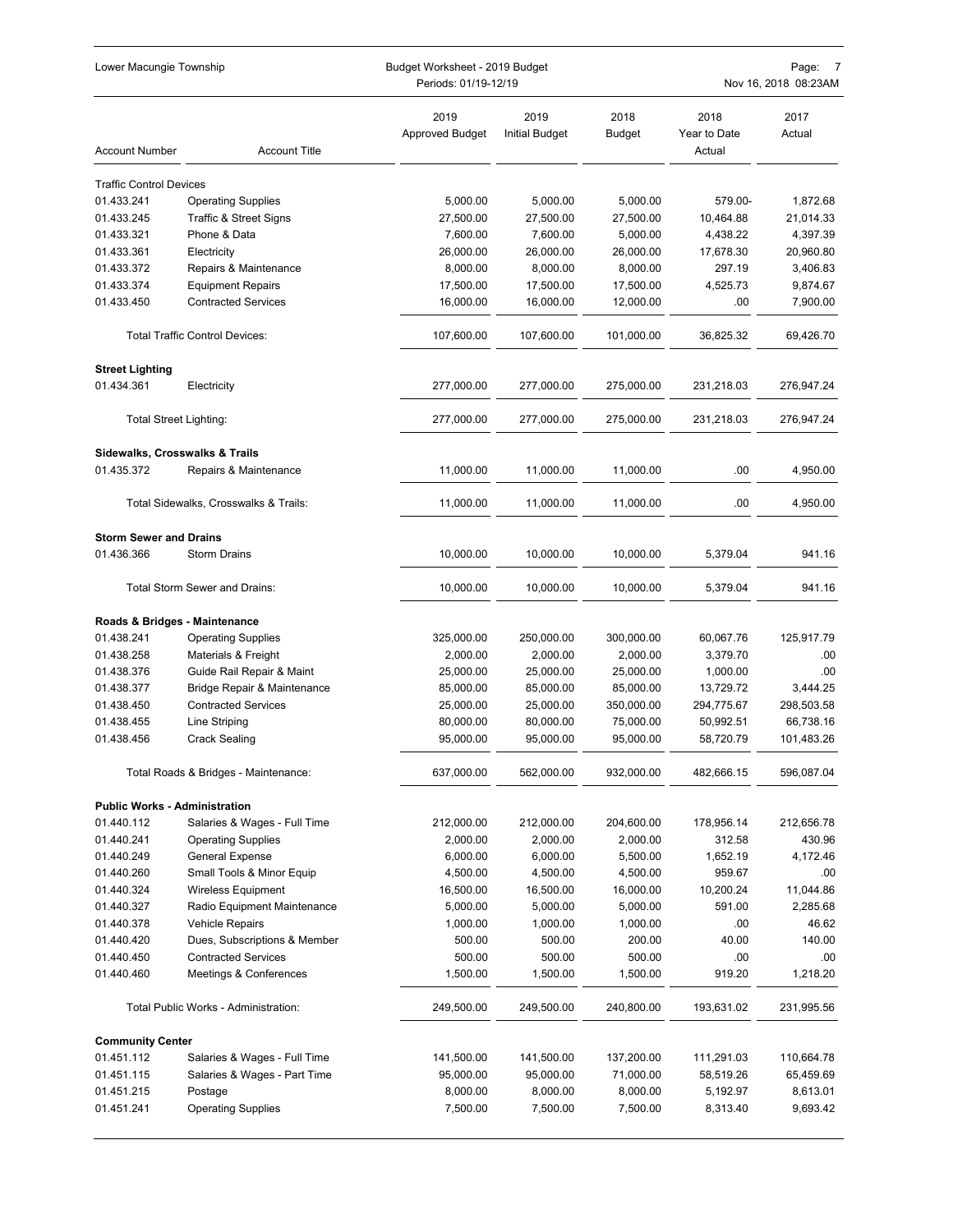| Lower Macungie Township     |                                  | Budget Worksheet - 2019 Budget<br>Periods: 01/19-12/19 |                               |                | Page:<br>8<br>Nov 16, 2018 08:23AM |                |  |
|-----------------------------|----------------------------------|--------------------------------------------------------|-------------------------------|----------------|------------------------------------|----------------|--|
| <b>Account Number</b>       | <b>Account Title</b>             | 2019<br><b>Approved Budget</b>                         | 2019<br><b>Initial Budget</b> | 2018<br>Budget | 2018<br>Year to Date<br>Actual     | 2017<br>Actual |  |
| 01.451.249                  | General Expense                  | 2,000.00                                               | 2,000.00                      | 2,000.00       | 3,693.70                           | 2,746.41       |  |
| 01.451.260                  | Small Tools & Minor Equip        | 7,400.00                                               | 7,400.00                      | 7,400.00       | 4,019.77                           | 10,464.55      |  |
| 01.451.310                  | Prof. Svs/Intructor & Program    | 65,000.00                                              | 65,000.00                     | 55,000.00      | 52,120.93                          | 52,005.46      |  |
| 01.451.311                  | <b>Community Days</b>            | 11,000.00                                              | 11,000.00                     | 10,000.00      | 10,122.82                          | 8,946.15       |  |
| 01.451.318                  | <b>Alarm/Security Services</b>   | 17,500.00                                              | 17,500.00                     | 17,600.00      | 5,941.71                           | 2,331.75       |  |
| 01.451.342                  | Printing                         | 1,000.00                                               | 1,000.00                      | 1,000.00       | 325.00                             | 932.64         |  |
| 01.451.361                  | Electricity                      | 60,000.00                                              | 60,000.00                     | 40,000.00      | 32,923.05                          | 37,087.46      |  |
| 01.451.362                  | Gas                              | 30,000.00                                              | 30,000.00                     | 25,000.00      | 6,614.26                           | 21,694.55      |  |
| 01.451.372                  | Repairs & Maintenance            | 75,000.00                                              | 75,000.00                     | 60,000.00      | 34,172.30                          | 39,200.38      |  |
| 01.451.420                  | Dues, Subscriptions & Member     | 200.00                                                 | 200.00                        | 160.00         | 212.95                             | 280.00         |  |
| 01.451.440                  | Pest Control                     | 600.00                                                 | 600.00                        | 600.00         | 607.00                             | 522.00         |  |
| 01.451.445                  | Janitoral                        | 35,000.00                                              | 35,000.00                     | 30,000.00      | 22,706.78                          | 30,629.10      |  |
| 01.451.460                  | Meetings & Conferences           | 500.00                                                 | 500.00                        | 500.00         | 328.00                             | 168.00         |  |
|                             | <b>Total Community Center:</b>   | 557,200.00                                             | 557,200.00                    | 472,960.00     | 357,104.93                         | 401,439.35     |  |
| <b>Swimming Pool</b>        |                                  |                                                        |                               |                |                                    |                |  |
| 01.452.115                  | Salaries & Wages - Part Time     | 133,000.00                                             | 133,000.00                    | 133,000.00     | 105,805.45                         | 98,440.68      |  |
| 01.452.229                  | Snack Bar - Food & Supplies      | 20,000.00                                              | 20,000.00                     | 20,000.00      | 15,200.65                          | 15,379.93      |  |
| 01.452.241                  | <b>Operating Supplies PW</b>     | 20,000.00                                              | 20,000.00                     | 20,000.00      | 10,995.02                          | 23,092.35      |  |
| 01.452.249                  | General Expense                  | 12,500.00                                              | 12,500.00                     | 12,000.00      | 16,446.31                          | 8,189.73       |  |
| 01.452.260                  | Small Tools & Minor Equip PW     | 5,000.00                                               | 5,000.00                      | 10,700.00      | 8,170.79                           | 2,860.00       |  |
| 01.452.372                  | Repairs & Maintenance PW         | 10,000.00                                              | 10,000.00                     | 9,800.00       | 5,848.65                           | 18,987.55      |  |
| 01.452.430                  | Snack Bar Sales Tax              | 2,000.00                                               | 2,000.00                      | 2,000.00       | 1,334.07                           | 1,368.64       |  |
| 01.452.440                  | Pest Control                     | 500.00                                                 | 500.00                        | 500.00         | 184.00                             | 545.00         |  |
| 01.452.460                  | Meetings & Conferences           | 200.00                                                 | 200.00                        | 200.00         | .00                                | .00            |  |
| <b>Total Swimming Pool:</b> |                                  | 203,200.00                                             | 203,200.00                    | 208,200.00     | 163,984.94                         | 168,863.88     |  |
| <b>Summer Programs</b>      |                                  |                                                        |                               |                |                                    |                |  |
| 01.453.115                  | Salaries & Wages - Part Time     | 57,000.00                                              | 57,000.00                     | 57,000.00      | 44,741.53                          | 39,654.86      |  |
| 01.453.247                  | <b>Playground Supplies</b>       | 12,000.00                                              | 12,000.00                     | 12,000.00      | 7,207.67                           | 14,466.57      |  |
| 01.453.249                  | General Expense                  | 4,000.00                                               | 4,000.00                      | 4,000.00       | 3,979.07                           | 3,922.23       |  |
| 01.453.310                  | Professional Services/Program    | 14,000.00                                              | 14,000.00                     | 14,000.00      | 11,263.64                          | 10,861.11      |  |
|                             | <b>Total Summer Programs:</b>    | 87,000.00                                              | 87,000.00                     | 87,000.00      | 67,191.91                          | 68,904.77      |  |
| Parks                       |                                  |                                                        |                               |                |                                    |                |  |
| 01.454.112                  | Salaries & Wages - Full Time     | 488,900.00                                             | 488,900.00                    | 472,500.00     | 355,547.51                         | 370,041.93     |  |
| 01.454.115                  | Salaries & Wages - Part Time     | 108,600.00                                             | 108,600.00                    | 106,400.00     | 77,989.59                          | 75,295.25      |  |
| 01.454.191                  | Uniform & Safety Apparel         | 6,500.00                                               | 6,500.00                      | 7,500.00       | 4,292.11                           | 5,458.16       |  |
| 01.454.221                  | Mulch                            | 25,000.00                                              | 25,000.00                     | 25,000.00      | 23,894.10                          | 24,934.00      |  |
| 01.454.230                  | <b>Heating Fuel</b>              | 7,000.00                                               | 7,000.00                      | 9,000.00       | 2,751.53                           | 4,446.23       |  |
| 01.454.241                  | <b>Operating Supplies</b>        | 25,000.00                                              | 25,000.00                     | 27,500.00      | 19,645.21                          | 22,261.70      |  |
| 01.454.249                  | General Expense                  | 6,000.00                                               | 6,000.00                      | 6,000.00       | 3,980.84                           | 5,178.61       |  |
| 01.454.253                  | Machinery & Equipment Parts      | 6,000.00                                               | 6,000.00                      | 6,000.00       | 6,022.91                           | 3,028.71       |  |
| 01.454.254                  | Park Replacements                | 37,000.00                                              | 37,000.00                     | 36,500.00      | 26,963.43                          | 23,299.51      |  |
| 01.454.260                  | Small Tools & Minor Equip        | 12,000.00                                              | 12,000.00                     | 12,500.00      | 4,455.63                           | 11,174.17      |  |
| 01.454.361                  | Electricity                      | 8,000.00                                               | 8,000.00                      | 8,000.00       | 11,307.41                          | 10,650.24      |  |
| 01.454.370                  | Pump Park Maintenance            | 2,000.00                                               | 2,000.00                      | 6,000.00       | .00.                               | .00            |  |
| 01.454.371                  | <b>Township Tree Maintenance</b> | 100,000.00                                             | 100,000.00                    | 65,000.00      | 35,252.00                          | 47,586.98      |  |
| 01.454.372                  | Repairs & Maintenance            | 50,000.00                                              | 50,000.00                     | 55,000.00      | 10,214.60                          | 51,216.50      |  |
| 01.454.374                  | <b>Equipment Repairs</b>         | 15,000.00                                              | 15,000.00                     | 15,000.00      | 12,178.99                          | 19,688.72      |  |
| 01.454.378                  | Vehicle Repairs                  | 7,500.00                                               | 7,500.00                      | 7,500.00       | 5,832.20                           | 8,647.35       |  |
| 01.454.384                  | Machinery & Equipment Rentals    | 1,000.00                                               | 1,000.00                      | 1,000.00       | .00.                               | 771.68         |  |
| 01.454.420                  | Dues, Subscriptions & Member     | 200.00                                                 | 200.00                        | 300.00         | .00                                | 135.00         |  |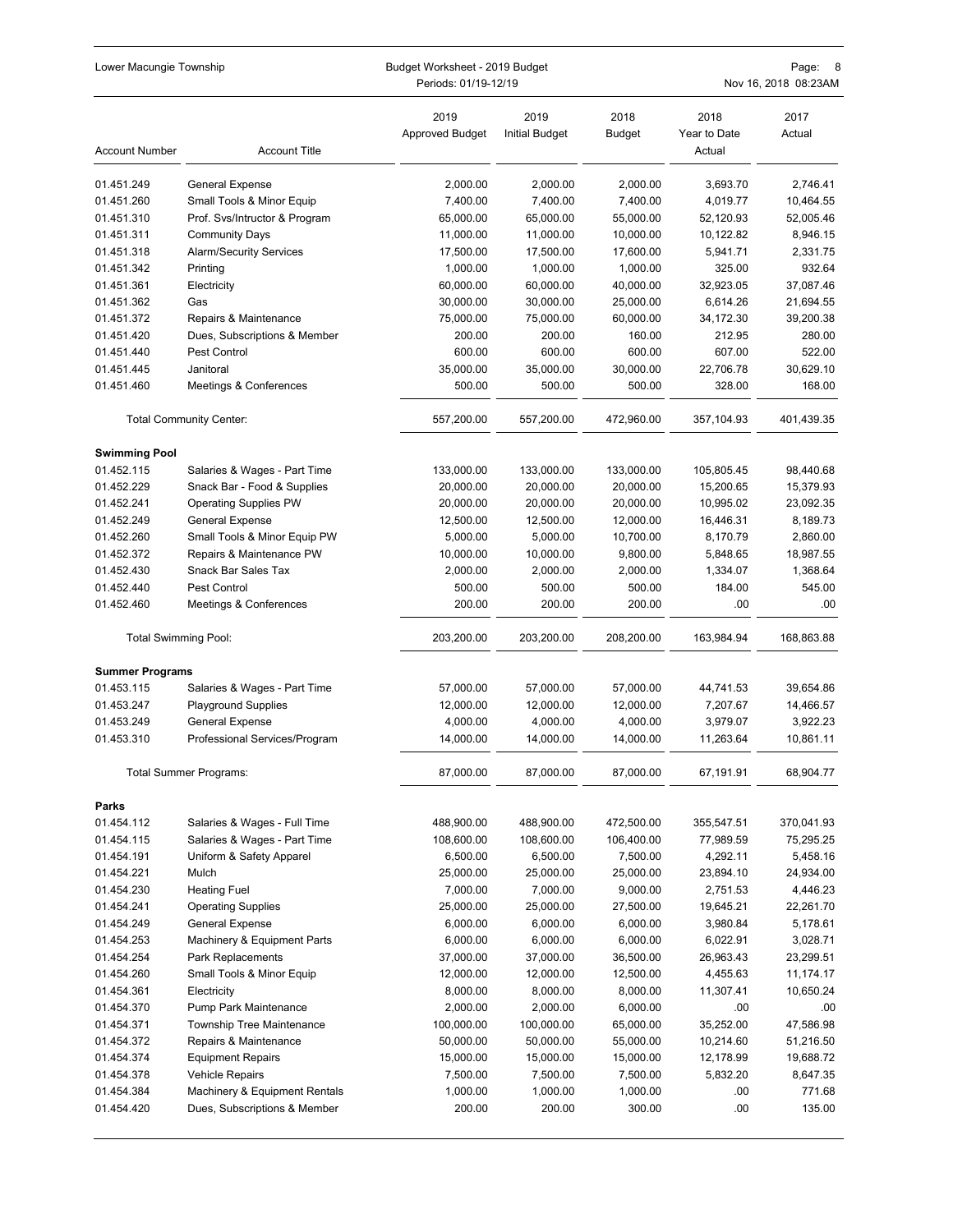| Lower Macungie Township        |                                       | Budget Worksheet - 2019 Budget<br>Periods: 01/19-12/19 | Page:<br>g<br>Nov 16, 2018 08:23AM |                |                                |                |
|--------------------------------|---------------------------------------|--------------------------------------------------------|------------------------------------|----------------|--------------------------------|----------------|
| <b>Account Number</b>          | <b>Account Title</b>                  | 2019<br><b>Approved Budget</b>                         | 2019<br><b>Initial Budget</b>      | 2018<br>Budget | 2018<br>Year to Date<br>Actual | 2017<br>Actual |
| 01.454.450                     | <b>Contracted Services</b>            | 130,000.00                                             | 130,000.00                         | 90,000.00      | 100,871.25                     | 105,284.48     |
| 01.454.460                     | Meetings & Conferences                | 250.00                                                 | 250.00                             | 500.00         | 155.00                         | .00            |
| <b>Total Parks:</b>            |                                       | 1,035,950.00                                           | 1,035,950.00                       | 957,200.00     | 701,354.31                     | 789,099.22     |
| Grants                         |                                       |                                                        |                                    |                |                                |                |
| 01.459.520                     | <b>Historical Society</b>             | 8,089.00                                               | 8,089.00                           | 29,200.00      | 20,241.99                      | 50,054.16      |
| 01.459.521                     | <b>CACLV</b>                          | 5,000.00                                               | 10,000.00                          | 5,000.00       | 5,000.00                       | 10,000.00      |
| 01.459.523                     | <b>Volunteer Projects</b>             | 2,000.00                                               | 2,000.00                           | 2,000.00       | 952.72                         | 1,055.16       |
| 01.459.524                     | <b>Animal Control</b>                 | 7,000.00                                               | 7,000.00                           | 7,000.00       | 730.00                         | 7,000.00       |
| 01.459.525                     | Lehigh County Senior Center           | 4,000.00                                               | 4,000.00                           | 4,000.00       | 4,000.00                       | 4,000.00       |
| 01.459.526                     | Lower Macungie Senior Citizens        | 9,000.00                                               | 9,000.00                           | 9,000.00       | 6,750.00                       | 9,000.00       |
| 01.459.527                     | Youth Association                     | 75,000.00                                              | 75,000.00                          | 75,000.00      | 4,384.50                       | 60,000.00      |
| 01.459.528                     | <b>LMT Lazers</b>                     | 6,000.00                                               | 6,000.00                           | 6,000.00       | .00                            | 5,972.16       |
| 01.459.530                     | Library                               | 532,775.00                                             | 559,414.00                         | 532,775.00     | 532,775.00                     | 527,500.00     |
| 01.459.531                     | Meals on Wheels                       | 6,500.00                                               | 6,500.00                           | 6,500.00       | 6,500.00                       | 6,000.00       |
| 01.459.532                     | Garden Club                           | 4,000.00                                               | 4,000.00                           | 4,000.00       | 3,240.64                       | 3,999.29       |
| 01.459.534                     | <b>LMT Mustangs</b>                   | 8,000.00                                               | 8,000.00                           | 8,000.00       | 8,000.00                       | .00            |
| 01.459.535                     | LV Homeless Veterans                  | 5,000.00                                               | 5,000.00                           | .00            | .00                            | .00            |
| <b>Total Grants:</b>           |                                       | 672,364.00                                             | 704,003.00                         | 688,475.00     | 592,574.85                     | 684,580.77     |
| <b>Employer Paid Beneftis</b>  |                                       |                                                        |                                    |                |                                |                |
| 01.481.192                     | FICA - Employer Paid                  | 220,000.00                                             | 220,000.00                         | 215,000.00     | 181,134.50                     | 184,105.47     |
| 01.481.193                     | Medicare - Employer Paid              | 52,000.00                                              | 52,000.00                          | 51,000.00      | 42,651.94                      | 43,108.88      |
| 01.481.194                     | Unemployment Compensation             | 10,000.00                                              | 10,000.00                          | 9,000.00       | 14,495.07                      | 6,709.78       |
|                                | <b>Total Employer Paid Beneftis:</b>  | 282,000.00                                             | 282,000.00                         | 275,000.00     | 238,281.51                     | 233,924.13     |
| <b>Non Uniform Pension</b>     |                                       |                                                        |                                    |                |                                |                |
| 01.483.150                     | <b>Pension Plan Fees</b>              | 33,000.00                                              | 33,000.00                          | 30,000.00      | 19,633.02                      | 25,918.68      |
| 01.483.151                     | 457 Plan Contributions                | 50,000.00                                              | 50,000.00                          | 42,000.00      | 39,299.22                      | 29,679.20      |
| 01.483.197                     | Pension                               | 425,000.00                                             | 425,000.00                         | 394,000.00     | 338,408.74                     | 345,443.05     |
|                                | Total Non Uniform Pension:            | 508,000.00                                             | 508,000.00                         | 466,000.00     | 397,340.98                     | 401,040.93     |
|                                | <b>Workers Compensation Insurance</b> |                                                        |                                    |                |                                |                |
| 01.484.354                     | <b>Workers Compensation</b>           | 175,000.00                                             | 175,000.00                         | 115,000.00     | 183,558.86                     | 112,858.75     |
|                                | Total Workers Compensation Insurance: | 175,000.00                                             | 175,000.00                         | 115,000.00     | 183,558.86                     | 112,858.75     |
| <b>Other Employee Benefits</b> |                                       |                                                        |                                    |                |                                |                |
| 01.485.301                     | <b>Cont Education/Tuition Reimb</b>   | 2,400.00                                               | 2,400.00                           | 2,400.00       | 1,130.00                       | .00            |
|                                | <b>Total Other Employee Benefits:</b> | 2,400.00                                               | 2,400.00                           | 2,400.00       | 1,130.00                       | .00            |
| Insurance                      |                                       |                                                        |                                    |                |                                |                |
| 01.486.351                     | Property Insurance                    | 48,000.00                                              | 48,000.00                          | 41,000.00      | 48,865.00                      | 42,851.00      |
| 01.486.352                     | Public Officials Liability Ins        | 12,000.00                                              | 12,000.00                          | 11,550.00      | 9,183.00                       | 8,576.00       |
| 01.486.353                     | Governmmet Crime Insurance            | 2,500.00                                               | 2,500.00                           | 2,000.00       | .00                            | .00            |
| 01.486.355                     | Auto Insurance                        | 26,000.00                                              | 26,000.00                          | 24,000.00      | 29,298.00                      | 25,175.00      |
| 01.486.356                     | Commercial Umbrella Policy            | 28,000.00                                              | 28,000.00                          | 25,200.00      | 21,494.00                      | 18,352.00      |
| Total Insurance:               |                                       | 116,500.00                                             | 116,500.00                         | 103,750.00     | 108,840.00                     | 94,954.00      |
|                                |                                       |                                                        |                                    |                |                                |                |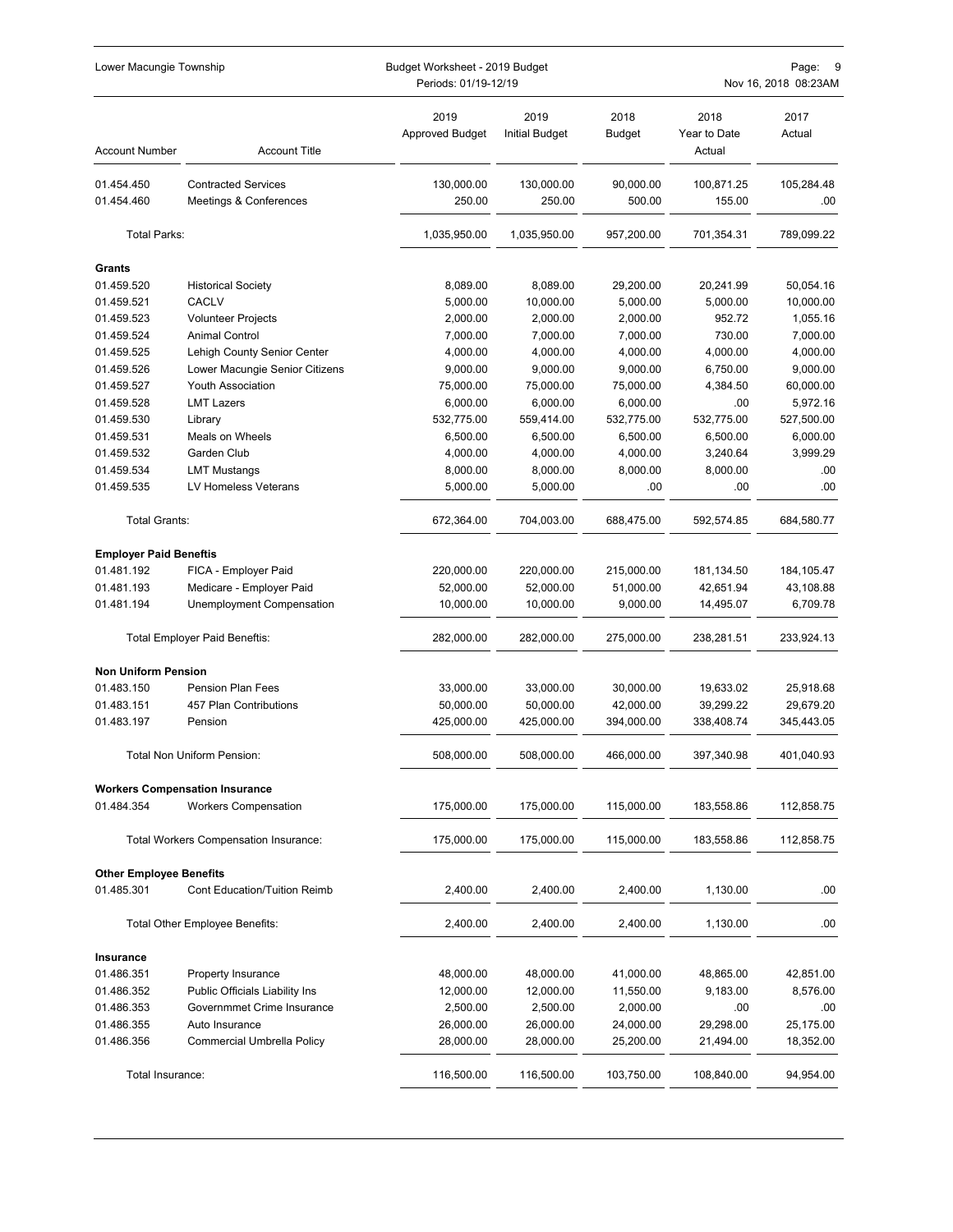| Lower Macungie Township         |                                      |                                | Budget Worksheet - 2019 Budget<br>Periods: 01/19-12/19 |                       |                                | Page:<br>10<br>Nov 16, 2018 08:23AM |  |  |
|---------------------------------|--------------------------------------|--------------------------------|--------------------------------------------------------|-----------------------|--------------------------------|-------------------------------------|--|--|
| <b>Account Number</b>           | <b>Account Title</b>                 | 2019<br><b>Approved Budget</b> | 2019<br><b>Initial Budget</b>                          | 2018<br><b>Budget</b> | 2018<br>Year to Date<br>Actual | 2017<br>Actual                      |  |  |
| <b>Health Insurance</b>         |                                      |                                |                                                        |                       |                                |                                     |  |  |
| 01.487.160                      | Disability Insurance - LT            | 40,000.00                      | 40,000.00                                              | 37,800.00             | 33,184.47                      | 34,249.93                           |  |  |
| 01.487.177                      | <b>Accrued Sick Time Expense</b>     | 50.000.00                      | 50.000.00                                              | 10.000.00             | 35,237.32                      | 25,252.12                           |  |  |
| 01.487.196                      | <b>Health Insurance</b>              | 751,000.00                     | 700,000.00                                             | 656,000.00            | 680,820.57                     | 969,919.94                          |  |  |
| Total Health Insurance:         |                                      | 841,000.00                     | 790,000.00                                             | 703,800.00            | 749,242.36                     | 1,029,421.99                        |  |  |
| <b>Interfund Transfers</b>      |                                      |                                |                                                        |                       |                                |                                     |  |  |
| 01.492.190                      | <b>Transfer to Debt Service Fund</b> | 700.000.00                     | 700.000.00                                             | 596.000.00            | 596.000.00                     | 645,000.00                          |  |  |
| 01.492.300                      | <b>Transfer to Capital Projects</b>  | 434,000.00                     | 465,000.00                                             | 500,000.00            | 4,250,000.00                   | 1,597,800.00                        |  |  |
|                                 | <b>Total Interfund Transfers:</b>    | 1,134,000.00                   | 1,165,000.00                                           | 1,096,000.00          | 4,846,000.00                   | 2,242,800.00                        |  |  |
| <b>Total Expenditure:</b>       |                                      | 13,836,701.00                  | 13,773,340.00                                          | 13,682,385.00         | 15, 185, 579.83                | 13,901,612.50                       |  |  |
| General Fund Revenue Total:     |                                      | 13,836,701.00                  | 13,773,340.00                                          | 13,682,385.00         | 10,403,842.65                  | 12,881,273.61                       |  |  |
| General Fund Expenditure Total: |                                      | 13,836,701.00                  | 13,773,340.00                                          | 13,682,385.00         | 15, 185, 579.83                | 13,901,612.50                       |  |  |
|                                 | Net Total General Fund:              | .00                            | .00                                                    | .00                   | 4,781,737.18-                  | 1,020,338.89-                       |  |  |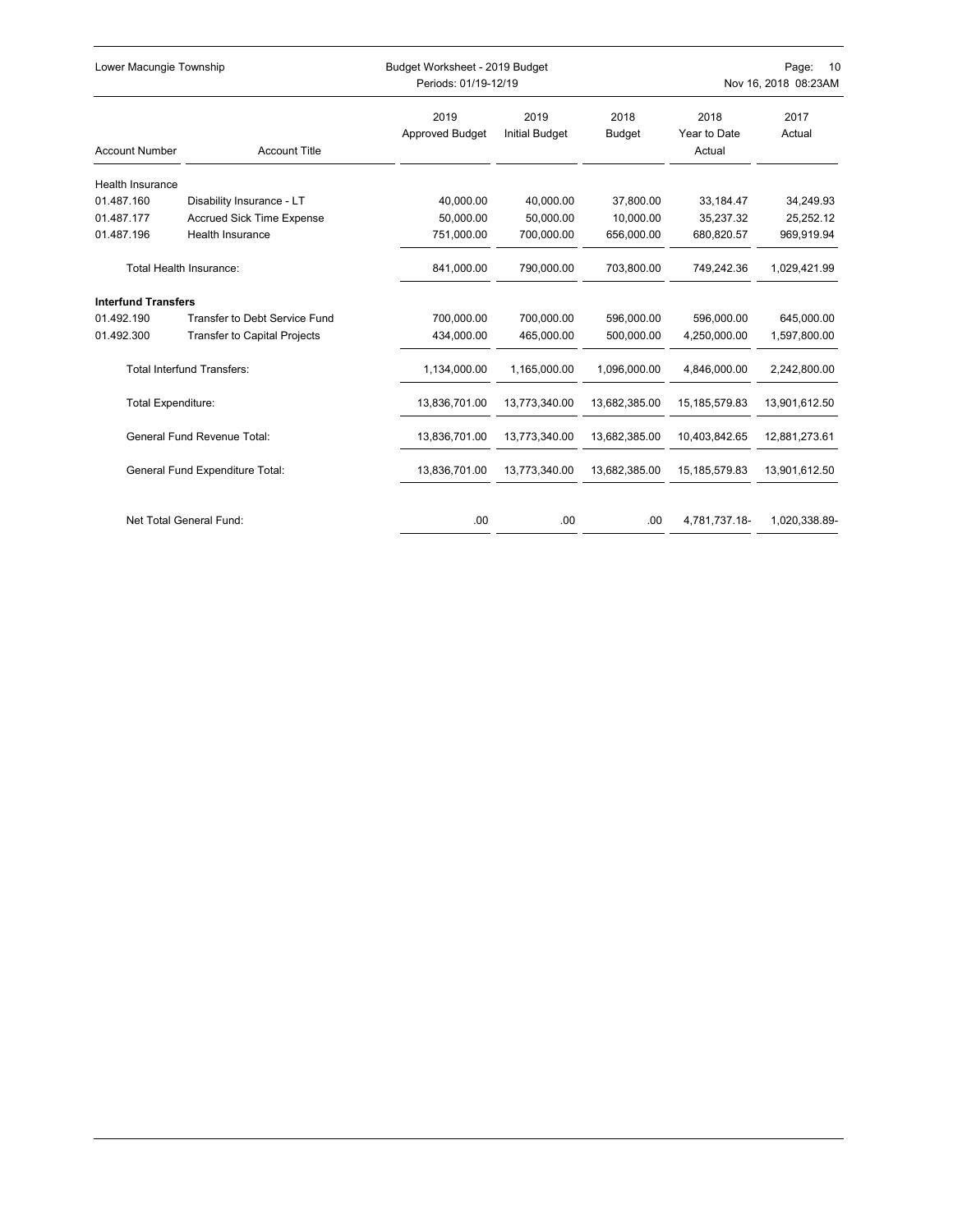| Lower Macungie Township             |                                           |                                | Budget Worksheet - 2019 Budget<br>Periods: 01/19-12/19 |                |                                | Page:<br>- 11<br>Nov 16, 2018 08:23AM |  |  |
|-------------------------------------|-------------------------------------------|--------------------------------|--------------------------------------------------------|----------------|--------------------------------|---------------------------------------|--|--|
| <b>Account Number</b>               | <b>Account Title</b>                      | 2019<br><b>Approved Budget</b> | 2019<br><b>Initial Budget</b>                          | 2018<br>Budget | 2018<br>Year to Date<br>Actual | 2017<br>Actual                        |  |  |
| <b>Sewer Fund</b>                   |                                           |                                |                                                        |                |                                |                                       |  |  |
| <b>Interest Earnings</b>            |                                           |                                |                                                        |                |                                |                                       |  |  |
| 08.341.000                          | <b>Interest Earnings</b>                  | 2.000.00                       | 2,000.00                                               | 2,000.00       | .00                            | 14,430.47                             |  |  |
|                                     | <b>Total Interest Earnings:</b>           | 2,000.00                       | 2,000.00                                               | 2,000.00       | .00                            | 14,430.47                             |  |  |
| <b>Sanitation</b>                   |                                           |                                |                                                        |                |                                |                                       |  |  |
| 08.364.110                          | <b>Sewer Connection Permit</b>            | 6,000.00                       | 6,000.00                                               | 6,000.00       | 3,850.00                       | 6,714.00                              |  |  |
| 08.364.120                          | Sewer Regular Charges                     | 4,300,000.00                   | 4,300,000.00                                           | 4,300,000.00   | 3,341,743.06                   | 3,733,966.07                          |  |  |
| 08.364.121                          | <b>Extra Strength Charges</b>             | 21,000.00                      | 21,000.00                                              | 21,000.00      | 27,299.97                      | 25,330.42                             |  |  |
| 08.364.125                          | <b>Penalties Assessed</b>                 | 25,000.00                      | 25,000.00                                              | 25,000.00      | 25,084.01                      | 28,309.51                             |  |  |
| 08.364.130                          | <b>Wastewater Allocation Fees</b>         | 25,000.00                      | 25,000.00                                              | 24,000.00      | 23,394.50                      | 20,280.40                             |  |  |
| 08.364.140                          | <b>Sewer Certs</b>                        | 8,000.00                       | 8,000.00                                               | 8,000.00       | 11,675.00                      | 10,115.00                             |  |  |
| 08.364.150                          | Septic System Permit                      | 1,500.00                       | 1,500.00                                               | 1,200.00       | 1,925.00                       | 2,100.00                              |  |  |
| <b>Total Sanitation:</b>            |                                           | 4,386,500.00                   | 4,386,500.00                                           | 4,385,200.00   | 3,434,971.54                   | 3,826,815.40                          |  |  |
| <b>Reimbursements &amp; Refunds</b> |                                           |                                |                                                        |                |                                |                                       |  |  |
| 08.380.300                          | Miscellaneous Revenue                     | 2,000.00                       | 2,000.00                                               | 1,000.00       | 2,800.00                       | 3,604.84                              |  |  |
| 08.380.900                          | <b>Refunds for Expenses</b>               | 500.00                         | 500.00                                                 | 1,000.00       | 188.30                         | 49.47                                 |  |  |
|                                     | Total Reimbursements & Refunds:           | 2,500.00                       | 2,500.00                                               | 2,000.00       | 2,988.30                       | 3,654.31                              |  |  |
| <b>Prior Years Reserve</b>          |                                           |                                |                                                        |                |                                |                                       |  |  |
| 08.396.000                          | <b>Prior Years Reserve</b>                | 520,250.00                     | 716,250.00                                             | 380,850.00     | .00                            | .00                                   |  |  |
|                                     | <b>Total Prior Years Reserve:</b>         | 520,250.00                     | 716,250.00                                             | 380,850.00     | .00                            | .00                                   |  |  |
| Total Revenue:                      |                                           | 4,911,250.00                   | 5,107,250.00                                           | 4,770,050.00   | 3,437,959.84                   | 3,844,900.18                          |  |  |
| <b>Financial Administration</b>     |                                           |                                |                                                        |                |                                |                                       |  |  |
| 08.402.311                          | <b>Accounting &amp; Auditing Services</b> | 8,000.00                       | 8,000.00                                               | 8.000.00       | 8.000.00                       | 8,000.00                              |  |  |
| 08.402.317                          | <b>Payroll Processing</b>                 | 1,500.00                       | 1,500.00                                               | 1,500.00       | 1,250.00                       | 1,500.00                              |  |  |
| 08.402.390                          | <b>Bank Service Charges/Fees</b>          | 500.00                         | 500.00                                                 | 500.00         | .00                            | .00                                   |  |  |
| 08.402.391                          | <b>Credit Card Processing Fee</b>         | 18,000.00                      | 14,000.00                                              | 12,000.00      | 16,935.53                      | 14,999.08                             |  |  |
|                                     | <b>Total Financial Administration:</b>    | 28,000.00                      | 24,000.00                                              | 22,000.00      | 26,185.53                      | 24,499.08                             |  |  |
| <b>Legal Services</b>               |                                           |                                |                                                        |                |                                |                                       |  |  |
| 08.404.401                          | Solicitor                                 | 15,000.00                      | 15,000.00                                              | 20,000.00      | 3,619.98                       | 24,004.47                             |  |  |
| <b>Total Legal Services:</b>        |                                           | 15,000.00                      | 15,000.00                                              | 20,000.00      | 3,619.98                       | 24,004.47                             |  |  |
| <b>Secretary</b>                    |                                           |                                |                                                        |                |                                |                                       |  |  |
| 08.405.112                          | Salaries & Wages - Full Time              | 100,700.00                     | 100,700.00                                             | 97,900.00      | 84,751.56                      | 63,604.91                             |  |  |
| 08.405.210                          | <b>Office Supplies</b>                    | 15,000.00                      | 15,000.00                                              | 15,000.00      | 12,500.00                      | 15,600.00                             |  |  |
| 08.405.215                          | Postage                                   | 500.00                         | 500.00                                                 | 500.00         | 128.86                         | 141.23                                |  |  |
| 08.405.321                          | Phone & Data                              | 6,000.00                       | 6,000.00                                               | 6,000.00       | 5,000.00                       | 6,000.00                              |  |  |
| Total Secretary:                    |                                           | 122,200.00                     | 122,200.00                                             | 119,400.00     | 102,380.42                     | 85,346.14                             |  |  |
| <b>Engineering Services</b>         |                                           |                                |                                                        |                |                                |                                       |  |  |
| 08.408.313                          | Engineering & Architectural               | 50,000.00                      | 50,000.00                                              | 35,000.00      | 41,515.01                      | 24,946.18                             |  |  |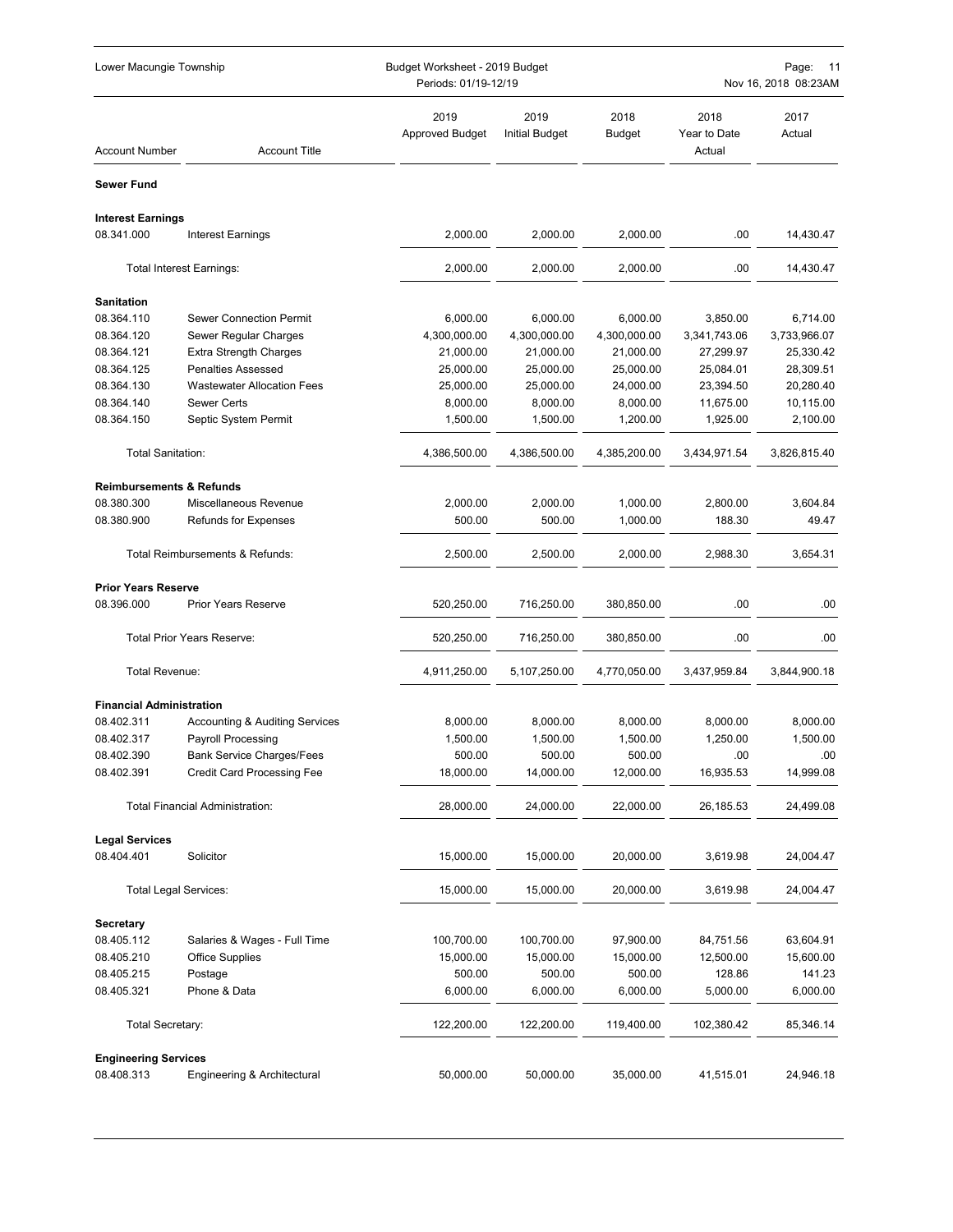| Lower Macungie Township                         |                                       | Budget Worksheet - 2019 Budget<br>Periods: 01/19-12/19 |                               |                |                                | Page:<br>12<br>Nov 16, 2018 08:23AM |  |
|-------------------------------------------------|---------------------------------------|--------------------------------------------------------|-------------------------------|----------------|--------------------------------|-------------------------------------|--|
| <b>Account Number</b>                           | <b>Account Title</b>                  | 2019<br><b>Approved Budget</b>                         | 2019<br><b>Initial Budget</b> | 2018<br>Budget | 2018<br>Year to Date<br>Actual | 2017<br>Actual                      |  |
|                                                 | <b>Total Engineering Services:</b>    | 50,000.00                                              | 50,000.00                     | 35,000.00      | 41,515.01                      | 24,946.18                           |  |
|                                                 |                                       |                                                        |                               |                |                                |                                     |  |
| <b>Buildings &amp; Facilities</b><br>08.409.230 | <b>Heating Fuel</b>                   | 15,000.00                                              | 15,000.00                     | 15,000.00      | 12,500.00                      | 15,000.00                           |  |
| 08.409.361                                      | Electricity                           | 12,000.00                                              | 12,000.00                     | 12,000.00      | 10,000.00                      | 12,000.00                           |  |
|                                                 | Total Buildings & Facilities:         | 27,000.00                                              | 27,000.00                     | 27,000.00      | 22,500.00                      | 27,000.00                           |  |
|                                                 |                                       |                                                        |                               |                |                                |                                     |  |
| <b>Permits</b>                                  |                                       |                                                        |                               |                |                                |                                     |  |
| 08.413.112                                      | Salaries & Wages - Full Time          | 53,100.00                                              | 53,100.00                     | 51,500.00      | 44,870.35                      | 49,981.01                           |  |
| <b>Total Permits:</b>                           |                                       | 53,100.00                                              | 53,100.00                     | 51,500.00      | 44,870.35                      | 49,981.01                           |  |
| <b>Wastewater Collect &amp; Treat</b>           |                                       |                                                        |                               |                |                                |                                     |  |
| 08.429.112                                      | Salaries & Wages - Full Time          | 363,100.00                                             | 363,100.00                    | 344,100.00     | 260,897.03                     | 289,654.84                          |  |
| 08.429.115                                      | Salaries & Wages - Part Time          | 6,500.00                                               | 6,500.00                      | 6,200.00       | 6,187.50                       | .00                                 |  |
| 08.429.191                                      | Uniform & Safety Apparel              | 5,400.00                                               | 5,400.00                      | 5,400.00       | 3,324.00                       | 3,852.28                            |  |
| 08.429.231                                      | Vehicle Fuel                          | 18,000.00                                              | 18,000.00                     | 18,000.00      | 15,000.00                      | 16,500.00                           |  |
| 08.429.241                                      | <b>Operating Supplies</b>             | 3,500.00                                               | 3,500.00                      | 3,500.00       | 1,112.92                       | 3,552.51                            |  |
| 08.429.249                                      | General Expense                       | 2,500.00                                               | 2,500.00                      | 2,500.00       | 283.67                         | 657.62                              |  |
| 08.429.256                                      | <b>Sewer Risers</b>                   | 20,000.00                                              | 20,000.00                     | 20,000.00      | 15,558.43                      | 79.10                               |  |
| 08.429.260                                      | Small Tools & Minor Equip             | 25,000.00                                              | 25,000.00                     | 25,000.00      | 13,935.72                      | 18,196.12                           |  |
| 08.429.327                                      | Radio Equipment Maintenance           | 250.00                                                 | 250.00                        | 250.00         | .00                            | .00                                 |  |
| 08.429.364                                      | Sewer Treatment & Transport           | 2,500,000.00                                           | 2,500,000.00                  | 2,500,000.00   | 2,197,936.31                   | 1,492,774.93                        |  |
| 08.429.372                                      | Repairs & Maintenance                 | 75,000.00                                              | 75,000.00                     | 75,000.00      | 55,085.67                      | 42,075.92                           |  |
| 08.429.374                                      | <b>Equipment Repairs</b>              | 7,500.00                                               | 7,500.00                      | 7,500.00       | 7,258.13                       | 3,882.36                            |  |
| 08.429.378                                      | <b>Vehicle Repairs</b>                | 3,500.00                                               | 3,500.00                      | 3,500.00       | 1,194.94                       | 1,793.97                            |  |
| 08.429.379                                      | <b>Emergency Repairs</b>              | 25,000.00                                              | 25,000.00                     | 25,000.00      | 23,139.81                      | 25,782.43                           |  |
| 08.429.420                                      | Dues, Subscriptions & Member          | 500.00                                                 | 500.00                        | 500.00         | 200.00                         | 215.00                              |  |
| 08.429.450                                      | <b>Contracted Services</b>            | 30,000.00                                              | 30,000.00                     | 30,000.00      | 15,723.95                      | 18,648.40                           |  |
| 08.429.460                                      | Meetings & Conferences                | 500.00                                                 | 500.00                        | 1,000.00       | 165.00                         | 140.00                              |  |
|                                                 | Total Wastewater Collect & Treat:     | 3,086,250.00                                           | 3,086,250.00                  | 3,067,450.00   | 2,617,003.08                   | 1,917,805.48                        |  |
| <b>Employer Paid Benefits</b>                   |                                       |                                                        |                               |                |                                |                                     |  |
| 08.481.192                                      | FICA - Employer Paid                  | 33,000.00                                              | 33,000.00                     | 30,000.00      | 22,500.00                      | 30,000.00                           |  |
| 08.481.193                                      | Medicare - Employer Paid              | 7,500.00                                               | 7,500.00                      | 7,000.00       | 5,250.00                       | 7,000.00                            |  |
| 08.481.194                                      | Unemployment Compensation             | 1,000.00                                               | 1,000.00                      | 1,000.00       | 750.00                         | 1,000.00                            |  |
|                                                 | <b>Total Employer Paid Benefits:</b>  | 41,500.00                                              | 41,500.00                     | 38,000.00      | 28,500.00                      | 38,000.00                           |  |
| <b>Non Uniform Pension</b>                      |                                       |                                                        |                               |                |                                |                                     |  |
| 08.483.150                                      | <b>Pension Plan Fees</b>              | 6,000.00                                               | 6,000.00                      | 6,000.00       | 4,500.00                       | 6,000.00                            |  |
| 08.483.151                                      | 457 Plan Contributions                | 10,500.00                                              | 10,500.00                     | 7,500.00       | 5,625.00                       | 3,000.00                            |  |
| 08.483.197                                      | Pension                               | 76,000.00                                              | 76,000.00                     | 66,000.00      | 55,000.00                      | 54,000.00                           |  |
|                                                 | Total Non Uniform Pension:            | 92,500.00                                              | 92,500.00                     | 79,500.00      | 65,125.00                      | 63,000.00                           |  |
|                                                 | <b>Workers Compensation Insurance</b> |                                                        |                               |                |                                |                                     |  |
| 08.484.354                                      | <b>Workers Compensation</b>           | 100,000.00                                             | 100,000.00                    | 90,000.00      | 75,000.00                      | 85,000.00                           |  |
|                                                 | Total Workers Compensation Insurance: | 100,000.00                                             | 100,000.00                    | 90,000.00      | 75,000.00                      | 85,000.00                           |  |
| <b>Other Employee Benefits</b>                  |                                       |                                                        |                               |                |                                |                                     |  |
| 08.485.301                                      | <b>Cont Ed/Tuition Reimbursement</b>  | 1,200.00                                               | 1,200.00                      | 1,200.00       | .00                            | .00                                 |  |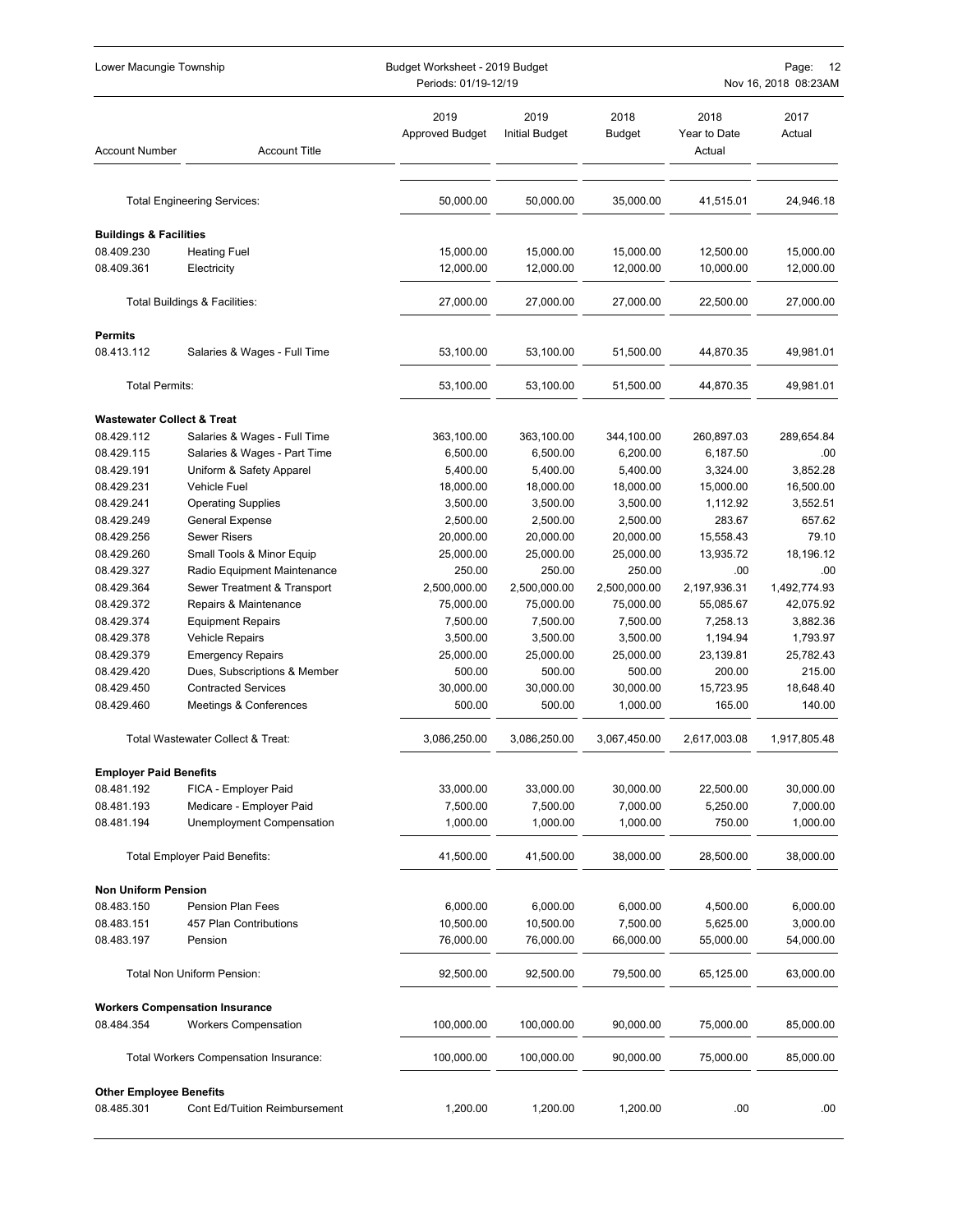| Lower Macungie Township       |                                   |                                | Budget Worksheet - 2019 Budget<br>Page:<br>Periods: 01/19-12/19<br>Nov 16, 2018 08:23AM |                       |                                |                |  |
|-------------------------------|-----------------------------------|--------------------------------|-----------------------------------------------------------------------------------------|-----------------------|--------------------------------|----------------|--|
| <b>Account Number</b>         | <b>Account Title</b>              | 2019<br><b>Approved Budget</b> | 2019<br><b>Initial Budget</b>                                                           | 2018<br><b>Budget</b> | 2018<br>Year to Date<br>Actual | 2017<br>Actual |  |
|                               | Total Other Employee Benefits:    | 1,200.00                       | 1,200.00                                                                                | 1,200.00              | .00                            | .00.           |  |
| Insurance                     |                                   |                                |                                                                                         |                       |                                |                |  |
| 08.486.351                    | Property Insurance                | 27,000.00                      | 27,000.00                                                                               | 23,000.00             | 17,250.00                      | 23,000.00      |  |
| 08.486.352                    | <b>Public Official Liability</b>  | 6,500.00                       | 6,500.00                                                                                | 5,250.00              | 3,937.00                       | 5,000.00       |  |
| 08.486.353                    | Government Crime Insurance        | 1,500.00                       | 1,500.00                                                                                | 1,000.00              | .00                            | .00            |  |
| 08.486.355                    | Auto Insurance                    | 20,000.00                      | 20,000.00                                                                               | 14,000.00             | 10,500.00                      | 11,000.00      |  |
| 08.486.356                    | <b>Commercial Umbrella Policy</b> | 13,000.00                      | 13,000.00                                                                               | 10,500.00             | 7,875.00                       | 10,000.00      |  |
| Total Insurance:              |                                   | 68,000.00                      | 68,000.00                                                                               | 53,750.00             | 39,562.00                      | 49,000.00      |  |
| <b>Health Insurance</b>       |                                   |                                |                                                                                         |                       |                                |                |  |
| 08.487.160                    | <b>LT Disability Insurance</b>    | 6,500.00                       | 6,500.00                                                                                | 5,250.00              | 4,370.00                       | 5,000.00       |  |
| 08.487.177                    | <b>Accrued Sick Time</b>          | 20,000.00                      | 20,000.00                                                                               | 10,000.00             | .00                            | 1,291.82       |  |
| 08.487.178                    | <b>Accrued Vacation Time</b>      | .00                            | .00                                                                                     | .00.                  | .00                            | 741.53-        |  |
| 08.487.196                    | <b>Health Insurance</b>           | 400,000.00                     | 400,000.00                                                                              | 350,000.00            | 320,500.00                     | 300,000.00     |  |
|                               | Total Health Insurance:           | 426,500.00                     | 426,500.00                                                                              | 365,250.00            | 324,870.00                     | 305,550.29     |  |
| <b>Capital Projects</b>       |                                   |                                |                                                                                         |                       |                                |                |  |
| 08.493.610                    | Capital Construction (I&I)        | 800,000.00                     | 1,000,000.00                                                                            | 800,000.00            | 381,974.18                     | 24,684.22      |  |
|                               | <b>Total Capital Projects:</b>    | 800,000.00                     | 1,000,000.00                                                                            | 800,000.00            | 381,974.18                     | 24,684.22      |  |
|                               | <b>Total Expenditure:</b>         | 4,911,250.00                   | 5,107,250.00                                                                            | 4,770,050.00          | 3,773,105.55                   | 2,718,816.87   |  |
| Sewer Fund Revenue Total:     |                                   | 4,911,250.00                   | 5,107,250.00                                                                            | 4,770,050.00          | 3,437,959.84                   | 3,844,900.18   |  |
| Sewer Fund Expenditure Total: |                                   | 4,911,250.00                   | 5,107,250.00                                                                            | 4,770,050.00          | 3,773,105.55                   | 2,718,816.87   |  |
|                               | Net Total Sewer Fund:             | .00                            | .00                                                                                     | .00                   | 335, 145. 71-                  | 1,126,083.31   |  |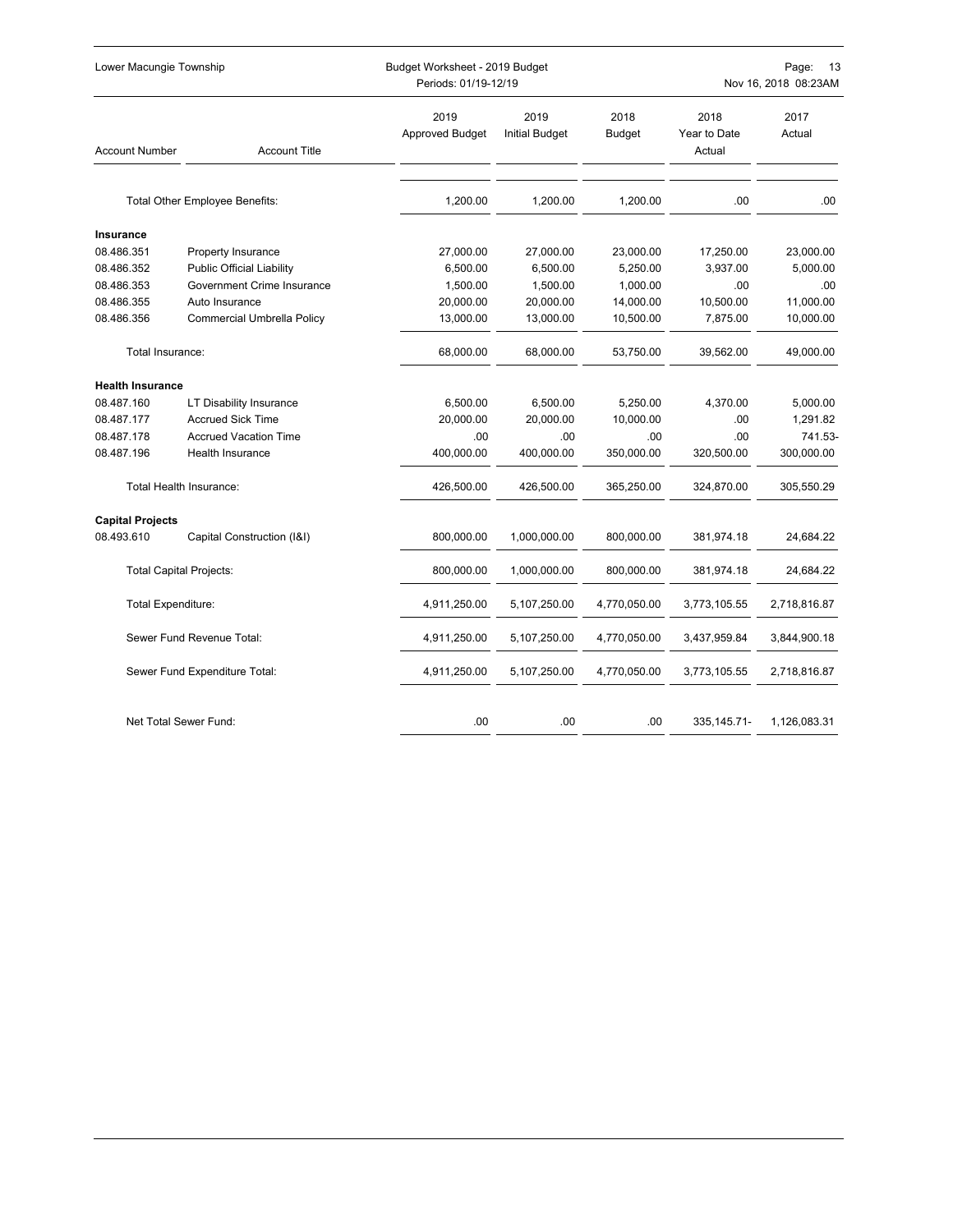| Lower Macungie Township              |                                             |                                | Budget Worksheet - 2019 Budget<br>Periods: 01/19-12/19 |                       |                                | Page:<br>-14<br>Nov 16, 2018 08:23AM |  |  |
|--------------------------------------|---------------------------------------------|--------------------------------|--------------------------------------------------------|-----------------------|--------------------------------|--------------------------------------|--|--|
| <b>Account Number</b>                | <b>Account Title</b>                        | 2019<br><b>Approved Budget</b> | 2019<br>Initial Budget                                 | 2018<br><b>Budget</b> | 2018<br>Year to Date<br>Actual | 2017<br>Actual                       |  |  |
| <b>Capital Projects Fund</b>         |                                             |                                |                                                        |                       |                                |                                      |  |  |
| <b>Real Property Taxes</b>           |                                             |                                |                                                        |                       |                                |                                      |  |  |
| 30.301.100                           | <b>Real Estate Taxes</b>                    | 1,200,000.00                   | 1,200,000.00                                           | 1,200,000.00          | 1,182,845.01                   | 1,163,259.42                         |  |  |
| 30.301.200                           | <b>Real Estate Taxes Prior Years</b>        | 10,000.00                      | 10,000.00                                              | 10,000.00             | 10,153.59                      | 8,944.76                             |  |  |
|                                      | <b>Total Real Property Taxes:</b>           | 1,210,000.00                   | 1,210,000.00                                           | 1,210,000.00          | 1,192,998.60                   | 1,172,204.18                         |  |  |
| <b>State Grants</b>                  |                                             |                                |                                                        |                       |                                |                                      |  |  |
| 30.354.090                           | <b>State Community Dev Grants</b>           | 900,000.00                     | 900,000.00                                             | 900,000.00            | .00.                           | .00                                  |  |  |
| 30.354.150                           | <b>State Recycling Grants</b>               | .00                            | .00                                                    | .00                   | .00                            | 250,000.00                           |  |  |
| <b>Total State Grants:</b>           |                                             | 900,000.00                     | 900,000.00                                             | 900,000.00            | .00.                           | 250,000.00                           |  |  |
| <b>Fixed Asset Disposition</b>       |                                             |                                |                                                        |                       |                                |                                      |  |  |
| 30.391.100                           | Sale of Fixed Assets                        | 1,025,000.00                   | 1,025,000.00                                           | 120,000.00            | 49,001.00                      | .00                                  |  |  |
|                                      | <b>Total Fixed Asset Disposition:</b>       | 1,025,000.00                   | 1,025,000.00                                           | 120,000.00            | 49,001.00                      | .00                                  |  |  |
| <b>Interfund Operating Transfers</b> |                                             |                                |                                                        |                       |                                |                                      |  |  |
| 30.392.010                           | <b>Transfer From General Fund</b>           | 434,000.00                     | 465,000.00                                             | 500,000.00            | 4,250,000.00                   | 1,597,800.00                         |  |  |
| 30.392.190                           | <b>Transfer From Dev Impact</b>             | 400,000.00                     | 400,000.00                                             | 200,000.00            | 123,947.78                     | 691,668.80                           |  |  |
|                                      | <b>Total Interfund Operating Transfers:</b> | 834,000.00                     | 865,000.00                                             | 700,000.00            | 4,373,947.78                   | 2,289,468.80                         |  |  |
| <b>Proceeds of General LT Debt</b>   |                                             |                                |                                                        |                       |                                |                                      |  |  |
| 30.393.120                           | <b>General Obligation Bonds</b>             | 2,000,000.00                   | 2,000,000.00                                           | 6,000,000.00          | 2,000,000.00                   | 1,040,000.00                         |  |  |
|                                      | Total Proceeds of General LT Debt:          | 2,000,000.00                   | 2,000,000.00                                           | 6,000,000.00          | 2,000,000.00                   | 1,040,000.00                         |  |  |
| <b>Prior Years Reserve</b>           |                                             |                                |                                                        |                       |                                |                                      |  |  |
| 30.396.000                           | <b>Prior Year Reserve</b>                   | .00                            | .00                                                    | 2,181,800.00          | .00.                           | .00                                  |  |  |
|                                      |                                             |                                |                                                        |                       |                                |                                      |  |  |
|                                      | <b>Total Prior Years Reserve:</b>           | .00                            | .00                                                    | 2,181,800.00          | .00                            | .00                                  |  |  |
| Total Revenue:                       |                                             | 5,969,000.00                   | 6,000,000.00                                           | 11,111,800.00         | 7,615,947.38                   | 4,751,672.98                         |  |  |
| <b>Real Estate Tax Collection</b>    |                                             |                                |                                                        |                       |                                |                                      |  |  |
| 30.403.210                           | <b>Tax Collection Office Supplies</b>       | 28,000.00                      | 28,000.00                                              | 24,300.00             | 22,997.58                      | 25,858.40                            |  |  |
|                                      | <b>Total Real Estate Tax Collection:</b>    | 28,000.00                      | 28,000.00                                              | 24,300.00             | 22,997.58                      | 25,858.40                            |  |  |
| <b>Intersection Improvements</b>     |                                             |                                |                                                        |                       |                                |                                      |  |  |
| 30.439.612                           | Intersection Improve (ACT 209)              | .00                            | .00                                                    | .00                   | .00.                           | 43,816.04                            |  |  |
|                                      | Total Intersection Improvements:            | .00                            | .00                                                    | .00                   | .00                            | 43,816.04                            |  |  |
| <b>Capital Projects</b>              |                                             |                                |                                                        |                       |                                |                                      |  |  |
| 30.493.319                           | Fire Dept Vehicles                          | 465,000.00                     | 465,000.00                                             | 965,000.00            | 883,255.70                     | 675,841.70                           |  |  |
| 30.493.463                           | <b>Contracted Paving</b>                    | 425,000.00                     | 350,000.00                                             | .00                   | .00.                           | .00                                  |  |  |
| 30.493.617                           | Playground Equipment                        | .00                            | .00                                                    | 100,000.00            | 780.00                         | .00                                  |  |  |
| 30.493.620                           | <b>Land Purchases</b>                       | 1,286,000.00                   | 1,286,000.00                                           | 1,600,000.00          | 5,357,551.02                   | 964,604.00                           |  |  |
| 30.493.626                           | Leaf Vacuums                                | .00                            | .00                                                    | 48,000.00             | 47,156.90                      | .00                                  |  |  |
| 30.493.630                           | <b>Property Demolition</b>                  | 50,000.00                      | 50,000.00                                              | .00                   | .00                            | .00                                  |  |  |
| 30.493.631                           | Mowers & Blowers                            | 25,000.00                      | 25,000.00                                              | 141,500.00            | 141,473.24                     | 55,219.38                            |  |  |
| 30.493.633                           | Hills @ Lockridge CC                        | .00                            | .00                                                    | .00                   | .00.                           | 19,946.61                            |  |  |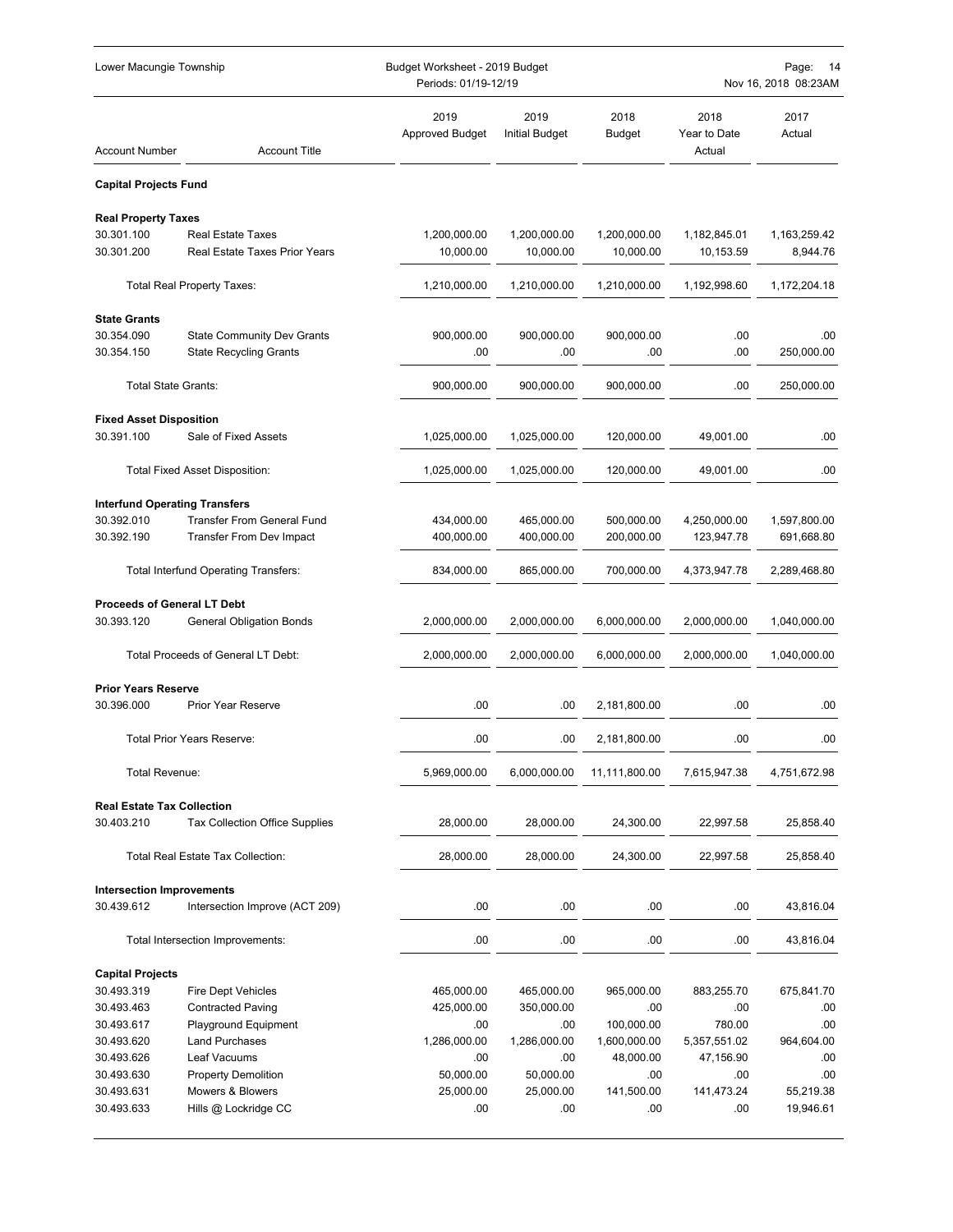| Lower Macungie Township        |                                          | Budget Worksheet - 2019 Budget |                               |                       | Page:<br>15          |                      |  |
|--------------------------------|------------------------------------------|--------------------------------|-------------------------------|-----------------------|----------------------|----------------------|--|
|                                |                                          | Periods: 01/19-12/19           |                               |                       |                      | Nov 16, 2018 08:23AM |  |
|                                |                                          | 2019<br><b>Approved Budget</b> | 2019<br><b>Initial Budget</b> | 2018<br><b>Budget</b> | 2018<br>Year to Date | 2017<br>Actual       |  |
| <b>Account Number</b>          | <b>Account Title</b>                     |                                |                               |                       | Actual               |                      |  |
| 30.493.635                     | Comm Center Improvements                 | 1,945,000.00                   | 1,945,000.00                  | 5,900,000.00          | 3,094,983.76         | 659,479.38           |  |
| 30.493.636                     | Camp Olympic                             | 12,000.00                      | 67,000.00                     | 205,000.00            | 579.70               | 140,892.12           |  |
| 30.493.637                     | Park Signage                             | 2,000.00                       | 2,000.00                      | 10,000.00             | 209.70               | 89.90                |  |
| 30.493.638                     | Park Improvements                        | 115,000.00                     | 115,000.00                    | 375,000.00            | 218,861.47           | 119,780.70           |  |
| 30.493.641                     | Pole Barn Bldgs/Storage Sheds            | 50,000.00                      | 50,000.00                     | 125,000.00            | .00                  | .00                  |  |
| 30.493.642                     | <b>Gas Pumps</b>                         | .00.                           | .00                           | .00                   | .00                  | 18,191.38            |  |
| 30.493.646                     | PW Annex Capital Projects                | .00                            | .00                           | .00                   | .00                  | 43,964.19            |  |
| 30.493.647                     | Sidewalks/Parking Lots                   | 75,000.00                      | 75,000.00                     | 50,000.00             | 18,416.00            | 32,210.00            |  |
| 30.493.648                     | Municipal Bldg Capital Improve           | .00                            | .00                           | .00                   | .00                  | 91,315.90            |  |
| 30.493.649                     | PW Equipment                             | 11,000.00                      | 62,000.00                     | 145,000.00            | 12,539.00            | 59,995.14            |  |
| 30.493.650                     | <b>Bridge Upgrades</b>                   | 330,000.00                     | 330,000.00                    | 300,000.00            | 340,069.94           | 501,095.31           |  |
| 30.493.652                     | <b>Bike Trails &amp; Walking Trails</b>  | 750,000.00                     | 750,000.00                    | 900,000.00            | 127,534.85           | 111,356.44           |  |
| 30.493.654                     | Recycling Bin Replacement                | .00                            | .00                           | .00                   | .00                  | 463,754.87           |  |
| 30.493.656                     | <b>Community Park Projects</b>           | .00                            | .00                           | 8,000.00              | 11,185.81            | 574,335.08           |  |
| 30.493.657                     | Wescosville CC                           | .00                            | .00                           | .00                   | .00                  | 31,600.00            |  |
| 30.493.659                     | <b>Traffic Control Equipment</b>         | .00                            | .00                           | 15,000.00             | 15,000.00            | 13,995.00            |  |
| 30.493.660                     | <b>Traffic Signals</b>                   | 400,000.00                     | 400,000.00                    | 200,000.00            | 92,577.95            | .00                  |  |
| <b>Total Capital Projects:</b> |                                          | 5,941,000.00                   | 5,972,000.00                  | 11,087,500.00         | 10,362,175.04        | 4,577,667.10         |  |
| Total Expenditure:             |                                          | 5,969,000.00                   | 6,000,000.00                  | 11,111,800.00         | 10,385,172.62        | 4,647,341.54         |  |
|                                | Capital Projects Fund Revenue Total:     | 5,969,000.00                   | 6,000,000.00                  | 11,111,800.00         | 7,615,947.38         | 4,751,672.98         |  |
|                                | Capital Projects Fund Expenditure Total: | 5,969,000.00                   | 6,000,000.00                  | 11,111,800.00         | 10,385,172.62        | 4,647,341.54         |  |
|                                | Net Total Capital Projects Fund:         | .00                            | .00                           | .00                   | 2,769,225.24-        | 104.331.44           |  |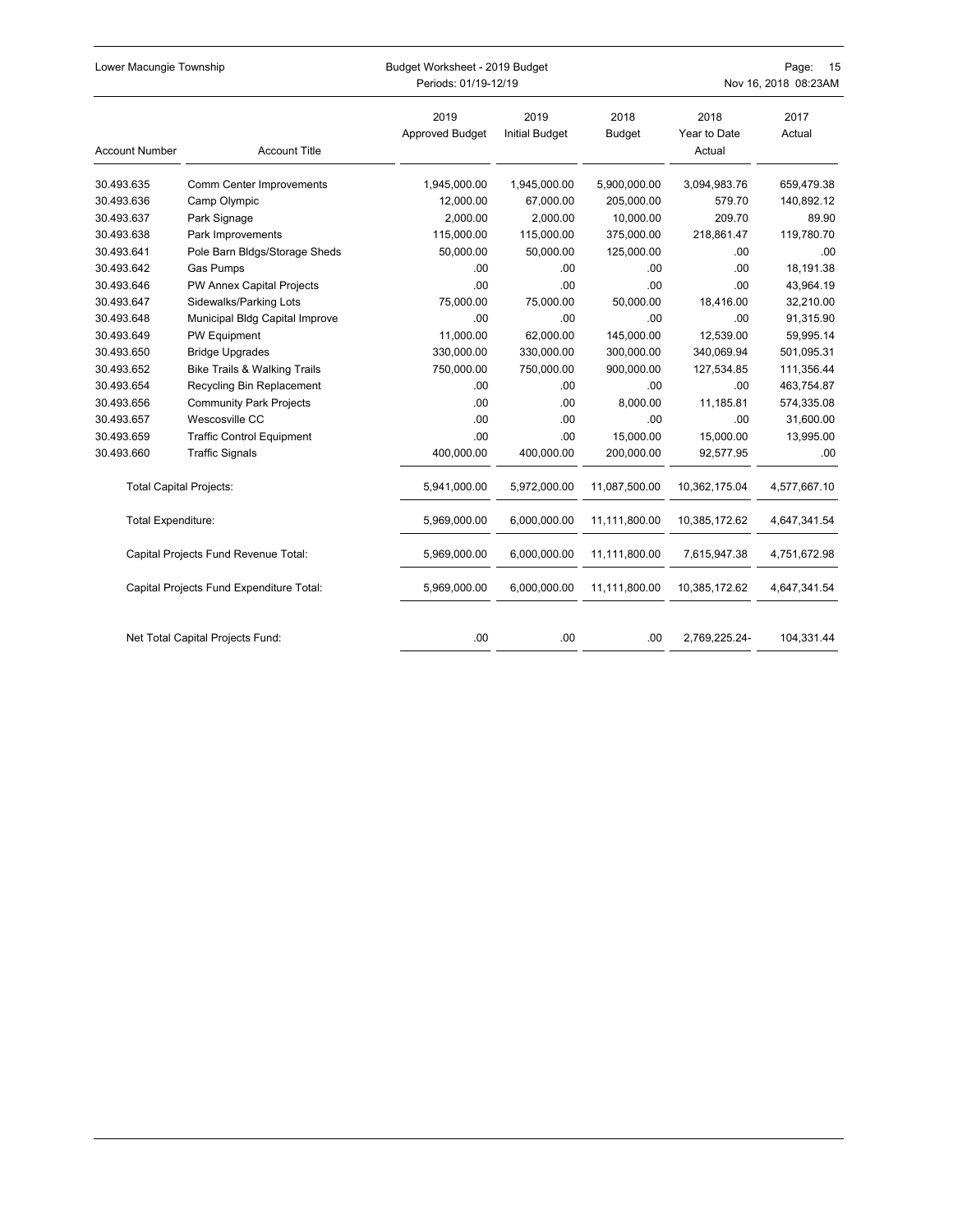| Lower Macungie Township           |                                      |                                | Budget Worksheet - 2019 Budget<br>Periods: 01/19-12/19 |                |                                | Page:<br>16<br>Nov 16, 2018 08:23AM |  |  |
|-----------------------------------|--------------------------------------|--------------------------------|--------------------------------------------------------|----------------|--------------------------------|-------------------------------------|--|--|
| <b>Account Number</b>             | <b>Account Title</b>                 | 2019<br><b>Approved Budget</b> | 2019<br><b>Initial Budget</b>                          | 2018<br>Budget | 2018<br>Year to Date<br>Actual | 2017<br>Actual                      |  |  |
| <b>Liquid Fuels Fund</b>          |                                      |                                |                                                        |                |                                |                                     |  |  |
| <b>Interest Earnings</b>          |                                      |                                |                                                        |                |                                |                                     |  |  |
| 35.341.000                        | <b>Interest Earnings</b>             | 12,000.00                      | 12,000.00                                              | 8,000.00       | 17,500.59                      | 12,119.52                           |  |  |
|                                   | <b>Total Interest Earnings:</b>      | 12,000.00                      | 12,000.00                                              | 8,000.00       | 17,500.59                      | 12,119.52                           |  |  |
| <b>State Shared Revenue</b>       |                                      |                                |                                                        |                |                                |                                     |  |  |
| 35.355.020                        | Liquid Fuels Allocation              | 1,005,000.00                   | 1,005,000.00                                           | 980,000.00     | 1,005,583.44                   | 959,768.64                          |  |  |
|                                   | Total State Shared Revenue:          | 1,005,000.00                   | 1,005,000.00                                           | 980,000.00     | 1,005,583.44                   | 959,768.64                          |  |  |
| <b>Prior Years Reserve</b>        |                                      |                                |                                                        |                |                                |                                     |  |  |
| 35.396.000                        | <b>Prior Years Reserve</b>           | 1,018,000.00                   | 1,018,000.00                                           | 1,179,000.00   | .00                            | .00                                 |  |  |
| <b>Total Prior Years Reserve:</b> |                                      | 1,018,000.00                   | 1,018,000.00                                           | 1,179,000.00   | .00                            | .00                                 |  |  |
| Total Revenue:                    |                                      | 2,035,000.00                   | 2,035,000.00                                           | 2,167,000.00   | 1,023,084.03                   | 971,888.16                          |  |  |
| <b>Winter Maintenance</b>         |                                      |                                |                                                        |                |                                |                                     |  |  |
| 35.432.281                        | Salt                                 | 150,000.00                     | 150,000.00                                             | 150,000.00     | 100,017.74                     | 86,784.63                           |  |  |
| 35.432.282                        | Anti-Skid                            | 10,000.00                      | 10,000.00                                              | 10,000.00      | 8,873.87                       | 2,087.02                            |  |  |
|                                   | <b>Total Winter Maintenance:</b>     | 160,000.00                     | 160,000.00                                             | 160,000.00     | 108,891.61                     | 88,871.65                           |  |  |
| <b>Highways &amp; Streets</b>     |                                      |                                |                                                        |                |                                |                                     |  |  |
| 35.439.283                        | Road Resurfacing                     | 550,000.00                     | 550,000.00                                             | 550,000.00     | 577,466.52                     | 526,801.59                          |  |  |
| 35.439.300                        | <b>Traffic Studies</b>               | .00                            | .00                                                    | 40,000.00      | 33,333.20                      | .00                                 |  |  |
| 35.439.612                        | Capital-Traffic Light Upgrades       | 1,200,000.00                   | 1,200,000.00                                           | 1,200,000.00   | .00                            | .00                                 |  |  |
|                                   | Total Highways & Streets:            | 1,750,000.00                   | 1,750,000.00                                           | 1,790,000.00   | 610,799.72                     | 526,801.59                          |  |  |
| <b>Capital Projects</b>           |                                      |                                |                                                        |                |                                |                                     |  |  |
| 35.493.680                        | Major Equipment                      | 125,000.00                     | 125,000.00                                             | 217,000.00     | 185,482.39                     | 296,307.63                          |  |  |
|                                   | <b>Total Capital Projects:</b>       | 125,000.00                     | 125,000.00                                             | 217,000.00     | 185,482.39                     | 296,307.63                          |  |  |
| Total Expenditure:                |                                      | 2,035,000.00                   | 2,035,000.00                                           | 2,167,000.00   | 905,173.72                     | 911,980.87                          |  |  |
|                                   | Liquid Fuels Fund Revenue Total:     | 2,035,000.00                   | 2,035,000.00                                           | 2,167,000.00   | 1,023,084.03                   | 971,888.16                          |  |  |
|                                   | Liquid Fuels Fund Expenditure Total: | 2,035,000.00                   | 2,035,000.00                                           | 2,167,000.00   | 905,173.72                     | 911,980.87                          |  |  |
|                                   |                                      |                                |                                                        |                |                                |                                     |  |  |
|                                   | Net Total Liquid Fuels Fund:         | .00                            | .00                                                    | .00            | 117,910.31                     | 59,907.29                           |  |  |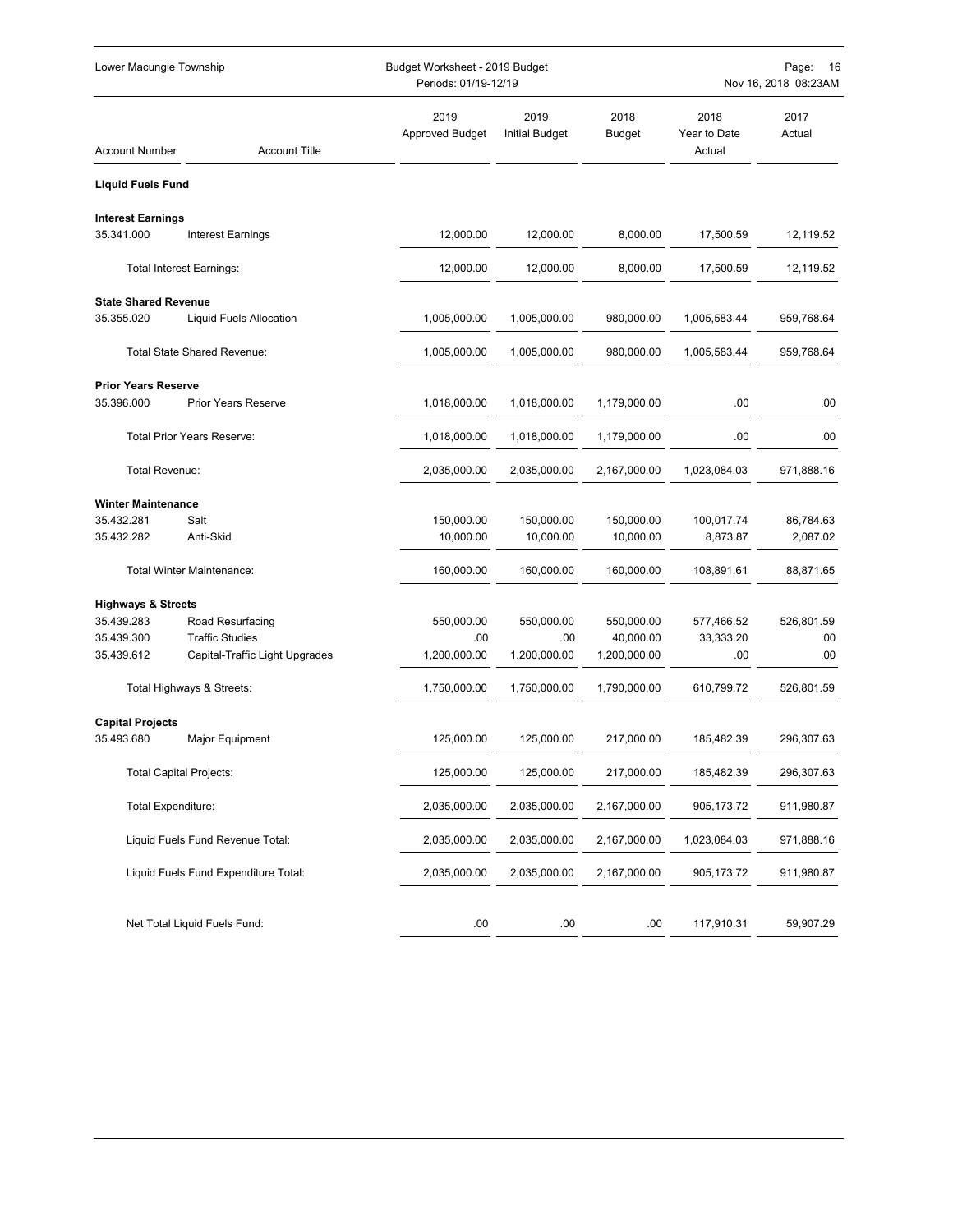# **LOWER MACUNGIE TOWNSHIP 2019 GENERAL FUND (01)**

# **REVENUES**

# **LOCAL TAX ENABLING ACT**

| 01.310.100 | <b>REAL ESTATE TRANSFER TAX</b><br>The Township receives 1/2 of 1% of all real estate sold.                                                                                                           | \$<br>1,150,000 |
|------------|-------------------------------------------------------------------------------------------------------------------------------------------------------------------------------------------------------|-----------------|
| 01.310.210 | <b>EARNED INCOME TAX (EIT)</b><br>The Earned Income Tax is collected for Township residents<br>at a rate of 1/2 of 1% of their earnings. Berkheimer is the tax<br>collector for all of Lehigh County. | \$<br>5,900,000 |
| 01.310.510 | <b>LOCAL SERVICES TAX (LST)</b><br>Persons working within the Township are assessed \$52 for<br>the benefits derived from the use of local services. Those<br>earning less than \$12,000 are exempt.  | \$<br>525,000   |
|            | <b>LICENSES AND PERMITS</b>                                                                                                                                                                           |                 |
| 01.321.320 | <b>JUNKYARD LICENSES</b><br>There are 3 junk yards within the Township that pay<br>\$70 (Smith, Knerr, and Horvath are the owners).                                                                   | \$<br>210       |
| 01.321.601 | <b>ELECTRICAL LICENSES</b><br>Any electrician doing business within the Township must have a<br>Township license issued on an annual basis.                                                           | \$<br>6,000     |
| 01.321.602 | <b>PLUMBING LICENSES</b><br>Only certified master plumbers are permitted to do business<br>within the Township and must have a license issued annually.                                               | \$<br>4,500     |
| 01.321.610 | <b>PEDDLERS LICENSES</b><br>Any for profit agency/person going door to door soliciting goods<br>pays a one time fee of \$25 which covers a three month period.                                        | \$<br>200       |
| 01.321.800 | <b>CABLE TV FRANCHISE FEE</b><br>The fee is based on 5% of the gross receipts of cable providers<br>(Service Electric and RCN) and payments are received quarterly.                                   | \$<br>510,000   |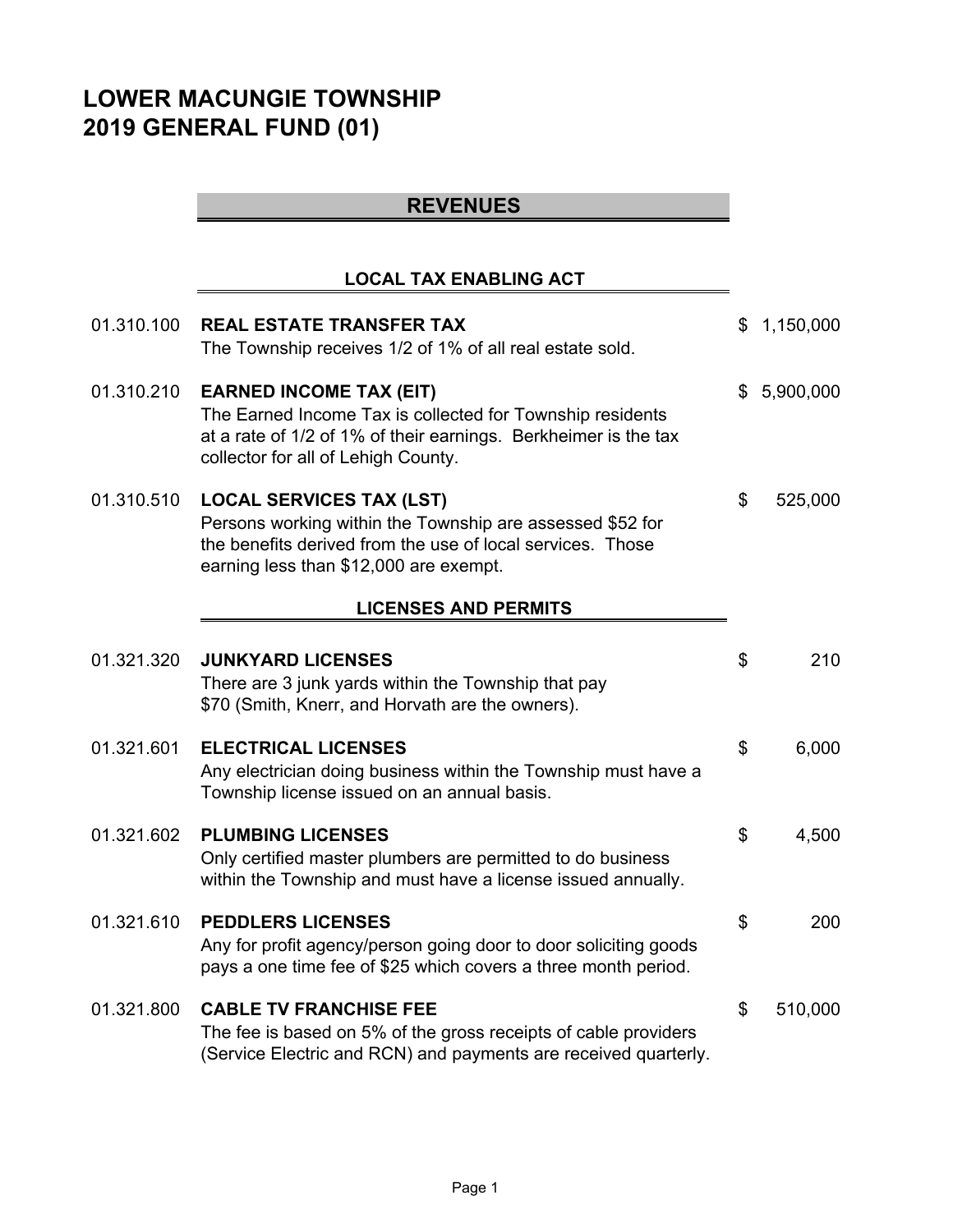# **FINES AND FORFEITURES**

| 01.331.120 | <b>NON-TRAFFIC VIOLATIONS</b><br>Fines are imposed for non-motor vehicle related ordinances,<br>such as illegal parking, building code/weed/grass violations.           | \$  | 18,000  |
|------------|-------------------------------------------------------------------------------------------------------------------------------------------------------------------------|-----|---------|
|            | <b>INTEREST AND EARNINGS</b>                                                                                                                                            |     |         |
| 01.341.000 | <b>INTEREST ON INVESTMENTS</b><br>Interest rates on deposits and short term investments.                                                                                | \$  | 15,000  |
|            | <b>RENTS AND ROYALTIES</b>                                                                                                                                              |     |         |
| 01.342.100 | <b>LAND RENTAL</b><br>Rental of open space for agricultural purposes - Farmland at<br>Kratzer Farm, Quarry Rd, Camp Olympic, and Hamilton Fields.                       | \$  | 23,000  |
| 01.342.206 | <b>KRATZER HOUSE</b><br>The rental of this property is about \$1,200 per month, but is<br>reduced for management fees and repairs.                                      | \$  | 12,000  |
| 01.342.207 | <b>SCHANTZ FARM HOUSE RENTAL</b><br>The rental of this property is based on an average of \$1300 per<br>month after payment for property management fees and repairs.   | \$  | 13,500  |
| 01.342.211 | <b>CAMP OLYMPIC FARMHOUSE</b><br>The rental of this property is based on an average of \$1400 per<br>month after payment for property management fees and repairs.      | \$  | 17,000  |
| 01.342.212 | <b>CAMP OLYMPIC BUNGALOW</b><br>The rental of this property is based on an average of \$980 per<br>month after payment for management fees and repairs.                 | \$  | 12,000  |
|            | 01.342.530 CELL TOWER RENTAL<br>Cell tower leased by AT&T with other cell carriers subletting.                                                                          | \$. | 15,000  |
| 01.342.545 | <b>OFFICE RENTAL-STATE REP.</b><br>Rental of office space to State Representative for \$1,250/month.                                                                    | \$  | 15,000  |
|            | <b>STATE GRANTS</b>                                                                                                                                                     |     |         |
| 01.354.020 | <b>STATE AID VOLUNTEER FIRE</b><br>In September, the Township receives a contribution from the State<br>that gets distributed to the LMT Fireman's Relief Associations. | \$  | 250,000 |
| 01.354.090 | STATE COMMUNITY DEVELOPMENT GRANTS                                                                                                                                      | \$  | 25,000  |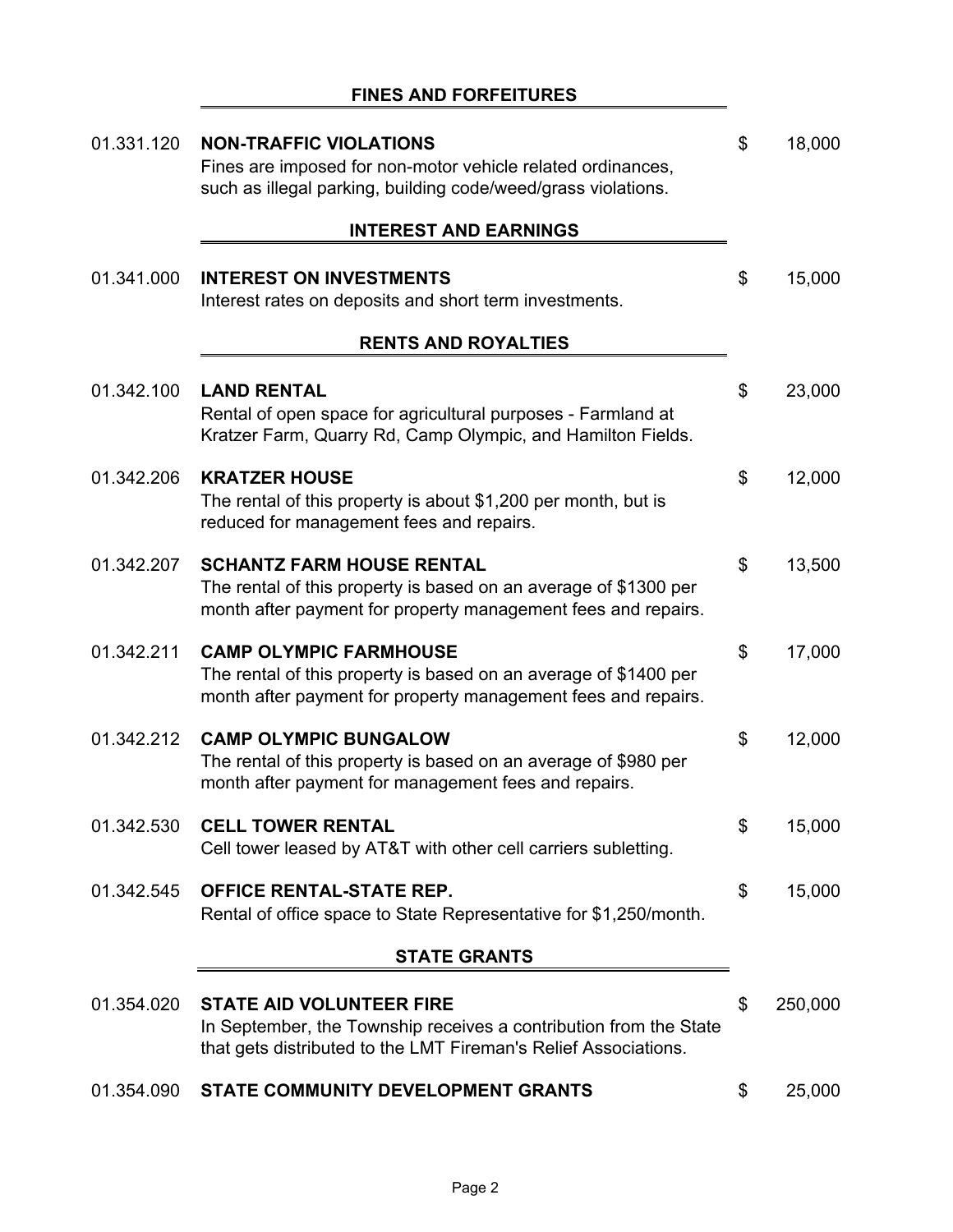| 01.354.150 | <b>STATE RECYCLING GRANTS</b><br>As part of the State Act 101 legislation, Lower Macungie<br>Township receives money from the state for the residential and<br>commercial recyclables it collects.                                                                                                                                                                                            | \$<br>315,000 |
|------------|-----------------------------------------------------------------------------------------------------------------------------------------------------------------------------------------------------------------------------------------------------------------------------------------------------------------------------------------------------------------------------------------------|---------------|
|            | <b>STATE SHARED REVENUE</b>                                                                                                                                                                                                                                                                                                                                                                   |               |
| 01.355.010 | <b>PURTA (Public Utility Real Estate Tax)</b><br>In October of each year, the Township receives a check from the<br>State for all public utilities with land or buildings in the Twp.                                                                                                                                                                                                         | \$<br>600     |
| 01.355.040 | <b>ALCOHOL BEVERAGES LICENSES</b><br>In September of each year, the Township receives a check from<br>the State for each establishment that dispenses liquor within the<br>Township. There are currently 12 establishments.                                                                                                                                                                   | \$<br>3,480   |
| 01.355.050 | <b>MUNICIPAL STATE AID PENSION</b><br>In September of each year, the Township receives a check from<br>the State to help defray the costs of the employee pension plan.<br>Contributions begin after a full-time employee commences their<br>3rd year of employment.                                                                                                                          | \$<br>190,000 |
|            | <b>CHARGES FOR SERVICES-DEVELOPMENTS</b>                                                                                                                                                                                                                                                                                                                                                      |               |
| 01.361.400 | <b>RESIDENTIAL PLAN REVIEW FEES</b><br>Any person contemplating building/renovating a residential<br>property must have the plans reviewed by the Township.<br>The fee is based on the square footage of the project. This<br>includes residential subdivision land development fees with the<br>applicable amount deposited in developers' escrow.                                           | \$<br>23,500  |
| 01.361.401 | <b>COMMERCIAL PLAN REVIEW FEES</b><br>Any person contemplating building/renovating a commercial<br>property must have the plans reviewed by the Township.<br>The fee is based on the square footage of the project or the cost<br>of construction (alterations). This includes commercial<br>subdivision land development fees with the applicable amount<br>deposited in developers' escrow. | \$<br>48,000  |
| 01.361.710 | <b>PHOTOCOPIES</b><br>Any resident who needs copies of township paperwork pays a<br>nominal fee. With the number of right-to-know requests<br>increasing, there will be a corresponding increase in the amounts<br>received for photocopies. The price ranges from \$0.25 - \$1.00<br>per copy depending upon size and color requested.                                                       | \$<br>200     |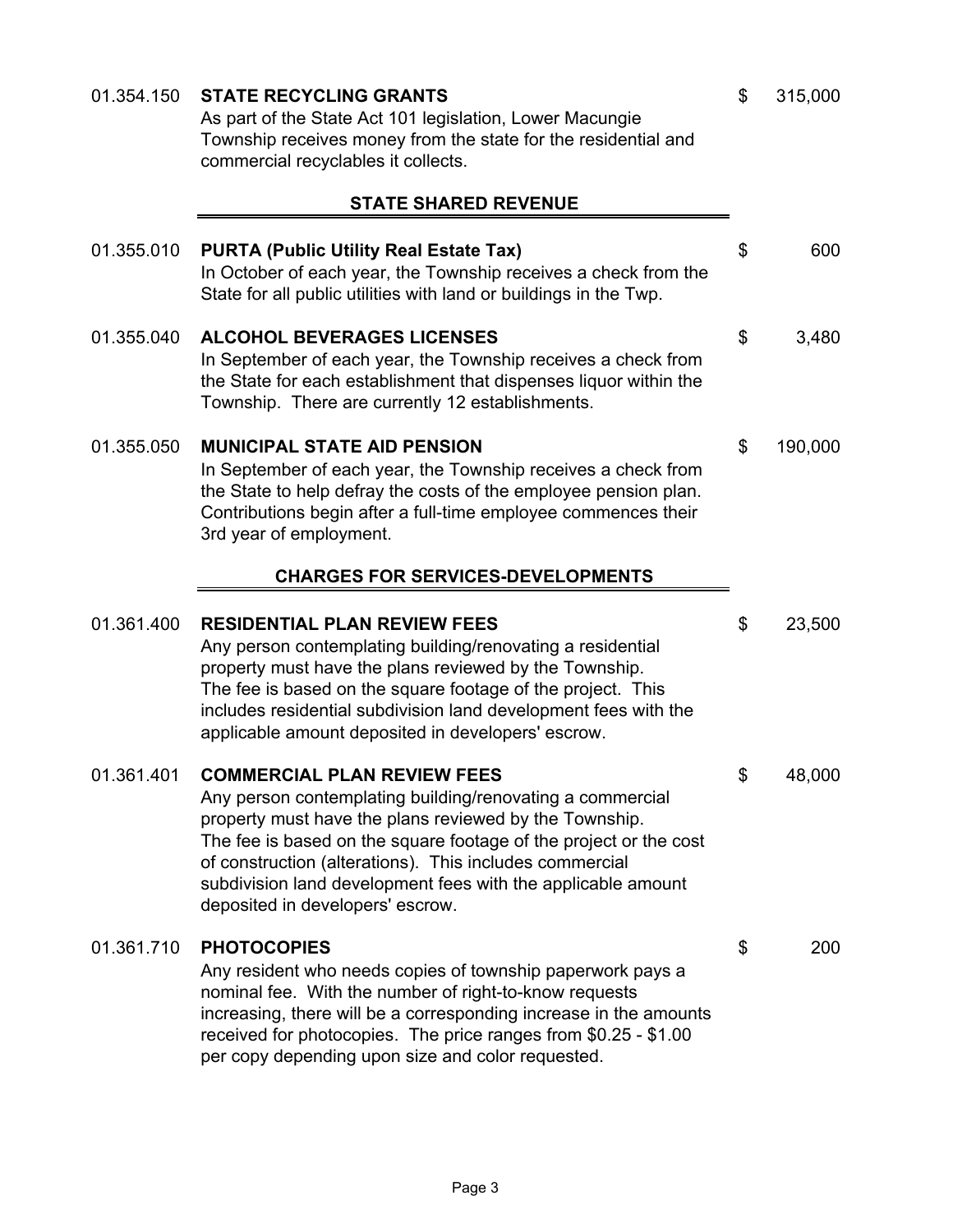### **CHARGES FOR SERVICES-PUBLIC**

÷,

| 01.362.140 | <b>SCHOOL CROSSING GUARDS</b><br>50% reimbursement from East Penn School District for Willow<br>Lane School crossing guard expenditures.                                                                                             | \$<br>31,000 |
|------------|--------------------------------------------------------------------------------------------------------------------------------------------------------------------------------------------------------------------------------------|--------------|
| 01.362.402 | <b>FIRE CODE PLAN REVIEW</b><br>Review fee for third party plans that indicate whether a sprinkler<br>system or other items are required for conformity with the<br>International Fire Code as well as commercial fire inspections.  | \$<br>35,000 |
| 01.362.410 | <b>BUILDING PERMITS</b><br>Fees for construction of residential projects; includes inspections<br>and plan reviews.                                                                                                                  | \$<br>65,000 |
| 01.362.411 | <b>BUILDING PERMITS/COMMERCIAL</b><br>Fees for construction of commercial projects; includes<br>inspections and plan design by 3rd parties.                                                                                          | \$<br>95,000 |
| 01.362.420 | <b>ELECTRICAL PERMITS</b><br>Fees for plan check and inspection by 3rd party inspectors.                                                                                                                                             | \$<br>75,000 |
| 01.362.430 | <b>PLUMBING PERMITS</b><br>The fees for all installations, examinations, in-house S-E-O for<br>residential, and 3rd party commercial.                                                                                                | \$<br>26,000 |
| 01.362.470 | <b>MECHANICAL PERMITS</b><br>The township appoints a 3rd party inspector to do all mechanical<br>inspections. The township charges the property owner and then<br>reimburses the 3rd party inspector.                                | \$<br>12,000 |
| 01.362.480 | <b>ZONING PERMITS</b><br>This fee is for driveway/fence/accessory structures and use,<br>setbacks, height, building coverage, etc. compliance with zoning<br>regulations.                                                            | \$<br>14,000 |
| 01.362.490 | <b>ON LOT GRADING/POOL REVIEWS</b><br>Before any person can excavate on their property they must<br>first receive an on lot grading permit. This permit is necessary so<br>that proper erosion and sedimentation plans are in place. | \$<br>6,000  |
| 01.362.500 | <b>BURNING PERMITS</b><br>Zoning Officer issues permits to landowners for burning. These<br>permits are given to religious organizations, farmers burning<br>agricultural crops, or for fire training.                               | \$<br>50     |
| 01.362.580 | <b>SPRINKLER SYSTEM INSPECTIONS</b><br>Fee for sprinkler system inspections.                                                                                                                                                         | \$<br>1,200  |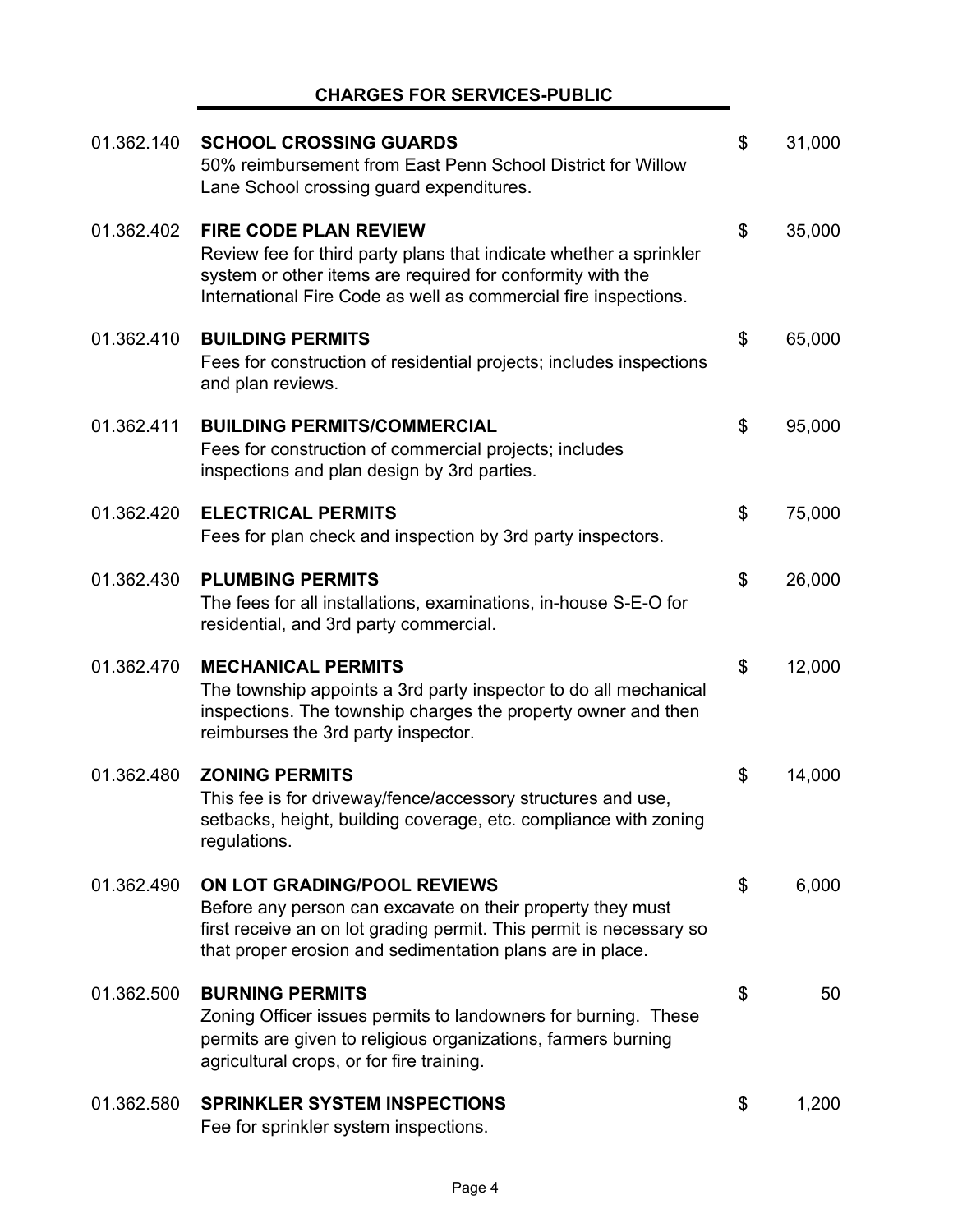| 01.362.600 | <b>MISCELLANEOUS PERMITS</b><br>Permits for blasting, razing/demolition, or certificates of<br>structural integrity.                                                                                                                                                                                       | \$<br>250       |
|------------|------------------------------------------------------------------------------------------------------------------------------------------------------------------------------------------------------------------------------------------------------------------------------------------------------------|-----------------|
|            | <b>SANITATION</b>                                                                                                                                                                                                                                                                                          |                 |
| 01.364.300 | <b>SOLID WASTE REGULAR CHARGES</b><br>The fee charged for trash collection is \$288 per year<br>and covers the cost of collection by Waste Management.                                                                                                                                                     | \$<br>2,620,000 |
| 01.364.305 | <b>PENALTIES ASSESSED</b><br>Late fee and interest penalties for trash customers.                                                                                                                                                                                                                          | \$<br>22,000    |
| 01.364.350 | <b>BAG TAGS</b><br>Fee of \$2.50 is charged to purchase bright orange<br>tags used on trash bags to identify yard clippings.                                                                                                                                                                               | \$<br>1,200     |
| 01.364.900 | YARD WASTE LOADING FEES<br>Mulch loading service for Township Residents.                                                                                                                                                                                                                                   | \$<br>4,100     |
|            | <b>CULTURE AND RECREATION</b>                                                                                                                                                                                                                                                                              |                 |
| 01.367.110 | <b>SWIMMING POOL FEES</b><br>Fees for Residential passes: family is \$175, adult couple is \$140,<br>adult is \$80, child pass is \$60 and senior is \$40.<br>Nonresidential family is \$275, adult couple is \$200, adult is \$120,<br>child is \$80 and Senior Adult is \$50. Includes daily entry fees. | \$<br>100,000   |
| 01.367.111 | <b>SWIM LESSONS FEES</b><br>The Township charges \$64 for pool member and \$84 for<br>non-pool member for eight 1/2 hour sessions.                                                                                                                                                                         | \$<br>7,000     |
| 01.367.112 | <b>POOL SNACK BAR INCOME</b><br>Snack bar items sold at pool during the summer season.                                                                                                                                                                                                                     | \$<br>20,000    |
| 01.367.120 | <b>PLAYGROUND FEES</b><br>Township charges \$160 per child for this 7 week program.                                                                                                                                                                                                                        | \$<br>50,000    |
| 01.367.140 | <b>CAMP OLYMPIC PAVILLION RENTAL</b><br>Pavilion rental for resident is \$100/day; non-resident \$200/day.                                                                                                                                                                                                 | \$<br>4,500     |
| 01.367.142 | <b>CAMP OLYMPIC BARN RENTAL</b><br>Resident rental is \$350/day. Non-resident rental is \$700/day.                                                                                                                                                                                                         | \$<br>20,000    |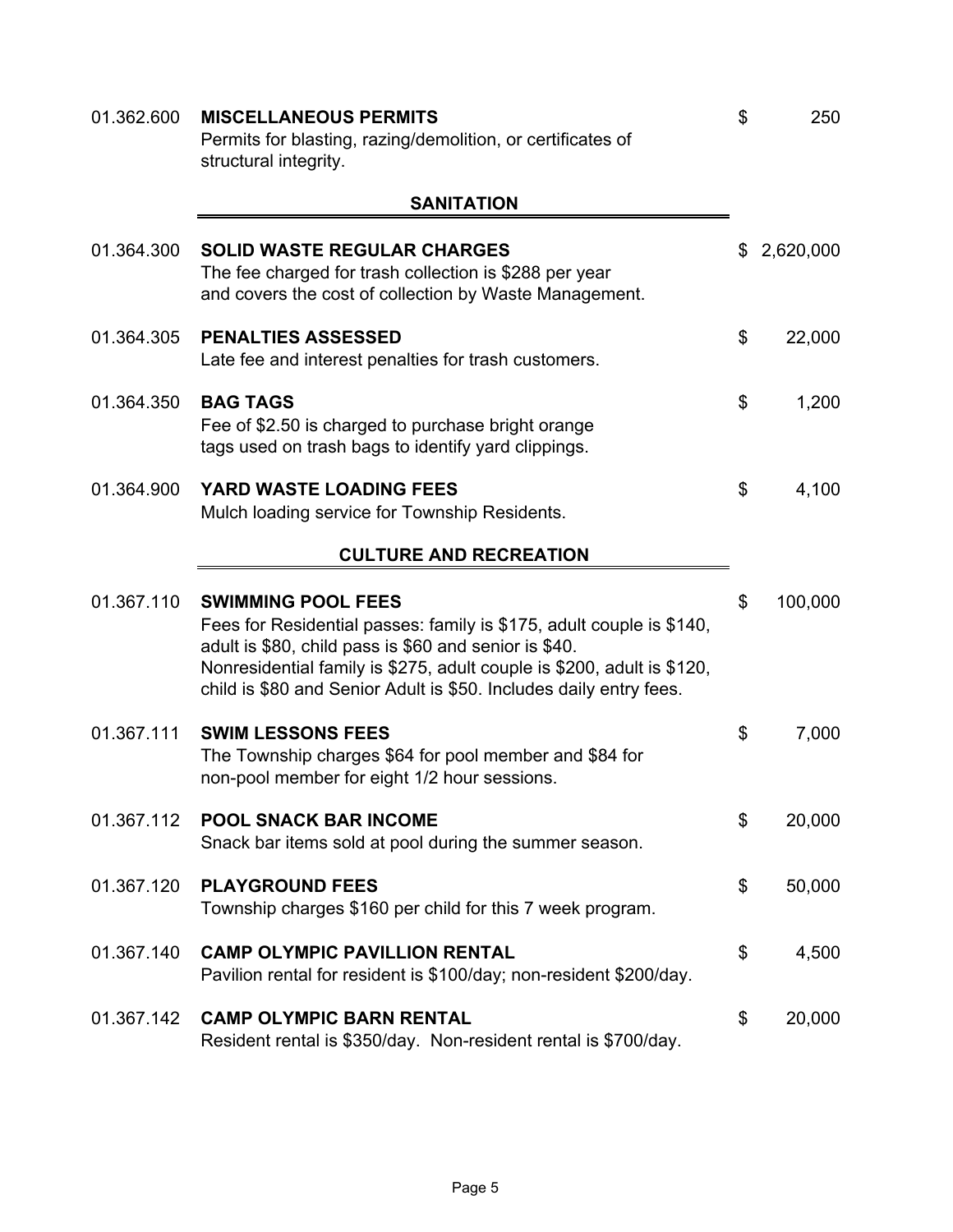| 01.367.145 | <b>WESCOSVILLE RECREATION HALL RENTAL</b><br>Resident rental is \$250/day for building; \$300/day for building and<br>pavillion. Non-resident rental is \$500/day for building; \$600 for<br>building and pavillion. | \$<br>15,000  |
|------------|----------------------------------------------------------------------------------------------------------------------------------------------------------------------------------------------------------------------|---------------|
| 01.367.150 | <b>GYM RENTAL</b><br>Fee for Community Center Gym usage, \$60-\$100/hour depending<br>on resident status and weekday or weekend rental.                                                                              | \$<br>35,000  |
| 01.367.153 | <b>COMMUNITY ROOM RENTAL A&amp;B</b><br><b>Rental of Community Center Rooms:</b><br>Room A for resident \$80/hour, non-resident \$90/hour.<br>Room B for resident \$75/hour, non-resident \$85/hour.                 | \$<br>30,000  |
| 01.367.156 | <b>COMMUNITY CENTER SNACK BAR</b><br>Money from soda machines.                                                                                                                                                       | \$<br>700     |
| 01.367.157 | HILLS OF LOCKRIDGE CENTER RENTAL<br>Resident rental \$250/day. Non-resident rental \$500/day.                                                                                                                        | \$<br>15,000  |
| 01.367.160 | <b>LIBRARY REIMBURSABLE EXPENSES</b><br>The Lower Macungie Township Library reimburses the township<br>for electrical and gas service, pest control, and alarm services.                                             | \$<br>20,000  |
| 01.367.200 | <b>COMMUNITY CENTER PROGRAMS</b><br>Cultural programs offered for a fee at the Community Center.                                                                                                                     | \$<br>75,000  |
| 01.367.300 | <b>GARDEN PLOT PROGRAM</b><br>Resident \$30/lot for plots at Bogie Ave. and Camp Olympic.<br>Non-resident \$40/lot at Camp Olympic (non-resident not permitted<br>at Bogie Ave.)                                     | \$<br>2,600   |
| 01.367.301 | <b>FIELD USE FEES</b><br>Fees for use of Township fields.                                                                                                                                                            | \$<br>3,300   |
|            | <b>REIMBURSEMENTS AND REFUNDS</b>                                                                                                                                                                                    |               |
| 01.380.100 | <b>INSURANCE REIMBURSEMENTS</b><br>For workers compensation dividend, medical dividend,<br>and other refunds received are from insurance companies<br>due to damage to Township property.                            | \$<br>120,000 |
| 01.380.300 | <b>MISC. REV AND REIMBURSEMENTS</b><br>Revenue received from other sources not included in the outlined<br>budget categories.                                                                                        | \$<br>1,000   |
| 01.380.900 | <b>REFUNDS FOR EXPENSES</b><br>Refunds of expenses paid by the Township.                                                                                                                                             | \$<br>1,000   |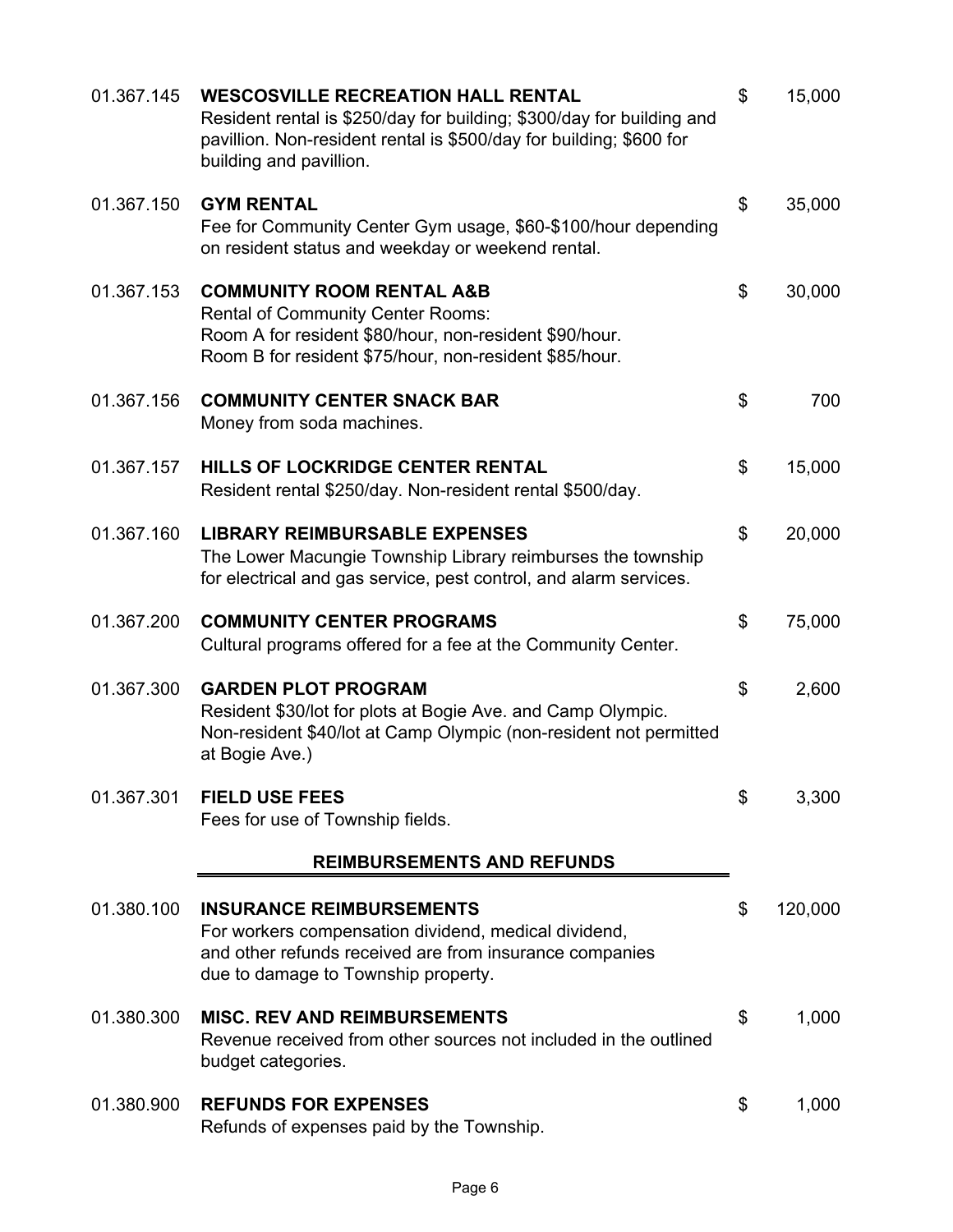# **SPECIAL ASSESSMENTS**

| 01.383.110 | <b>STREET LIGHT TAX</b><br>Approximately 4,000 property owners billed for street lights.                                                                                  | \$<br>287,000 |
|------------|---------------------------------------------------------------------------------------------------------------------------------------------------------------------------|---------------|
| 01.383.111 | <b>STREET LIGHT TAX</b><br>Delinquent accounts.                                                                                                                           | \$<br>250     |
| 01.383.500 | <b>PENALTIES LATE PAYMENT</b><br>Charges for late payment of the tax.                                                                                                     | \$<br>1,000   |
|            | <b>INTERFUND OPERATING TRANSFERS</b>                                                                                                                                      |               |
| 01.392.370 | <b>TRANSFER FROM DEV. IMPACT FUND</b><br>Transfers from the Developers' Impact Fund for recreation, traffic<br>light, street tree, and detention pond expenses as needed. | \$<br>400,000 |
|            | <b>PRIOR YEAR REVENUE</b>                                                                                                                                                 |               |
| 01.396.000 | <b>PRIOR YEAR RESERVES</b>                                                                                                                                                | \$<br>528,361 |
|            |                                                                                                                                                                           |               |
|            | <b>EXPENSES</b>                                                                                                                                                           |               |
|            | <b>LEGISLATIVE</b>                                                                                                                                                        |               |
| 01.400.105 | <b>SALARIES &amp; WAGES - ELECTED</b><br>The 5 Commissioners are paid \$4,125 each and the Tax<br>Collector is paid \$10,000.                                             | \$<br>30,700  |
| 01.400.210 | <b>OFFICE SUPPLIES</b><br>Purchase of business cards, file cabinets, laptops, and other<br>office supplies for the Board of Commissioners                                 | \$<br>500     |
| 01.400.420 | <b>DUES, MEMBERSHIPS &amp; SUBSCRIPTIONS</b><br>Membership to League of Cities/PSATS.                                                                                     | \$<br>500     |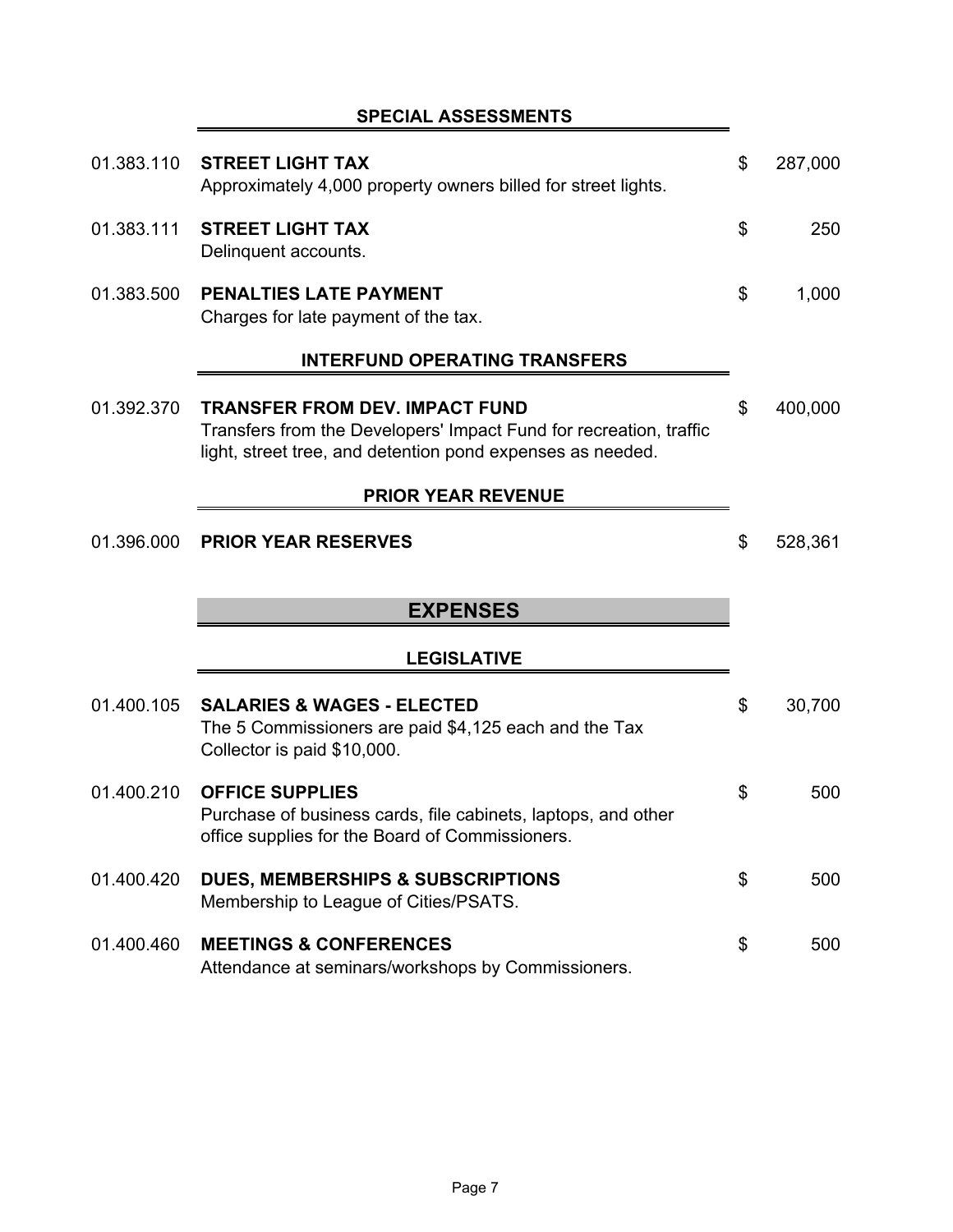#### **FINANCIAL ADMINISTRATION**

| 01.402.112 | <b>SALARIES &amp; WAGES - FULL TIME</b><br>Salaries for the Director of Finance, Accounts Payable Admin.,<br>Cashier, and Asst. Finance Director (50%).                            | \$<br>222,200 |
|------------|------------------------------------------------------------------------------------------------------------------------------------------------------------------------------------|---------------|
| 01.402.210 | <b>OFFICE SUPPLIES</b><br>Forms, checks, various other office supplies.                                                                                                            | \$<br>1,000   |
| 01.402.260 | <b>SMALL TOOLS &amp; MINOR EQUIPMENT</b><br>Items purchased for Finance Dept.                                                                                                      | \$<br>1,000   |
| 01.402.307 | <b>ACCOUNTING SYSTEMS</b><br>Annual support agreement with Dallas Data Systems \$26,000.                                                                                           | \$<br>26,000  |
| 01.402.311 | <b>ACCOUNTING &amp; AUDITING SERVICES</b><br>Annual audit services Kirk, Summa & Co. \$12,000,<br>Consultant for OPEB \$4,000.                                                     | \$<br>16,000  |
| 01.402.317 | <b>PAYROLL PROCESSING</b><br>Fees for JetPay payroll processing.                                                                                                                   | \$<br>8,500   |
| 01.402.353 | <b>SURETY &amp; FIDELITY</b><br>Surety bonds for Twp. Manager, Director of Finance,<br>Assistant Finance Director, Accts. Payable Clerk,<br>2 Cashiers, and Utility Administrator. | \$<br>9,000   |
| 01.402.390 | <b>BANK SERVICE CHARGES/FEES</b><br>Monthly bank fees and services charges.                                                                                                        | \$<br>7,000   |
| 01.402.420 | <b>DUES, MEMBERSHIPS &amp; SUBSCRIPTIONS</b><br>Memberships wit h GFOA etc.                                                                                                        | \$<br>1,100   |
| 01.402.460 | <b>MEETINGS &amp; CONFERENCES</b><br>Refresher courses, seminars, and workshops attended by<br>Finance Dept. personnel.                                                            | \$<br>2,500   |
|            | <b>LEGAL SERVICES</b>                                                                                                                                                              |               |
| 01.404.401 | <b>SOLICITOR</b><br>Solicitor is Richard Somach of Norris McLaughlin & Marcus.                                                                                                     | \$<br>110,000 |
| 01.404.402 | <b>LABOR RELATIONS</b><br>Personnel Labor issues as well as labor relation seminars.                                                                                               | \$<br>2,500   |
| 01.404.403 | <b>LEGAL PLANNING</b><br>Solicitor is Peter Lehr of Norris McLaughlin & Marcus.<br>Zoning Ordinance Update.                                                                        | \$<br>80,000  |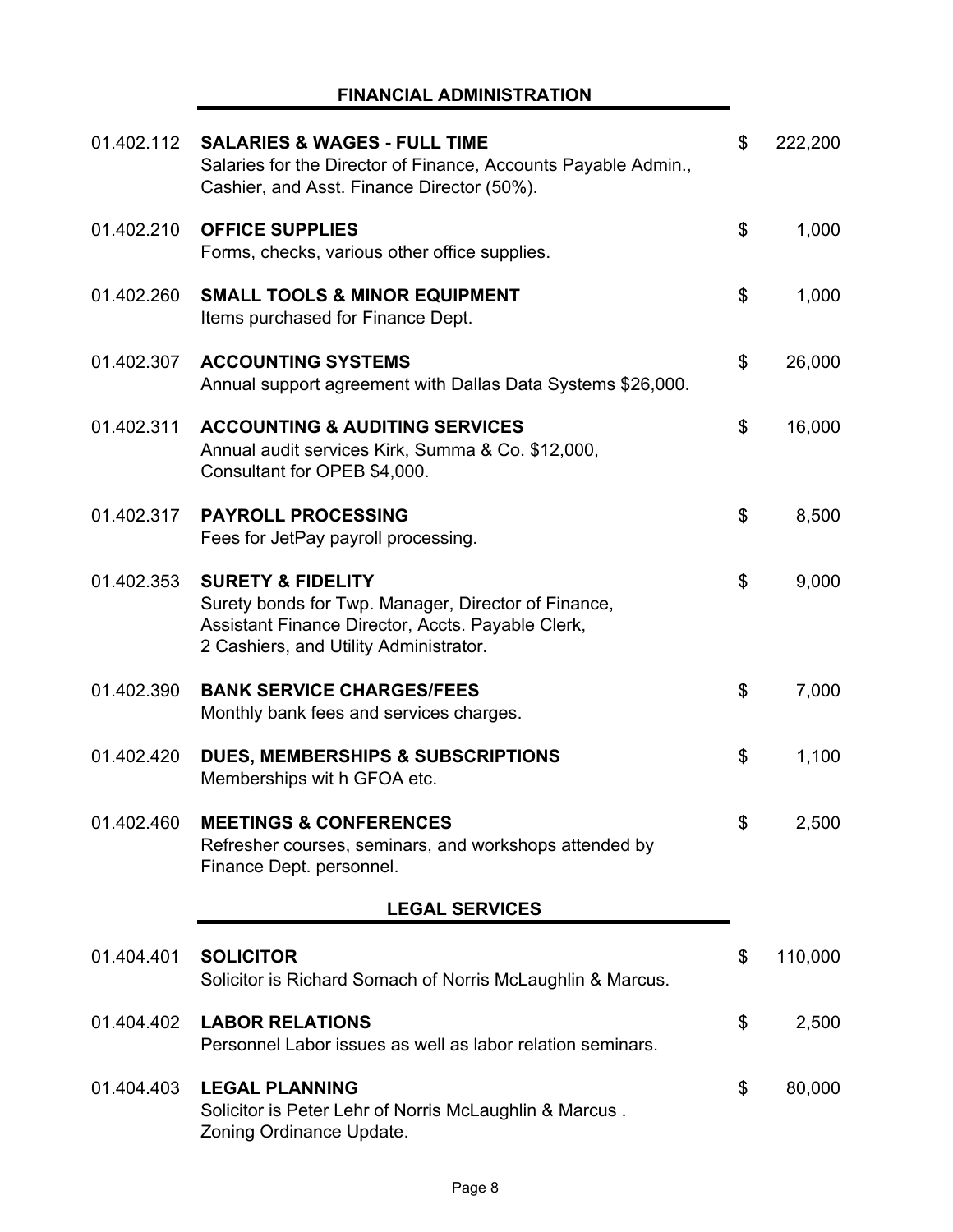| 01.404.404 | <b>LEGAL ZONING BOARD</b><br>Legal Advisor is Mark Malkames of Malkames Law Offices.                                                                                      | \$<br>8,000   |
|------------|---------------------------------------------------------------------------------------------------------------------------------------------------------------------------|---------------|
| 01.404.405 | <b>LITIGATION</b><br>Potential lawsuits.                                                                                                                                  | \$<br>25,000  |
| 01.404.406 | <b>LEGAL ZONING ENFORCEMENT</b><br>Code enforcement legal issues including municipal liens.                                                                               | \$<br>9,000   |
|            | <b>SECRETARY</b>                                                                                                                                                          |               |
| 01.405.112 | <b>SALARIES &amp; WAGES - FULLTIME</b><br>Salaries for Assistant Twp. Manager/Secretary, Receptionist,<br>and HR Admin Assistant.                                         | \$<br>165,600 |
| 01.405.210 | <b>OFFICE SUPPLIES</b><br>Office supplies for Municipal Office, Public Works Annex, and<br><b>Community Center.</b>                                                       | \$<br>8,000   |
| 01.405.249 | <b>GENERAL EXPENSE</b><br>Kitchen expenses and sympathy contributions.                                                                                                    | \$<br>1,000   |
| 01.405.341 | <b>ADVERTISING</b><br>All legal and display ads, incl. Board/Commission Meetings,<br>ordinances, and public announcements; filing fees for Lehigh<br>County Dept. of Law. | \$<br>8,000   |
| 01.405.420 | <b>DUES, MEMBERSHIPS &amp; SUBSCRIPTIONS</b><br>Legal or government subscriptions.                                                                                        | \$<br>250     |
| 01.405.450 | <b>CONTRACTED SERVICES</b><br>Maintenance billing for the copier machines.                                                                                                | \$<br>6,500   |
| 01.405.460 | <b>MEETINGS &amp; CONFERENCES</b><br>State/County/Local Government seminars.                                                                                              | \$<br>1,000   |
|            | <b>GENERAL TOWNSHIP ADMINISTRATION</b>                                                                                                                                    |               |
| 01.406.112 | <b>SALARIES &amp; WAGES - FULL TIME</b><br>Township Manager's salary.                                                                                                     | \$<br>115,000 |
| 01.406.215 | <b>POSTAGE</b><br>Refill postage meter for township mail and newsletter. Lease and<br>maintain postage equipment.                                                         | \$<br>13,500  |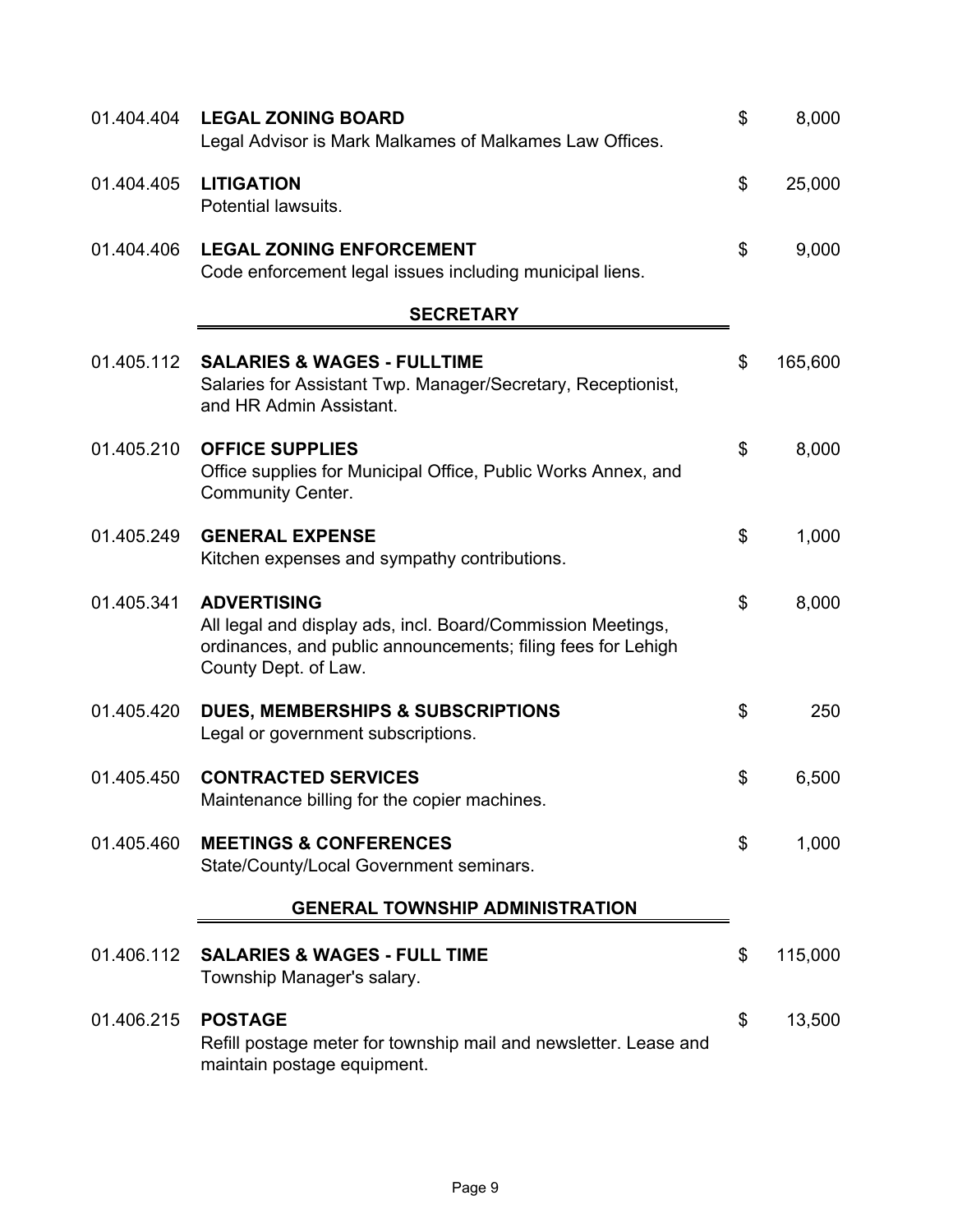| 01.406.249 | <b>GENERAL EXPENSE</b><br>Mileage reimbursements for travel on Township business,<br>Whistleblower Hotline, refreshments, and other general items. | \$<br>7,000  |
|------------|----------------------------------------------------------------------------------------------------------------------------------------------------|--------------|
| 01.406.308 | <b>CODIFICATION</b><br>Printing costs to include new ordinances in codification.                                                                   | \$<br>30,000 |
| 01.406.321 | <b>PHONE &amp; DATA</b><br>Phone, internet, data network, and answering services.                                                                  | \$<br>26,000 |
| 01.406.324 | <b>MOBILE PHONES</b><br>Cell phones for Township Manager and swimming pool.                                                                        | \$<br>400    |
| 01.406.391 | <b>NOTARY EXPENSES</b><br>Notary license fee.                                                                                                      | \$<br>800    |
| 01.406.420 | <b>DUES, SUBSCRIPTIONS &amp; MEMBERSHIPS</b><br>ICMA, League of Cities, and Assoc. for PA Municipal Mgt.                                           | \$<br>500    |
|            | <b>INFORMATION TECHNOLOGY</b>                                                                                                                      |              |
| 01.407.260 | <b>SMALL TOOLS &amp; MINOR EQUIPMENT</b><br>Equipment from Staples, Office Depot, Amazon.                                                          | \$<br>1,000  |
| 01.407.270 | <b>COMPUTER HARDWARE, SOFTWARE</b><br>PC replacements \$12,000, Other hardware & software \$6,000.                                                 | \$<br>18,000 |
| 01.407.374 | <b>EQUIPMENT REPAIRS</b><br>Small Computer equipment repairs.                                                                                      | \$<br>887    |
| 01.407.450 | <b>CONTRACTED SERVICES</b><br>Susquehanna Computer Innovations (SCI) provides network<br>support \$24,000, various software agreements \$21,000.   | \$<br>45,000 |
| 01.407.453 | <b>WEB DESIGN/MAINTENANCE</b><br>Webpage maintenance \$2,000.                                                                                      | \$<br>2,000  |
| 01.407.613 | <b>CAPITAL-OFFICE/IT EQUIPMENT</b><br>Document imaging of property files. (10 of 34 file cabinets).                                                | \$<br>25,000 |
|            | <b>ENGINEERING SERVICES</b>                                                                                                                        |              |
| 01.408.313 | <b>ENGINEERING AND ARCHITECTURAL</b><br>The engineering firm is Keystone Consulting Engineers.                                                     | \$<br>80,000 |
| 01.408.325 | <b>TRAFFIC SYSTEM PLAN</b><br>Inventory of streets and review safety concerns.<br>Identify strategies and list priorities.                         | \$<br>20,000 |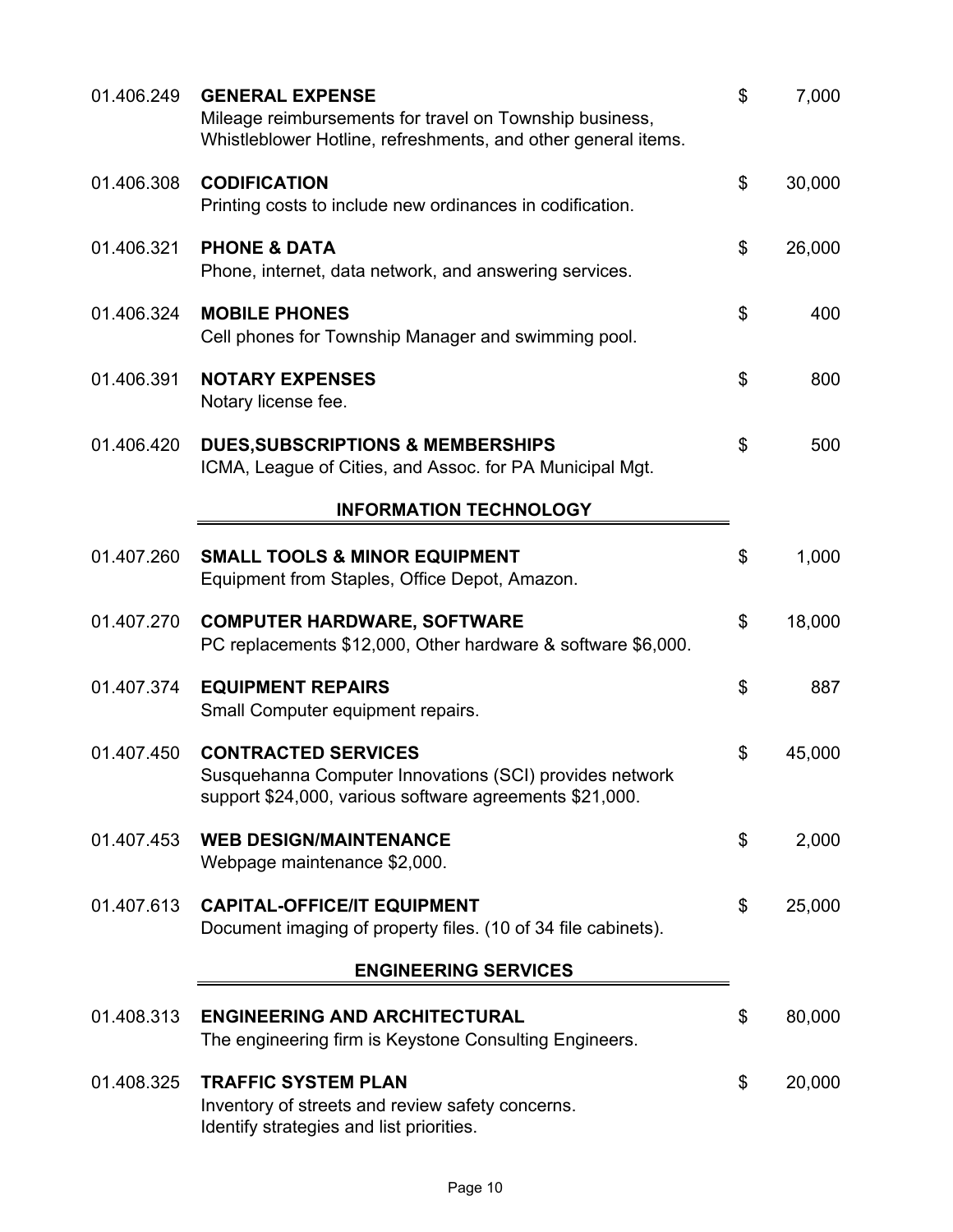# **BUILDINGS & FACILITIES**

| 01.409.112 | <b>SALARIES &amp; WAGES - FULL TIME</b><br>Salaries for Facilities Crew Chief and 3 Crew Members.                                                                                                   | \$<br>291,300 |
|------------|-----------------------------------------------------------------------------------------------------------------------------------------------------------------------------------------------------|---------------|
| 01.409.115 | <b>SALARIES &amp; WAGES - PART TIME</b><br>Salaries for part-time employees.                                                                                                                        | \$<br>19,000  |
| 01.409.191 | <b>UNIFORM &amp; SAFETY APPAREL</b><br>Acme Uniforms rentals and work boots per union agreement.                                                                                                    | \$<br>4,500   |
| 01.409.230 | <b>HEATING FUEL</b><br>Heating oil is purchased from Lehigh Fuels and gas is purchased<br>from UGI.                                                                                                 | \$<br>37,500  |
| 01.409.241 | <b>OPERATING SUPPLIES</b><br>Supplies for Annex from Dries, ABE Door, Shelly's Lumber,<br>Light Fixture, Master Supply, Buss, Grainger, Zee, etc.                                                   | \$<br>20,000  |
| 01.409.249 | <b>GENERAL EXPENSE</b><br>Drug and alcohol testing, port-a-john rentals, ABE labs, and<br>employee background checks.                                                                               | \$<br>3,500   |
| 01.409.260 | <b>SMALL TOOLS &amp; MINOR EQUIPMENT</b><br>Minor equipment purchases from Sears, Dries, and Grainger.                                                                                              | \$<br>14,000  |
| 01.409.318 | <b>ALARM/SECURITY SERVICES</b><br>Alarms for Municipal Complex, Community Centers, Public Works<br>Annex, Schantz Farm and Hills at Lock Ridge Community Center.<br>Additional camera fees.         | \$<br>15,000  |
| 01.409.361 | <b>ELECTRICITY</b><br>Electricity provided by PPL, generated by Constellation. Township<br>uses COSTARS, which is a State-wide cooperative purchasing<br>program to procure our electrical service. | \$<br>35,000  |
| 01.409.372 | <b>REPAIRS &amp; MAINTENANCE</b><br>Cleaning services, mat rentals, as well as siding, roof, electrical,<br>plumbing, HVAC repairs, and tennis court painting.                                      | \$<br>150,000 |
| 01.409.374 | <b>EQUIPMENT REPAIRS</b><br>Repairs of equipment related to Township buildings.                                                                                                                     | \$<br>6,500   |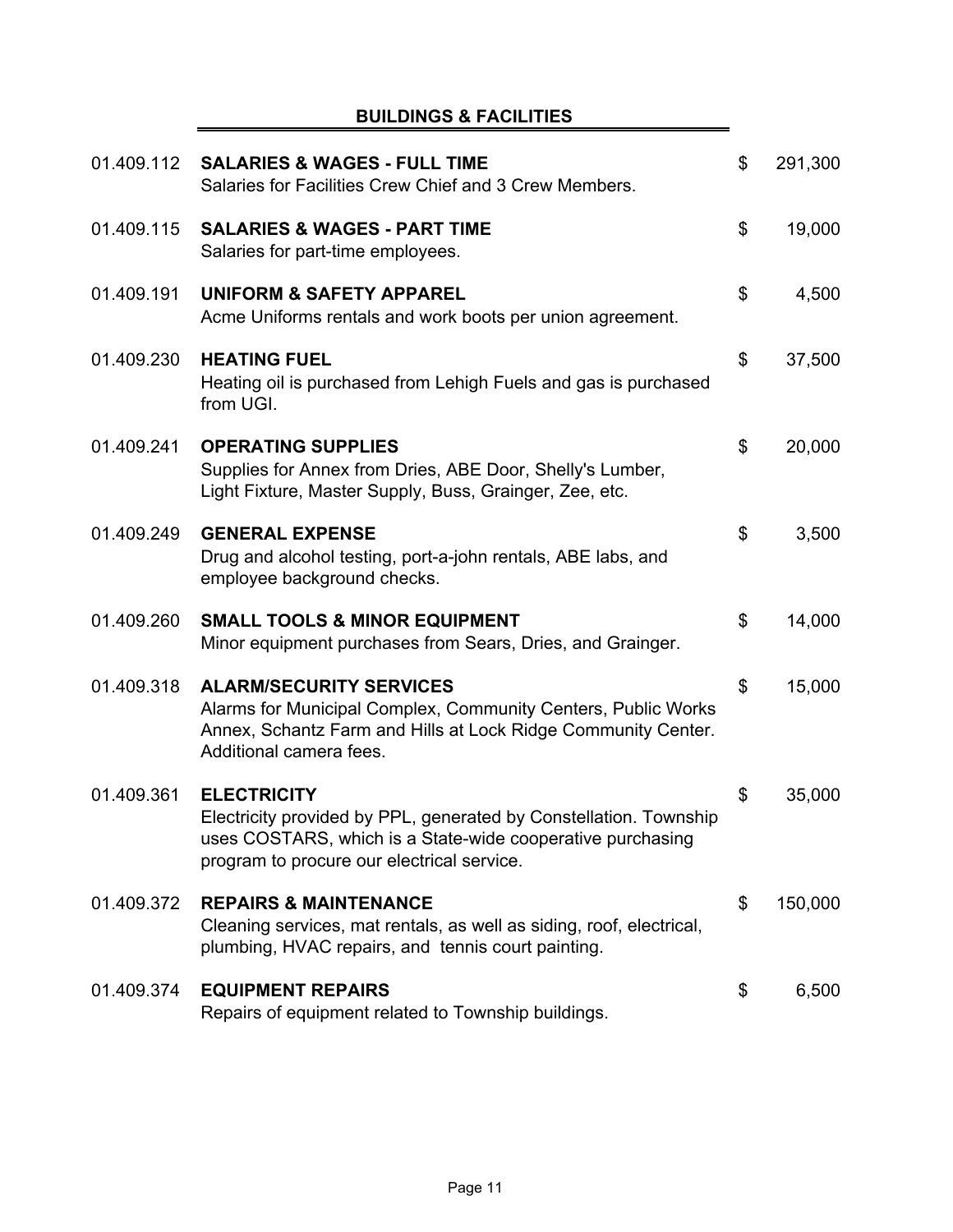| 01.409.375 | <b>RENTAL PROPERTY REPAIRS</b><br>West End Associates handles property maintenance of the<br>Township's rental properties.                     | \$<br>10,000  |
|------------|------------------------------------------------------------------------------------------------------------------------------------------------|---------------|
| 01.409.378 | <b>VEHICLE REPAIRS</b><br>Vendors include Auto Zone, Total Performance, Jeff's Auto,<br>Greg's Auto and Tire. Replace Truck Utility Bed.       | \$<br>20,000  |
| 01.409.420 | <b>DUES, SUBSCRIPTIONS &amp; MEMBERSHIPS</b><br><b>Public Works Associations.</b>                                                              | \$<br>1,000   |
| 01.409.430 | <b>TAXES</b><br>Real Estate taxes for 3450 Brookside Rd and Camp Olympic<br>properties.                                                        | \$<br>2,600   |
| 01.409.440 | <b>PEST CONTROL</b><br>Pest control services provided by J C Ehrlich.                                                                          | \$<br>5,000   |
| 01.409.449 | <b>ELEVATOR MAINTENANCE</b><br>Schindler Elevator Maintenance used for inspections and repairs.<br>Replace packing / hydraulic seals.          | \$<br>5,000   |
| 01.409.460 | <b>MEETINGS &amp; CONFERENCES</b><br>Attendance at EPWPCOA conference by Public Works employees.                                               | \$<br>2,500   |
|            | <b>PUBLIC SAFETY</b>                                                                                                                           |               |
| 01.410.115 | <b>SALARIES - CROSSING GUARDS</b><br>Salaries for 14 Crossing Guards at Willow Lane School.                                                    | \$<br>65,000  |
| 01.410.191 | <b>UNIFORM &amp; SAFETY APPAREL</b><br>Uniform purchases for school crossing guards.                                                           | \$<br>250     |
| 01.410.249 | <b>GENERAL EXPENSES</b><br>Background checks for school crossing guards.                                                                       | \$<br>500     |
|            | <b>FIRE</b>                                                                                                                                    |               |
| 01.411.115 | <b>SALARIES &amp; WAGES - PART TIME</b><br>Salaries for Fire Police.                                                                           | \$<br>1,500   |
| 01.411.231 | <b>VEHICLE FUEL</b><br>Purchase of Vehicle fuel for Fire Trucks.                                                                               | \$<br>9,500   |
| 01.411.363 | <b>HYDRANT RENTAL</b><br>Payments to Lehigh County Authority for 578 fire hydrants<br>plus system charges totaling about \$40,000 per quarter. | \$<br>156,000 |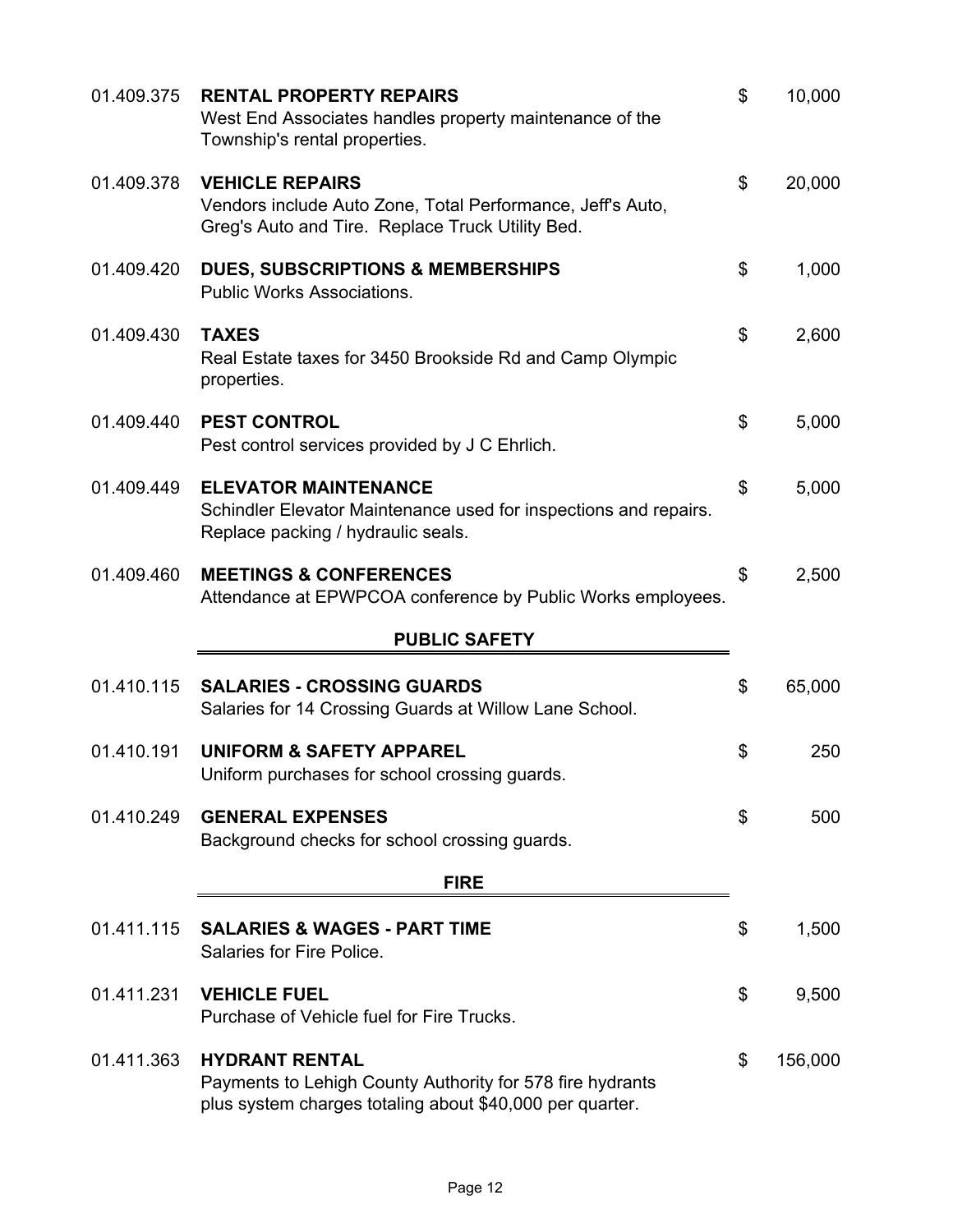| 01.411.500 | <b>VOLUNTEER FIREMAN'S RELIEF CONTRIBUTION</b><br>Pass through to Volunteer Fire Departments of payments<br>received from the Commonwealth of PA used to purchase<br>safety equipment. | \$<br>250,000 |
|------------|----------------------------------------------------------------------------------------------------------------------------------------------------------------------------------------|---------------|
| 01.411.501 | <b>LOWER MACUNGIE FIRE CO.</b><br>Contributions to Lower Macungie Fire Co.                                                                                                             | \$<br>105,000 |
| 01.411.503 | <b>LMT FIRE POLICE</b><br>Purchases for Fire Police and cellular phone service.                                                                                                        | \$<br>5,000   |
| 01.411.505 | <b>LOWER MACUNGIE FIRE INCENTIVE</b><br>Contribution for Lower Macungie Fire Dept.                                                                                                     | \$<br>45,000  |
| 01.411.506 | <b>ALBURTIS FIRE COMPANY</b><br>Contribution to Alburtis Fire Company.                                                                                                                 | \$<br>15,000  |
| 01.411.507 | <b>MACUNGIE AMBULANCE</b><br>Contribution for Macungie Ambulance.                                                                                                                      | \$<br>25,000  |
| 01.411.510 | <b>BRANDYWINE FIRE STATION</b><br>Brandywine Station utility expenses and insurance.                                                                                                   | \$<br>30,000  |
|            | <b>PERMITS</b>                                                                                                                                                                         |               |
| 01.413.112 | <b>SALARIES &amp; WAGES - FULL TIME</b><br>Salaries for Building Inspector, Permit Clerk, Permit<br>Coordinator, and Code Enforcement Officer.                                         | \$<br>206,100 |
| 01.413.210 | <b>OFFICE SUPPLIES</b><br>Permit forms, pool inspection forms, electrical inspection forms.                                                                                            | \$<br>500     |
| 01.413.241 | <b>OPERATING SUPPLIES</b><br>International Code Council books, work boots for inspectors,<br>and printed forms.                                                                        | \$<br>1,500   |
| 01.413.249 | <b>GENERAL EXPENSE</b><br>General expense items for Permits Dept.                                                                                                                      | \$<br>500     |
| 01.413.260 | <b>SMALL TOOLS &amp; MINOR EQUIPMENT</b><br>Large copier lease, Permit-n-Force software support, purchase of<br>copier/scanner/printer . GIS system.                                   | \$<br>20,000  |
| 01.413.324 | <b>MOBILE PHONES</b><br>Cell phones for Building Inspector, SEO, and Code Enforcement<br>Officer.                                                                                      | \$<br>1,000   |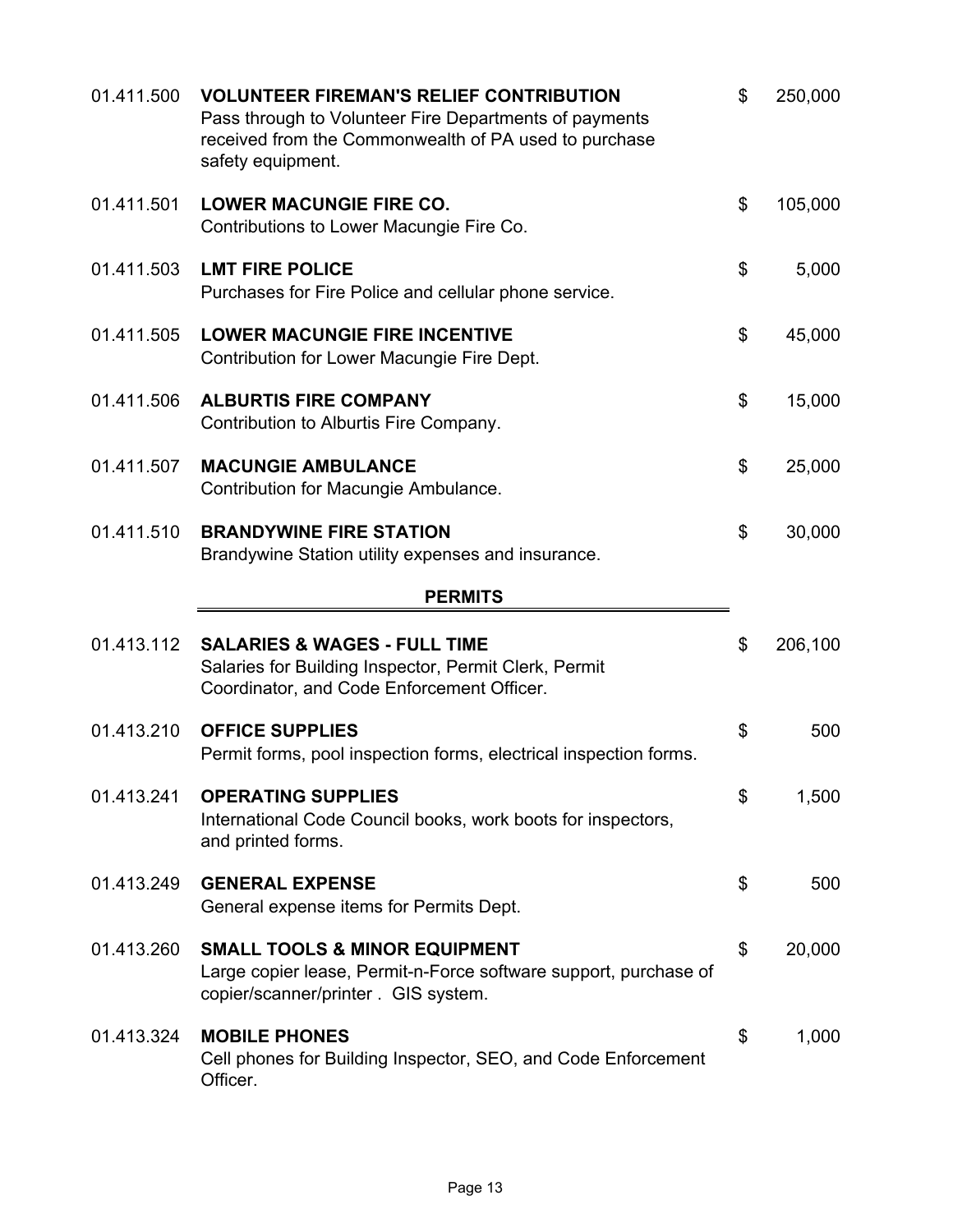| 01.413.378 | <b>VEHICLE REPAIRS</b><br>Truck repairs for Building Inspector and SEO.                                                                                                            | \$<br>1,300   |
|------------|------------------------------------------------------------------------------------------------------------------------------------------------------------------------------------|---------------|
| 01.413.420 | <b>DUES, SUBSCRIPTIONS &amp; MEMBERSHIPS</b><br>Memberships for International Codes Council, PennBoc, ASLA,<br>National Fire Protection, and PA Construction Codes Academy.        | \$<br>1,300   |
| 01.413.460 | <b>MEETINGS &amp; CONFERENCES</b><br>Attendance at conferences for BOCA, PennBoc, PASEO, PSAB,<br>and PA Constructions Codes Academy to meet continuing<br>education requirements. | \$<br>5,300   |
| 01.413.471 | <b>ALTERNATE BUILDING INSPECTOR</b><br>Services provided by KeyCodes.                                                                                                              | \$<br>10,000  |
| 01.413.473 | <b>ALTERNATE COMMERCIAL INSPECTOR</b><br>Commercial building inspection services provided by KeyCodes<br>and fire inspection services.                                             | \$<br>200,000 |
| 01.413.474 | <b>ALTERNATE COMMERCIAL PLAN REVIEW</b><br>Services provided by KeyCodes.                                                                                                          | \$<br>25,000  |
|            | <b>PLANNING AND ZONING</b>                                                                                                                                                         |               |
| 01.414.112 | <b>SALARIES &amp; WAGES - FULL TIME</b><br>Salaries for Director of Planning, Assistant Planning Director,<br>Zoning Officer, and Planning Clerk.                                  | \$<br>294,100 |
| 01.414.115 | <b>SALARIES &amp; WAGES - PART TIME</b><br>Salaries for Zoning Hearing Board and Planning Commission at<br>\$25 per meeting.                                                       | \$<br>8,000   |
| 01.414.210 | <b>OFFICE SUPPLIES</b><br>Office supplies for the Planning & Zoning Dept.                                                                                                          | \$<br>1,500   |
| 01.414.260 | <b>SMALL TOOLS &amp; MINOR EQUIPMENT</b><br>Minor equipment items for the Planning & Zoning Dept., including<br>GIS software.                                                      | \$<br>500     |
| 01.414.305 | <b>ENVIRONMENTAL ADVISORY COUNCIL</b><br>Expenses for the Environmental Advisory Council (EAC).                                                                                    | \$<br>3,000   |
| 01.414.312 | <b>ENGINEERING - ON LOT GRADING/POOLS</b><br>Reviews performed by Keystone Consulting Engineers.                                                                                   | \$<br>7,000   |
| 01.414.313 | <b>ENGINEERING &amp; ARCHITECTURE</b><br>Zoning and Planning engineering services provided by Keystone<br><b>Consulting Engineers.</b>                                             | \$<br>20,000  |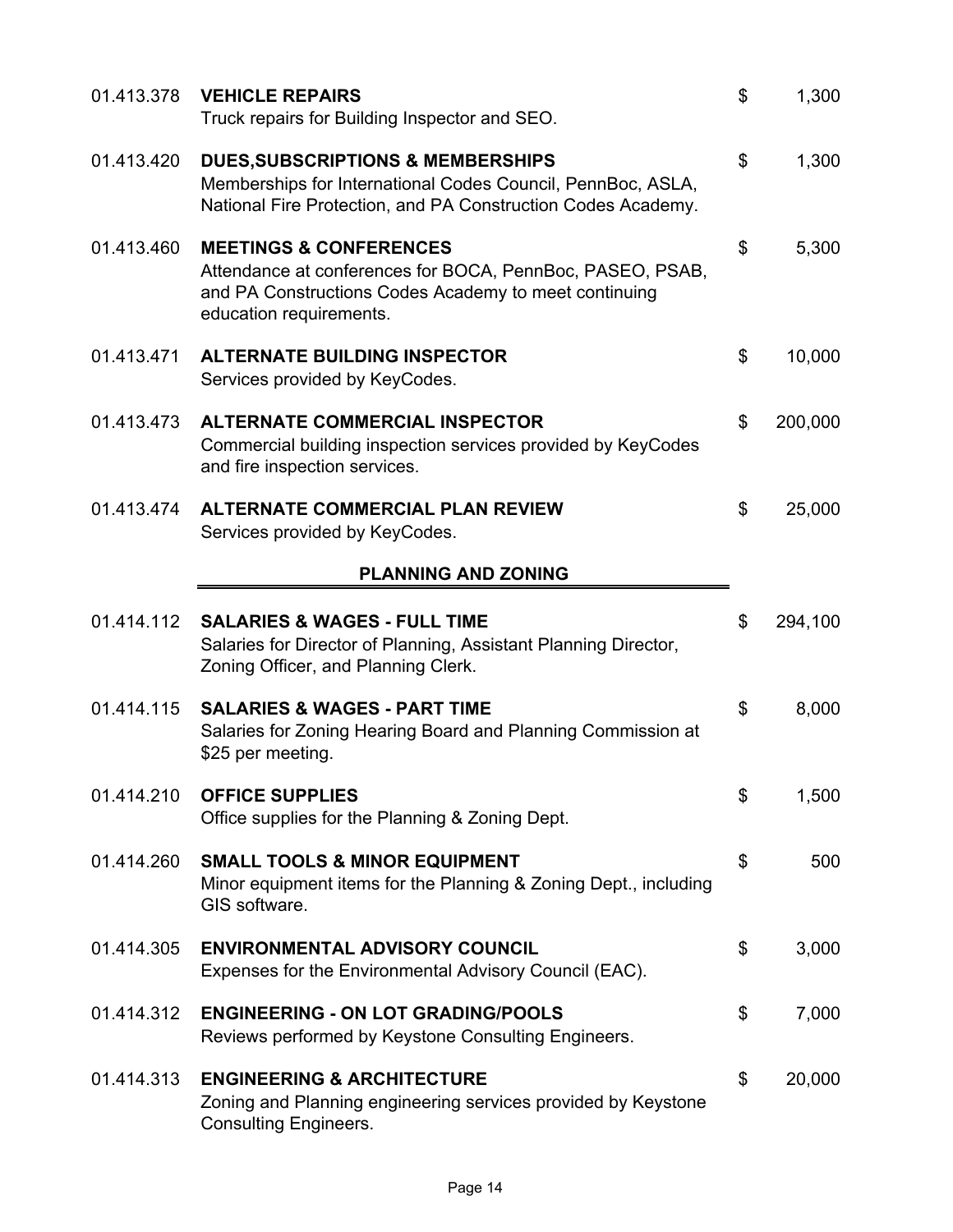| 01.414.319 | <b>PLANNING STUDIES</b><br>Complete Zoning Ordinance graphics and design.                                                               | \$<br>25,000 |
|------------|-----------------------------------------------------------------------------------------------------------------------------------------|--------------|
| 01.414.420 | <b>DUES, MEMBERSHIPS &amp; SUBSCRIPTIONS</b><br>Membership in American Planning Assoc., American Society of<br>Landscape Architects.    | \$<br>1,200  |
| 01.414.454 | <b>STENOGRAPHER</b><br>Stenographer expenses for the Zoning Hearing Board provided<br>by Veritext. (Appellant pays 1/2 of cost billed.) | \$<br>2,000  |
| 01.414.460 | <b>MEETINGS &amp; CONFERENCES</b><br>Attendance at meetings/conferences for APA, ASLA, Construction<br>Codes Academy, etc.              | \$<br>1,500  |
|            | <b>EMERGENCY MANAGEMENT</b>                                                                                                             |              |
| 01.415.260 | <b>SMALL TOOLS &amp; MINOR EQUIPMENT</b><br>Emergency Management purchases and cell phone service.                                      | \$<br>6,500  |
| 01.415.315 | <b>PUBLIC SAFETY COMMISSION</b><br>Items for the Public Safety Commission.                                                              | \$<br>500    |
| 01.415.320 | <b>AUTOMATIC NOTIFICATION SYSTEM</b><br>Reverse 911 Service.                                                                            | \$<br>10,000 |
|            | <b>RECYCLING COLLECTION &amp; DISPOSAL</b>                                                                                              |              |
| 01.426.115 | <b>SALARIES &amp; WAGES - PART TIME</b><br>Salaries for part time yard waste employees.                                                 | \$<br>34,000 |
| 01.426.241 | <b>OPERATING SUPPLIES</b><br>Supplies for the yard waste site.                                                                          | \$<br>750    |
| 01.426.249 | <b>GENERAL EXPENSE</b><br>Port-o-john rentals for the yard waste site.                                                                  | \$<br>5,000  |
| 01.426.260 | <b>SMALL TOOLS &amp; MINOR EQUIPMENT</b><br>Minor equipment purchases for yard waste site.                                              | \$<br>3,500  |
| 01.426.310 | <b>RECYCLING CONSULTANT</b><br>Fees for Grant Consultant.                                                                               | \$<br>25,000 |
| 01.426.372 | <b>REPAIRS &amp; MAINTENANCE</b><br>Repairs for items related to yard waste.                                                            | \$<br>15,000 |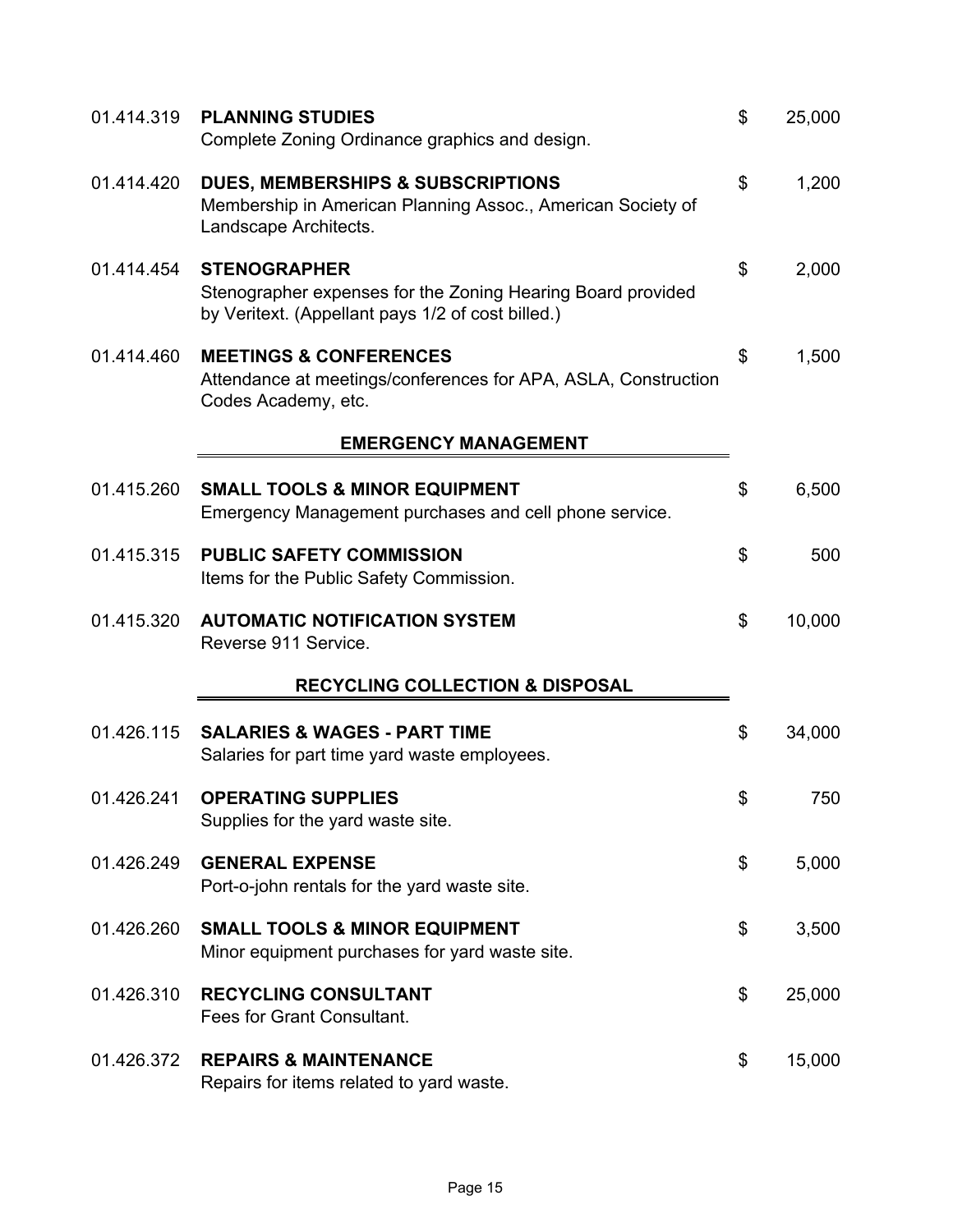| 01.426.384 | <b>MACHINERY &amp; EQUIPMENT RENTALS</b><br>Machinery rentals related to yard waste. Joint effort with the<br>Borough of Emmaus.      | \$<br>30,000  |
|------------|---------------------------------------------------------------------------------------------------------------------------------------|---------------|
|            | <b>SOLID WASTE SERVICES</b>                                                                                                           |               |
| 01.427.112 | <b>SALARIES &amp; WAGES - FULL TIME</b><br>Utility Billing Admin. 50% - General Fund;<br>Remaining 50% in Sewer Fund 08.427.112.      | \$<br>24,900  |
| 01.427.210 | <b>OFFICE SUPPLIES</b><br>Paper, envelopes, and other supplies for trash bills.                                                       | \$<br>15,000  |
| 01.427.215 | <b>POSTAGE</b><br>50% of postage for utility billing;<br>Remaining 50% in Sewer Fund 08.427.215.                                      | \$<br>250     |
| 01.427.367 | <b>SOLID WASTE COLLECTION</b><br>Payments to Waste Management for trash collection.<br>Contract expires August 31, 2019.              | \$2,200,000   |
| 01.427.446 | <b>CONTRACTED LEAF COLLECTION</b><br>Payments to Estate Maintenance for leaf collection.<br>The five year contract is from 2016-2020. | \$<br>88,000  |
| 01.427.447 | <b>CURBSIDE YARD WASTE</b><br>Payments to Waste Management for yard waste collection.                                                 | \$<br>13,200  |
|            | <b>ROADS - GENERAL</b>                                                                                                                |               |
| 01.430.112 | <b>SALARIES &amp; WAGES - FULL TIME</b><br>Salaries for 1 Crew Chief and 10 crew members                                              | \$<br>795,300 |
| 01.430.115 | <b>SALARIES &amp; WAGES - PART TIME</b><br>Salaries for 1 part time and 1 seasonal employee.                                          | \$<br>25,500  |
| 01.430.191 | <b>UNIFORM &amp; SAFETY APPAREL</b><br>ACME Uniform rentals and work boots per union agreement.                                       | \$<br>7,500   |
| 01.430.231 | <b>VEHICLE FUEL</b><br>Purchase of vehicle fuel.                                                                                      | \$<br>80,500  |
| 01.430.241 | <b>OPERATING SUPPLIES</b><br>Purchase of supplies for Roads Dept.                                                                     | \$<br>25,000  |
| 01.430.249 | <b>GENERAL EXPENSE</b><br>CDL license fees, drug/lab testing, and PA One Call.                                                        | \$<br>4,500   |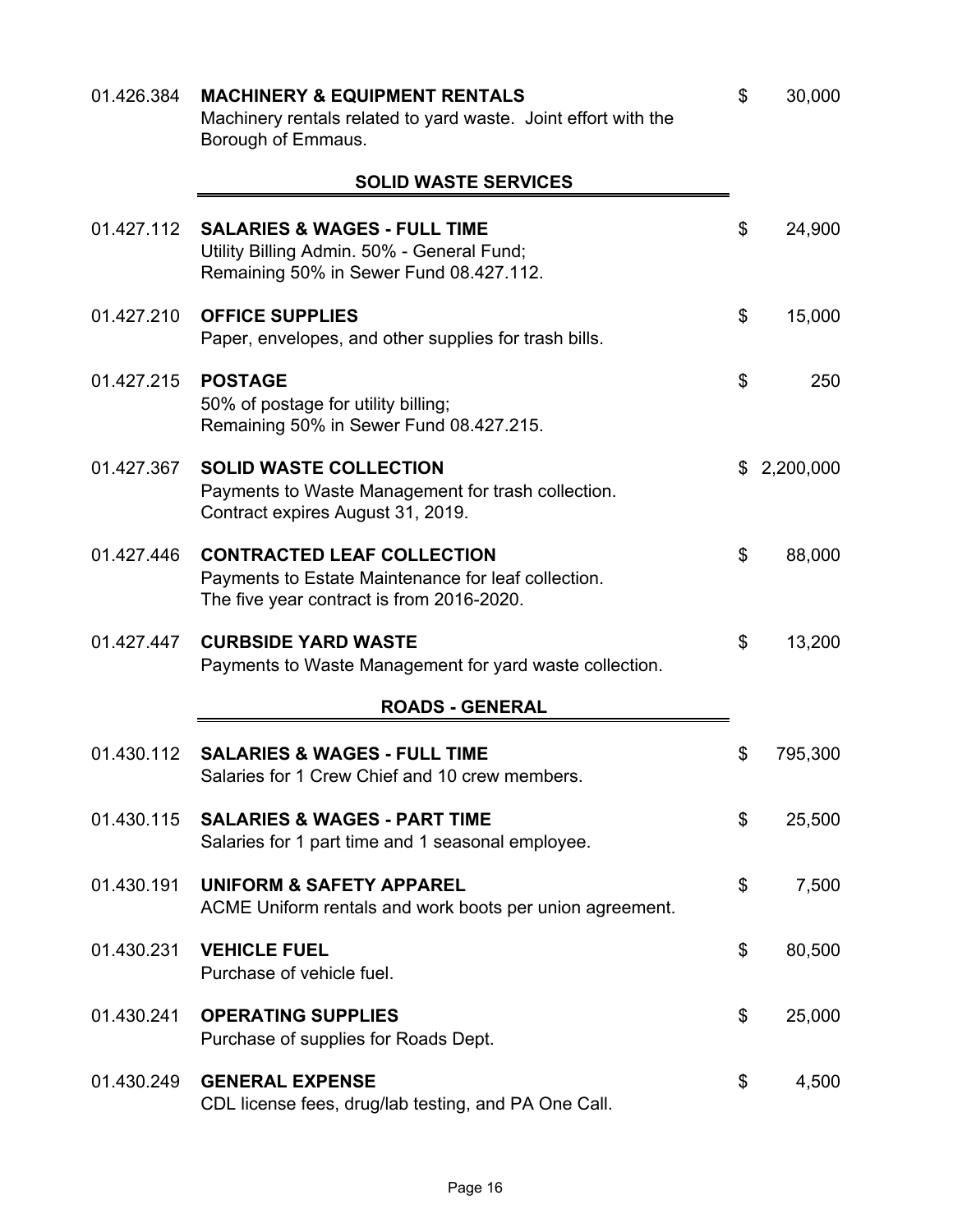| 01.430.260 | <b>SMALL TOOLS &amp; MINOR EQUIPMENT</b><br>Purchase of minor equipment items from Sears, Grainger,<br>Tractor Supply, etc.    | \$<br>30,000 |
|------------|--------------------------------------------------------------------------------------------------------------------------------|--------------|
| 01.430.371 | <b>STREET TREE MAINTENANCE</b><br>Tree trimming by Martin Harthcock Horticultural Services.                                    | \$<br>45,000 |
| 01.430.372 | <b>REPAIRS &amp; MAINTENANCE</b><br>Maintenance repairs for the Roads Dept.                                                    | \$<br>6,500  |
| 01.430.374 | <b>EQUIPMENT REPAIRS</b><br>Repairs of Roads Dept. equipment.                                                                  | \$<br>67,500 |
| 01.430.378 | <b>VEHICLE REPAIRS</b><br>Repairs of vehicles used by Roads Dept.                                                              | \$<br>10,000 |
| 01.430.379 | <b>EMERGENCY REPAIRS</b><br>Emergency road repairs and depressions.                                                            | \$<br>20,000 |
| 01.430.384 | <b>MACHINERY &amp; EQUIPMENT RENTALS</b><br>Rentals from Plasterer Equipment.                                                  | \$<br>10,000 |
| 01.430.420 | <b>DUES, MEMBERSHIPS &amp; SUBSCRIPTIONS</b><br>Subscriptions for Roads Crew.                                                  | \$<br>200    |
| 01.430.460 | <b>MEETINGS &amp; CONFERENCES</b><br>Conference attendance by Roads Crew.                                                      | \$<br>500    |
|            | <b>WINTER MAINTENANCE</b>                                                                                                      |              |
| 01.432.255 | <b>DAMAGE REPAIR &amp; REPLACEMENT</b><br>Mailbox repairs for damage during snow removal.                                      | \$<br>2,500  |
| 01.432.450 | <b>CONTRACTED SERVICES</b><br>Supplemental contracted snow removal services.                                                   | \$<br>5,000  |
|            | <b>TRAFFIC CONTROL DEVICES</b>                                                                                                 |              |
| 01.433.241 | <b>OPERATING SUPPLIES</b><br>Operating supplies for traffic signals.                                                           | \$<br>5,000  |
| 01.433.245 | <b>TRAFFIC &amp; STREET SIGNS</b><br>Purchase of signs from Reliable Signs & Striping, Express<br>Sign Outlet, Chemung Supply. | \$<br>27,500 |
| 01.433.321 | <b>PHONE &amp; DATA</b><br>Data Connectivity for Traffic Control Signals.                                                      | \$<br>7,600  |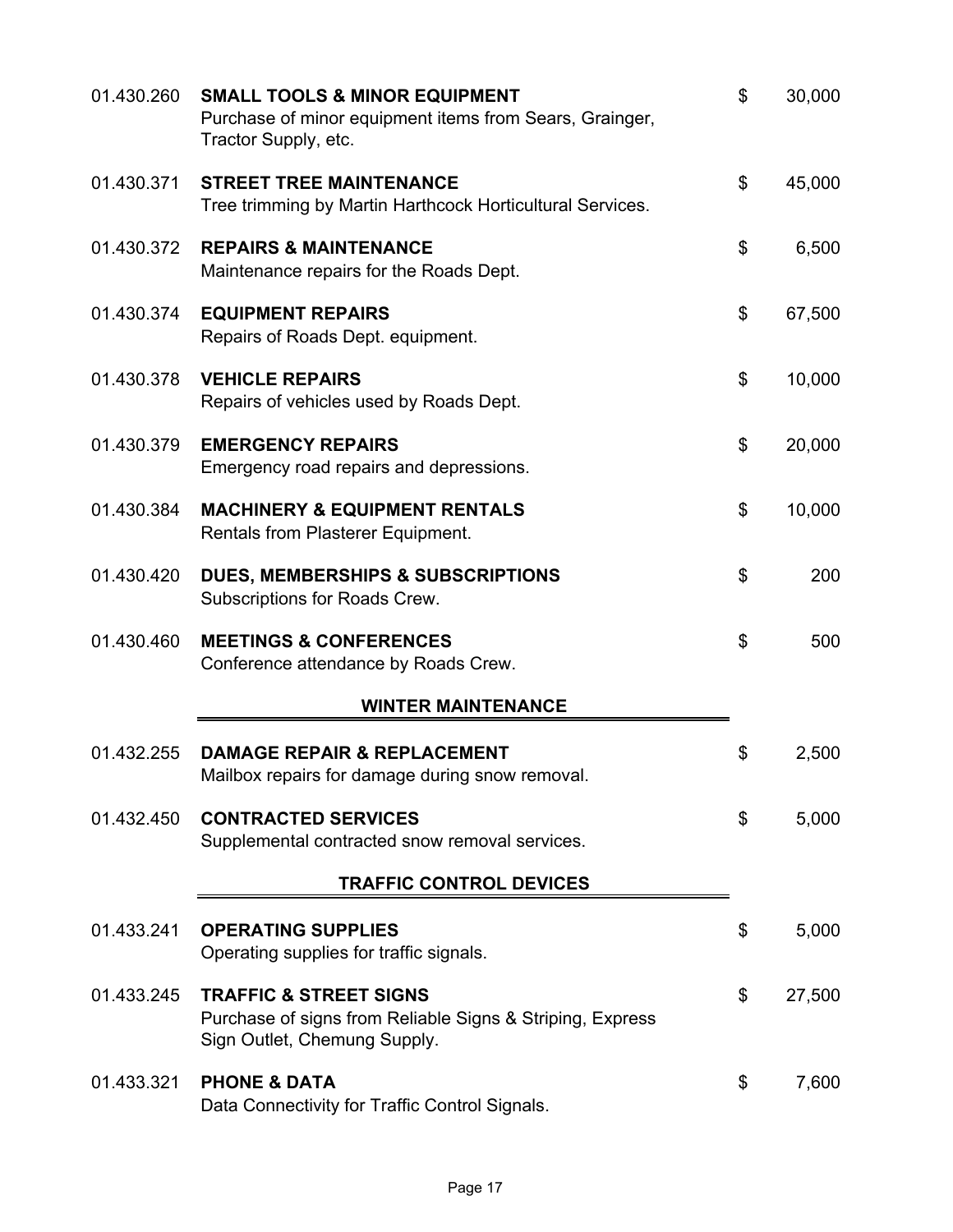| 01.433.361 | <b>ELECTRICITY</b><br>Electricity for traffic lights provided by PPL.                                                                                                                                                          | \$<br>26,000  |
|------------|--------------------------------------------------------------------------------------------------------------------------------------------------------------------------------------------------------------------------------|---------------|
| 01.433.372 | <b>REPAIRS &amp; MAINTENANCE</b><br>Maintenance of traffic lights using Signal Service, A-1 Traffic<br>Products, and items purchased from Grainger. There are 28<br>traffic lights and 8 school flashing signals at 3 schools. | \$<br>8,000   |
| 01.433.374 | <b>EQUIPMENT REPAIRS</b><br>Traffic Light repairs by Signal Service.                                                                                                                                                           | \$<br>17,500  |
| 01.433.450 | <b>CONTRACTED SERVICES</b><br>Services provided by Signal Service as an independent inspector<br>for the traffic lights.                                                                                                       | \$<br>16,000  |
|            | <b>STREET LIGHTS</b>                                                                                                                                                                                                           |               |
| 01.434.361 | <b>ELECTRICITY</b><br>Electricity for subdivision streetlights. Electricity generation<br>provided by Direct Energy.                                                                                                           | \$<br>277,000 |
|            | <b>SIDEWALKS, CROSSWALKS &amp; TRAILS</b>                                                                                                                                                                                      |               |
| 01.435.372 | <b>REPAIRS &amp; MAINTENANCE</b><br>Maintenance repairs for walking trails.                                                                                                                                                    | \$<br>11,000  |
|            | <b>STORM SEWER AND DRAINS</b>                                                                                                                                                                                                  |               |
| 01.436.366 | <b>STORM DRAINS</b><br>Purchase of storm drains and miscellaneous repairs.                                                                                                                                                     | \$<br>10,000  |
|            | <b>ROADS &amp; BRIDGES - MAINTENANCE</b>                                                                                                                                                                                       |               |
| 01.438.241 | <b>OPERATING SUPPLIES</b><br>Paving supplies purchased from Eastern Industries.                                                                                                                                                | \$<br>325,000 |
| 01.438.258 | <b>MATERIALS &amp; FREIGHT</b><br>Material and freight charges for road and bridge items.                                                                                                                                      | \$<br>2,000   |
| 01.438.376 | <b>GUIDE RAIL REPAIR &amp; MAINTENANCE</b><br>Repairs to guide rails.                                                                                                                                                          | \$<br>25,000  |
| 01.438.377 | <b>BRIDGES REPAIR &amp; MAINTENANCE</b><br>Repairs to bridges.                                                                                                                                                                 | \$<br>85,000  |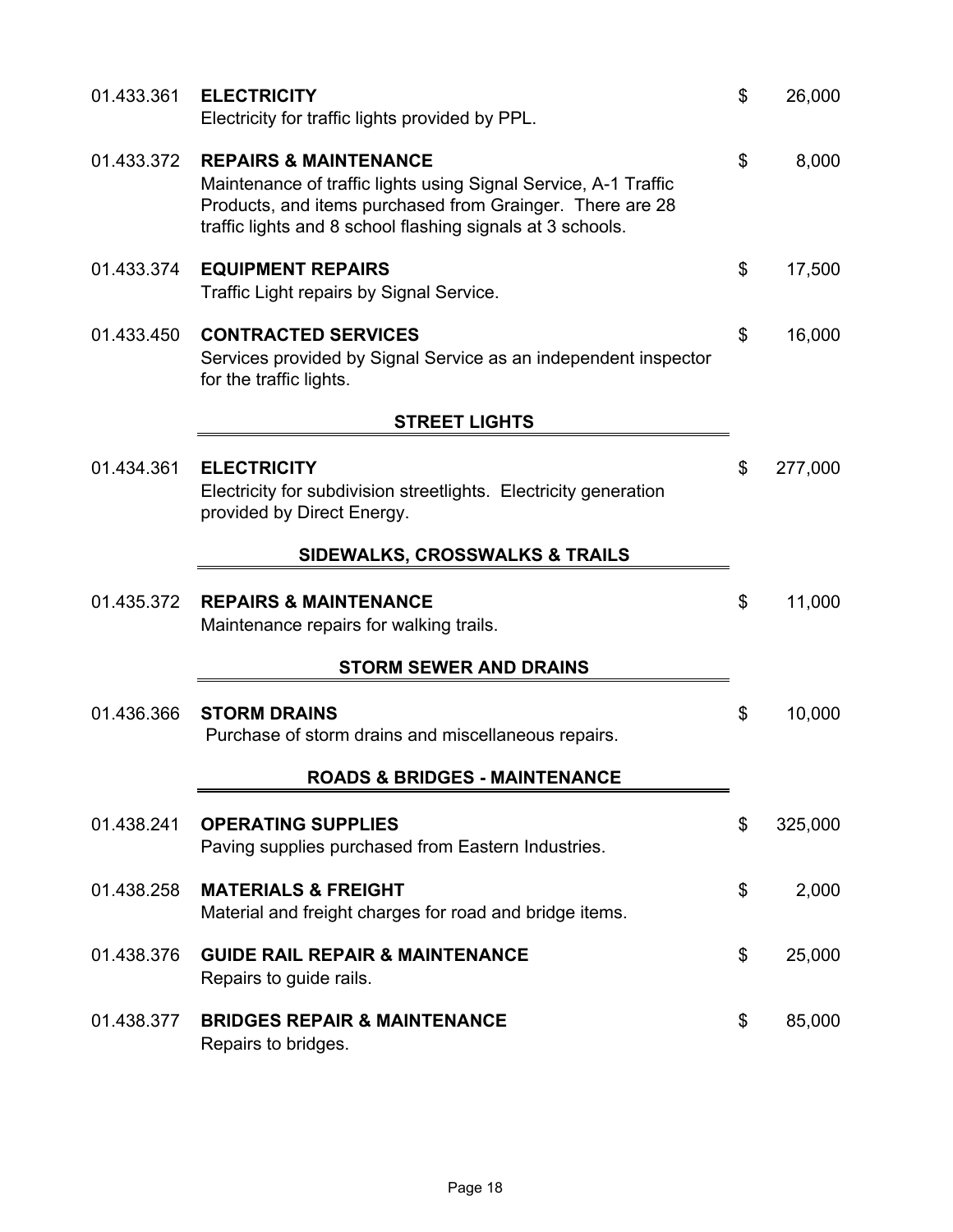| 01.438.450 | <b>CONTRACTED SERVICES</b><br>Paving services done by Kuhns & Anthony Paving Co. as well as<br>other contractors. This includes milling, fog seal, and road MAT. | $\boldsymbol{\mathsf{S}}$ | 25,000  |
|------------|------------------------------------------------------------------------------------------------------------------------------------------------------------------|---------------------------|---------|
| 01.438.455 | <b>LINE STRIPING</b><br>Products/services for line striping provided by Seal Master and<br>A-1 Traffic Control Products.                                         | \$                        | 80,000  |
| 01.438.456 | <b>CRACK SEALING</b><br>Services provided by Asphalt Maintenance Solutions.                                                                                      | \$                        | 95,000  |
|            | PUBLIC WORKS ADMINISTRATION                                                                                                                                      |                           |         |
| 01.440.112 | <b>SALARIES &amp; WAGES - FULL TIME</b><br>Salaries for the Director of Public Works, Administrative Asst.,<br>and Projects/Parks-Facilities Director.           | \$                        | 212,000 |
| 01.440.241 | <b>OPERATING SUPPLIES</b><br>Operating supplies needed for Public Works Dept.                                                                                    | \$                        | 2,000   |
| 01.440.249 | <b>GENERAL EXPENSE</b><br>General expense purchases by Public Works Dept.                                                                                        | \$                        | 6,000   |
| 01.440.260 | <b>SMALL TOOLS &amp; MINOR EQUIPMENT</b><br>Minor equipment purchases for Public Works Dept.                                                                     | \$                        | 4,500   |
| 01.440.324 | <b>WIRELESS EQUIPMENT</b><br>Cell phones PW Staff, Truck GPS Systems and Dash Cams.                                                                              | \$                        | 16,500  |
| 01.440.327 | <b>RADIO EQUIPMENT MAINTENANCE</b><br>Maintenance work done by ECCO Communications.                                                                              | \$                        | 5,000   |
| 01.440.378 | <b>VEHICLE REPAIRS</b><br>Repairs to PW Director vehicle.                                                                                                        | \$                        | 1,000   |
| 01.440.420 | <b>DUES, SUBSCRIPTIONS &amp; MEMBERSHIPS</b><br>Membership for Public Works Administration personnel.                                                            | \$                        | 500     |
| 01.440.450 | <b>CONTRACTED SERVICES</b><br>Maintenance of copy machine.                                                                                                       | \$                        | 500     |
| 01.440.460 | <b>MEETINGS &amp; CONFERENCES</b><br>Conference attendance by Public Works Administration.                                                                       | \$                        | 1,500   |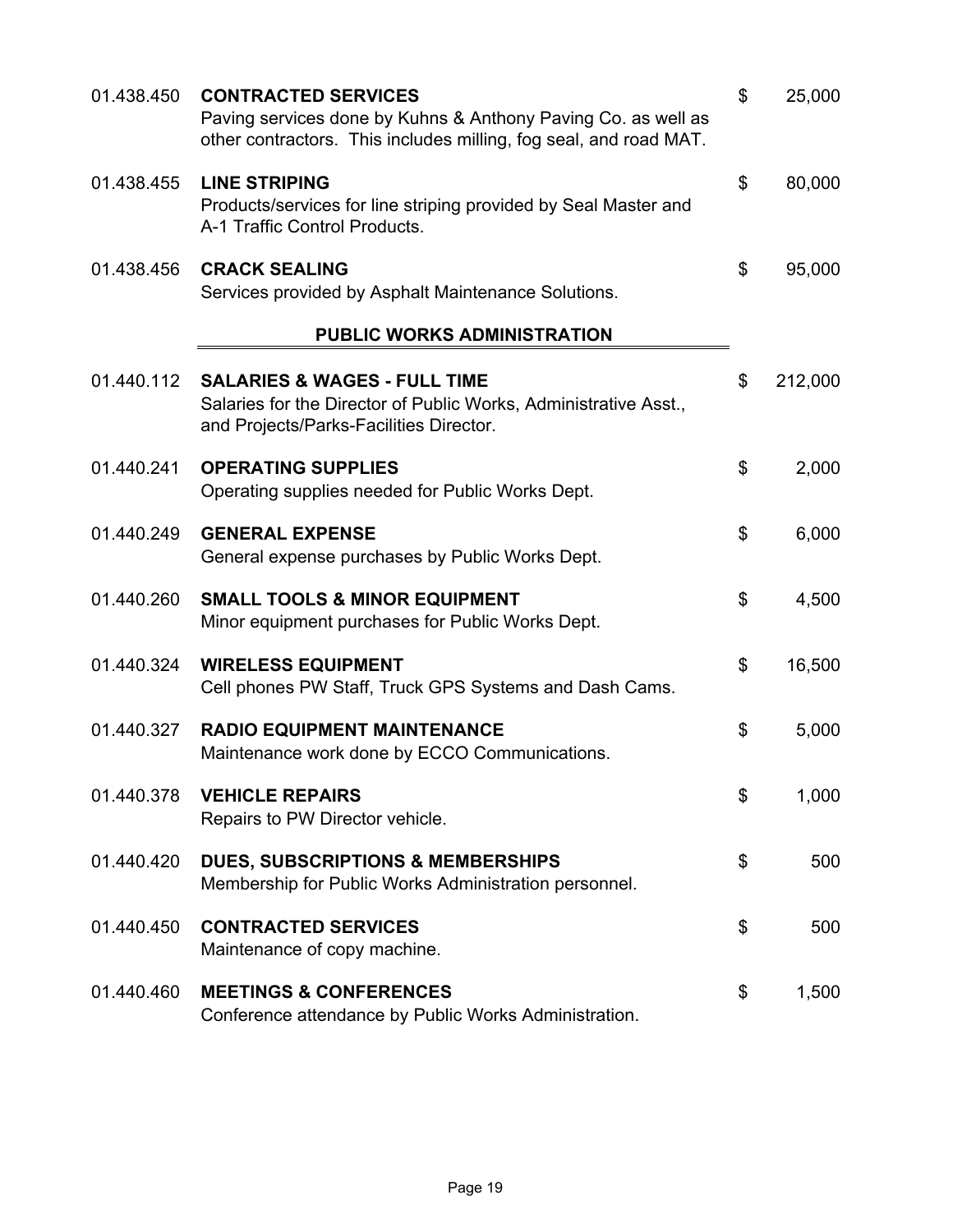### **COMMUNITY CENTER**

| 01.451.112 | <b>SALARIES &amp; WAGES - FULL TIME</b><br>Salaries for Director of Recreation, 1 Recreation Asst., and 1<br><b>Recreation Attendant.</b>                                              | \$<br>141,500 |
|------------|----------------------------------------------------------------------------------------------------------------------------------------------------------------------------------------|---------------|
| 01.451.115 | <b>SALARIES &amp; WAGES - PART TIME</b><br>Salaries for 8 Community Center Attendants.                                                                                                 | \$<br>95,000  |
| 01.451.215 | <b>POSTAGE</b><br>50% Postage for the newsletter and postage for the Troop Support<br>program where supplies are sent to troops stationed overseas.<br>Remaining 50% is in 01.406.215. | \$<br>8,000   |
| 01.451.241 | <b>OPERATING SUPPLIES</b><br>Paper products, soap, etc. purchased from Master Supply,<br>Staples, Dries, Sam's Club, Light Fixture, etc.                                               | \$<br>7,500   |
| 01.451.249 | <b>GENERAL EXPENSE</b><br>Mileage reimbursements for Community Center personnel.                                                                                                       | \$<br>2,000   |
| 01.451.260 | <b>SMALL TOOLS &amp; MINOR EQUIPMENT</b><br>Minor equipment purchases for the Community Center.                                                                                        | \$<br>7,400   |
| 01.451.310 | <b>PROFESSIONAL SERVICES/PROGRAMS</b><br>Cultural/recreation programs offered at the Community Center.                                                                                 | \$<br>65,000  |
| 01.451.311 | <b>COMMUNITY DAYS</b><br>Annual Community Days event.                                                                                                                                  | \$<br>11,000  |
| 01.451.318 | <b>ALARM/SECURITY SERVICES</b><br>Security Alarm Services. Security Guard Services.                                                                                                    | \$<br>17,500  |
| 01.451.342 | <b>PRINTING</b><br>Printing of signs for events and brochures for Community Center<br>rentals.                                                                                         | \$<br>1,000   |
| 01.451.361 | <b>ELECTRICITY</b><br>Electricity provided by PPL.                                                                                                                                     | \$<br>60,000  |
| 01.451.362 | <b>GAS</b><br>Gas service provided by UGI.                                                                                                                                             | \$<br>30,000  |
| 01.451.372 | <b>REPAIRS &amp; MAINTENANCE</b><br>Community Center repairs to HVAC system, gym floor, appliance<br>repairs, water testing, and other miscellaneous repairs.                          | \$<br>75,000  |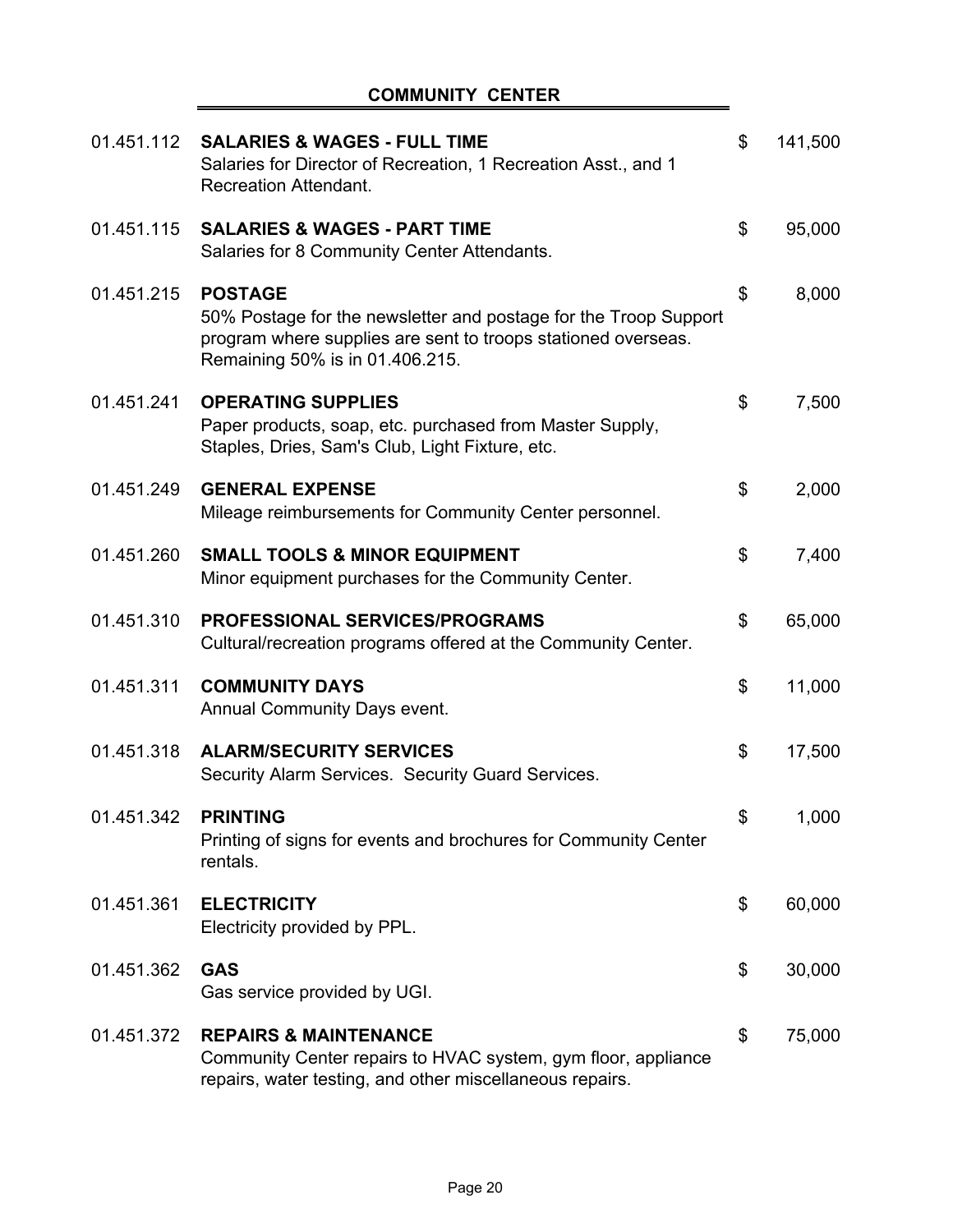| 01.451.420 | <b>DUES, SUBSCRITIONS &amp; MEMBERSHIPS</b><br>Membership in the PA Recreation and Park Society.                                                                                                                                                                       | \$<br>200     |
|------------|------------------------------------------------------------------------------------------------------------------------------------------------------------------------------------------------------------------------------------------------------------------------|---------------|
| 01.451.440 | <b>PEST CONTROL</b><br>Pest control services provided by JC Ehrlich.                                                                                                                                                                                                   | \$<br>600     |
| 01.451.445 | <b>JANITORIAL</b><br>Services provided by Advanced Cleaning Solutions.                                                                                                                                                                                                 | \$<br>35,000  |
| 01.451.460 | <b>MEETINGS &amp; CONFERENCES</b><br>Conference attendance by Community Center personnel.                                                                                                                                                                              | \$<br>500     |
|            | <b>SWIMMING POOL</b>                                                                                                                                                                                                                                                   |               |
| 01.452.115 | <b>SALARIES &amp; WAGES - PART TIME</b><br>Salaries for lifeguards, snack bar/admission attendants,<br>and 2 Part-time Pool Managers.                                                                                                                                  | \$<br>133,000 |
| 01.452.229 | <b>SNACK FOODS</b><br>Purchases for the swimming pool snack bar.                                                                                                                                                                                                       | \$<br>20,000  |
| 01.452.241 | <b>OPERATING SUPPLIES</b><br>Pool chemicals from Main Line Commercial Pools.                                                                                                                                                                                           | \$<br>20,000  |
| 01.452.249 | <b>GENERAL EXPENSE</b><br>Employee background checks, reimbursements for lifeguard<br>certifications, summer cell phone, swimming apparel, first aid<br>supplies, and paper products/soap/cleaning supplies.<br>This also includes the purchase of pool lounge chairs. | \$<br>12,500  |
| 01.452.260 | <b>SMALL TOOLS &amp; MINOR EQUIPMENT</b><br>Minor equipment purchases for pool.                                                                                                                                                                                        | \$<br>5,000   |
| 01.452.372 | <b>REPAIRS &amp; MAINTENANCE</b><br>Pool cleaning, water testing, and other maintenance items.                                                                                                                                                                         | \$<br>10,000  |
| 01.452.430 | <b>TAXES</b><br>PA sales taxes for snack bar items sold.                                                                                                                                                                                                               | \$<br>2,000   |
| 01.452.440 | <b>PEST CONTROL</b><br>Pest control for pool house and snack bar by JC Ehrlich.                                                                                                                                                                                        | \$<br>500     |
| 01.452.460 | <b>MEETINGS &amp; CONFERENCES</b><br>Conference attendance on pool safety.                                                                                                                                                                                             | \$<br>200     |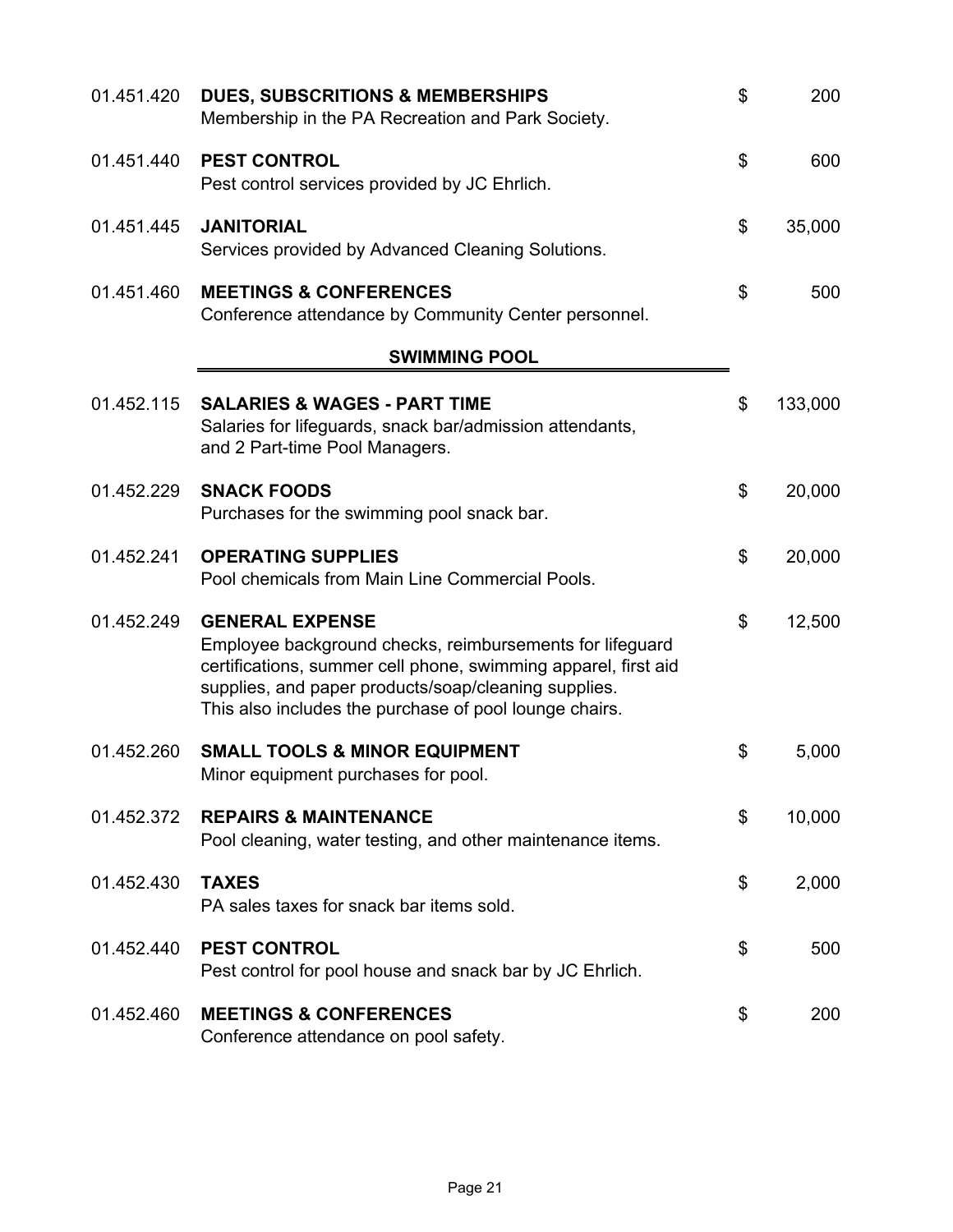### **SUMMER PROGRAMS**

| 01.453.115 | <b>SALARIES &amp; WAGES - PART TIME</b><br>Salaries for 5 senior level and 42 playground employees at<br>5 playgrounds for the 7 week summer program. | \$<br>57,000  |
|------------|-------------------------------------------------------------------------------------------------------------------------------------------------------|---------------|
| 01.453.247 | <b>PLAYGROUND SUPPLIES</b><br>Art supplies, craft kits, first aid supplies from Medco Supply, and<br>counselor shirts from A & H Sporting Goods.      | \$<br>12,000  |
| 01.453.249 | <b>GENERAL EXPENSE</b><br>Employee background checks. Electrical upgrade at HLR Band Shell.                                                           | \$<br>4,000   |
| 01.453.310 | PROFESSIONAL SERVICES/PROGRAMS<br>Roundup Day rentals, special demonstrations, park concerts, and<br>Dip 'N Dance at pool.                            | \$<br>14,000  |
|            | <b>PARKS</b>                                                                                                                                          |               |
| 01.454.112 | <b>SALARIES &amp; WAGES - FULL TIME</b><br>Salaries for 1 Crew Chief and 6 Crew Members.                                                              | \$<br>488,900 |
| 01.454.115 | <b>SALARIES &amp; WAGES - PART TIME</b><br>Salaries for 14 Seasonal employees and 1 Part-time employee.                                               | \$<br>108,600 |
| 01.454.191 | <b>UNIFORM &amp; SAFETY APPAREL</b><br>ACME Uniform rentals and work boots per union agreement.                                                       | \$<br>6,500   |
| 01.454.221 | <b>MULCH</b><br>Type and amount of playground mulch determined by state<br>requirements.                                                              | \$<br>25,000  |
| 01.454.230 | <b>HEATING FUEL</b><br>Heating fuel purchased from Lehigh Fuel and used for parks and<br>Wescosvile Rec. Hall.                                        | \$<br>7,000   |
| 01.454.241 | <b>OPERATING SUPPLIES</b><br>Supplies from Grainger, Dries, Tractor Supply, Herbein Garden<br>Center, and other vendors.                              | \$<br>25,000  |
| 01.454.249 | <b>GENERAL EXPENSE</b><br>Port-O-John rentals for the parks and employee background<br>checks.                                                        | \$<br>6,000   |
| 01.454.253 | <b>MACHINERY &amp; EQUIPMENT PARTS</b><br>Purchases for mowers.                                                                                       | \$<br>6,000   |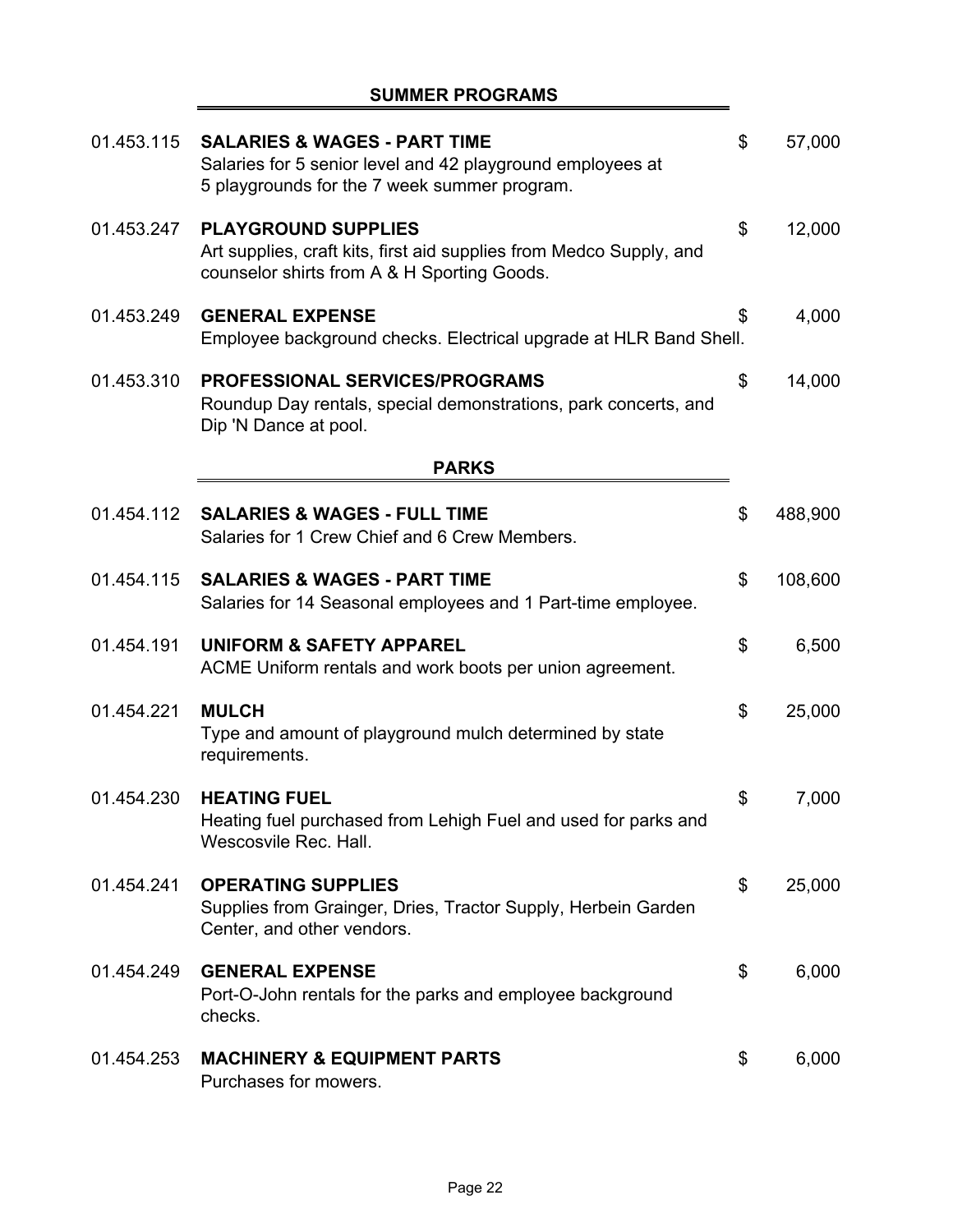| 01.454.254 | <b>PARK REPLACEMENTS</b><br>Replacement items for playground and park equipment.                                                         | \$<br>37,000  |
|------------|------------------------------------------------------------------------------------------------------------------------------------------|---------------|
| 01.454.260 | <b>SMALL TOOLS &amp; MINOR EQUIPMENT</b><br>Minor equipment purchases for Township parks.                                                | \$<br>12,000  |
| 01.454.361 | <b>ELECTRICITY</b><br>Service provided by PPL.                                                                                           | \$<br>8,000   |
| 01.454.370 | PUMP PARK MAINTENANCE - CAMP OLYMPIC<br>Maintenance of pump park.                                                                        | \$<br>2,000   |
| 01.454.371 | <b>TOWNSHIP TREE MAINTENANCE</b><br>Township owned trees requiring maintenance:<br>Tree Contractors - \$95,000.<br>Consultant - \$5,000. | \$<br>100,000 |
| 01.454.372 | <b>REPAIRS &amp; MAINTENANCE</b><br>Water service from LCA, tennis court, pickel court, and<br>other maintenance.                        | \$<br>50,000  |
| 01.454.374 | <b>EQUIPMENT REPAIRS</b><br>Repairs to equipment used to maintain the parks.                                                             | \$<br>15,000  |
| 01.454.378 | <b>VEHICLE REPAIRS</b><br>Repairs to Parks Dept. vehicles.                                                                               | \$<br>7,500   |
| 01.454.384 | <b>MACHINERY &amp; EQUIPMENT RENTALS</b><br>Roto-tiller, bobcat cylinder, and other equipment rentals.                                   | \$<br>1,000   |
| 01.454.420 | <b>DUES, SUBSCRIPTIONS &amp; MEMBERSHIPS</b><br>Memberships for Parks employees.                                                         | \$<br>200     |
| 01.454.450 | <b>CONTRACTED SERVICES</b><br>Estate Maintenance provides mowing services. The contract bid<br>was awarded for 2017-2021.                | \$<br>130,000 |
| 01.454.460 | <b>MEETINGS &amp; CONFERENCES</b><br>Conference attendance by Parks employees.                                                           | \$<br>250     |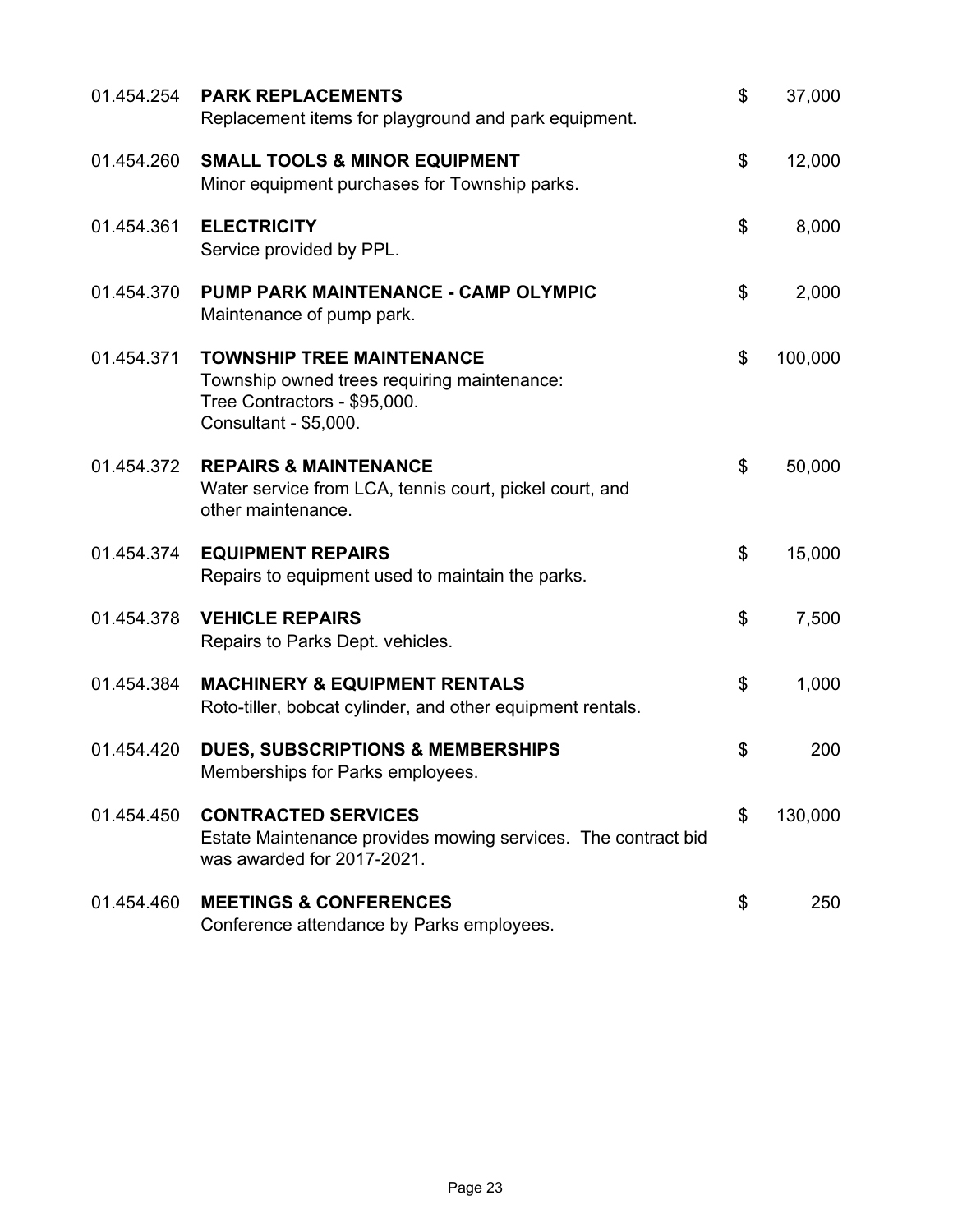÷,

| 01.459.520 | <b>HISTORICAL SOCIETY</b><br>Contribution to Lower Macungie Historical Society.                                          | \$<br>8,089   |
|------------|--------------------------------------------------------------------------------------------------------------------------|---------------|
| 01.459.521 | <b>CACLV</b><br>Annual contribution request.                                                                             | \$<br>5,000   |
| 01.459.523 | <b>VOUNTEER PROJECTS</b><br>Contribution for Boy/Eagle Scouts and other volunteer projects.                              | \$<br>2,000   |
| 01.459.524 | <b>ANIMAL CONTROL</b><br>Pick up of stray animals.                                                                       | \$<br>7,000   |
| 01.459.525 | <b>LEHIGH COUNTY SENIOR CENTER</b><br>Contribution to Lehigh County Senior Center.                                       | \$<br>4,000   |
| 01.459.526 | <b>LOWER MACUNGIE SENIOR CITIZENS</b><br>Contribution to Lower Macungie Seniors.                                         | \$<br>9,000   |
| 01.459.527 | YOUTH ASSOC.<br>Contribution to Lower Macungie Youth Assoc. (LMYA).<br>In addition a Gym Fee Waiver of \$20,000 applies. | \$<br>75,000  |
| 01.459.528 | <b>LMT LAZERS</b><br>Contribution to Lower Macungie Summer Swim Team.                                                    | \$<br>6,000   |
| 01.459.530 | <b>LIBRARY</b><br>Contribution to Lower Macungie Library.                                                                | \$<br>532,775 |
| 01.459.531 | <b>MEALS ON WHEELS</b><br>Contribution to Meals on Wheels which provides services for<br>homebound individuals.          | \$<br>6,500   |
| 01.459.532 | <b>GARDEN CLUB</b><br>Garden activities for Lower Macungie residents.                                                    | \$<br>4,000   |
| 01.459.534 | <b>LMT MUSTANGS</b><br><b>Contribution to Lower Macungie Mustangs Football</b><br>and Cheerleading                       | \$<br>8,000   |
| 01.459.535 | <b>LEHIGH VALLEY HOMELESS VETERANS</b><br>Contribution to Lehigh Valley Homeless Veterans Task Force.                    | \$<br>5,000   |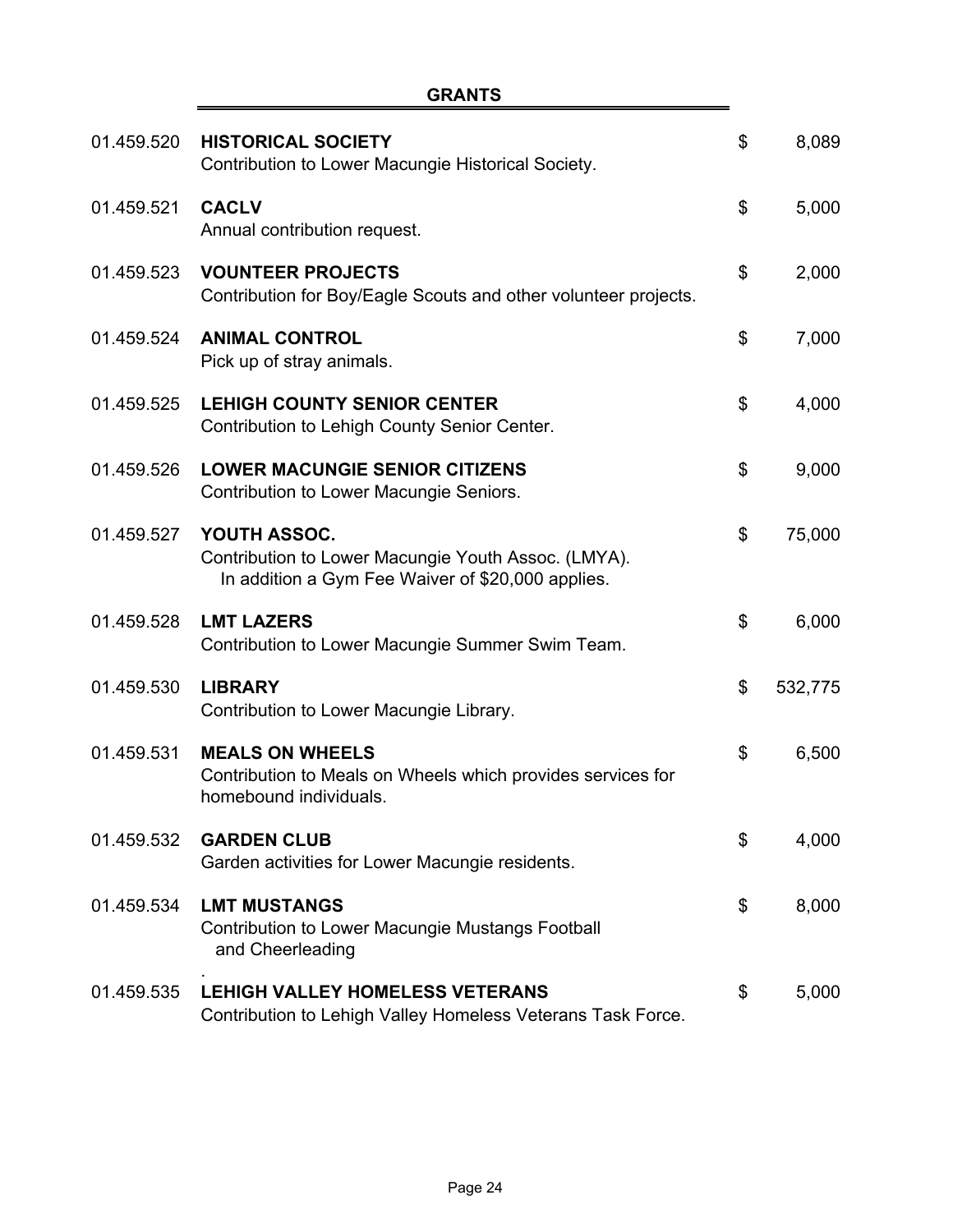|            | <b>EMPLOYER PAID BENEFITS</b>                                                                                                                                                                                                                                  |               |
|------------|----------------------------------------------------------------------------------------------------------------------------------------------------------------------------------------------------------------------------------------------------------------|---------------|
| 01.481.192 | <b>FICA - EMPLOYER PAID</b><br>Social security taxes at 6.2% of wages.                                                                                                                                                                                         | \$<br>220,000 |
| 01.481.193 | <b>MEDICARE - EMPLOYER PAID</b><br>Medicare taxes at 1.45% of wages.                                                                                                                                                                                           | \$<br>52,000  |
| 01.481.194 | <b>UNEMPLOYMENT COMPENSATION</b><br>Unemployment benefit payments to PA UC Fund.                                                                                                                                                                               | \$<br>10,000  |
|            | <b>NON-UNIFORM PENSION</b>                                                                                                                                                                                                                                     |               |
| 01.483.150 | <b>PENSION PLAN FEES</b><br>Plan administered through Fulton Financial Advisors.                                                                                                                                                                               | \$<br>33,000  |
| 01.483.151 | <b>457 PLAN CONTRIBUTIONS</b><br>Township contributes 2% to plan participants.                                                                                                                                                                                 | \$<br>50,000  |
| 01.483.197 | <b>PENSION</b><br>Contribution to pension plan administered by Fulton Financial.                                                                                                                                                                               | \$<br>425,000 |
|            | <b>WORKERS' COMPENSATION</b>                                                                                                                                                                                                                                   |               |
| 01.484.354 | <b>WORKERS' COMPENSATION</b><br>Stauffer Insurance Agency provides the statutorily required<br>insurance that compensates employees for occupational injuries<br>as outlined in the Workers' Compensation Act of PA.                                           | \$<br>175,000 |
|            | <b>OTHER EMPLOYEE BENEFITS</b>                                                                                                                                                                                                                                 |               |
| 01.485.301 | <b>CONTINUING EDUCATION/TUITION REIMBURSMENT</b><br>Township provides \$1200 per employee for tuition reimbursement.                                                                                                                                           | \$<br>2,400   |
|            | <b>INSURANCE</b>                                                                                                                                                                                                                                               |               |
| 01.486.351 | <b>COMMERCIAL PROPERTY INSURANCE</b><br>Property Insurance through Stauffer Insurance Agency.<br>This is general liabilities coverage for injury/property damage, or<br>"All Risk" protection on bldgs./contents and Inland Marine/<br>Contractors' Equipment. | \$<br>48,000  |
| 01.486.352 | PUBLIC OFFICIALS LIABILITY INSURANCE<br>Liability Insurance through Stauffer Insurance Agency.                                                                                                                                                                 | \$<br>12,000  |
| 01.486.353 | <b>GOV'T CRIME INSURANCE POLICY</b><br>Insurance through Stauffer Insurance Agency.                                                                                                                                                                            | \$<br>2,500   |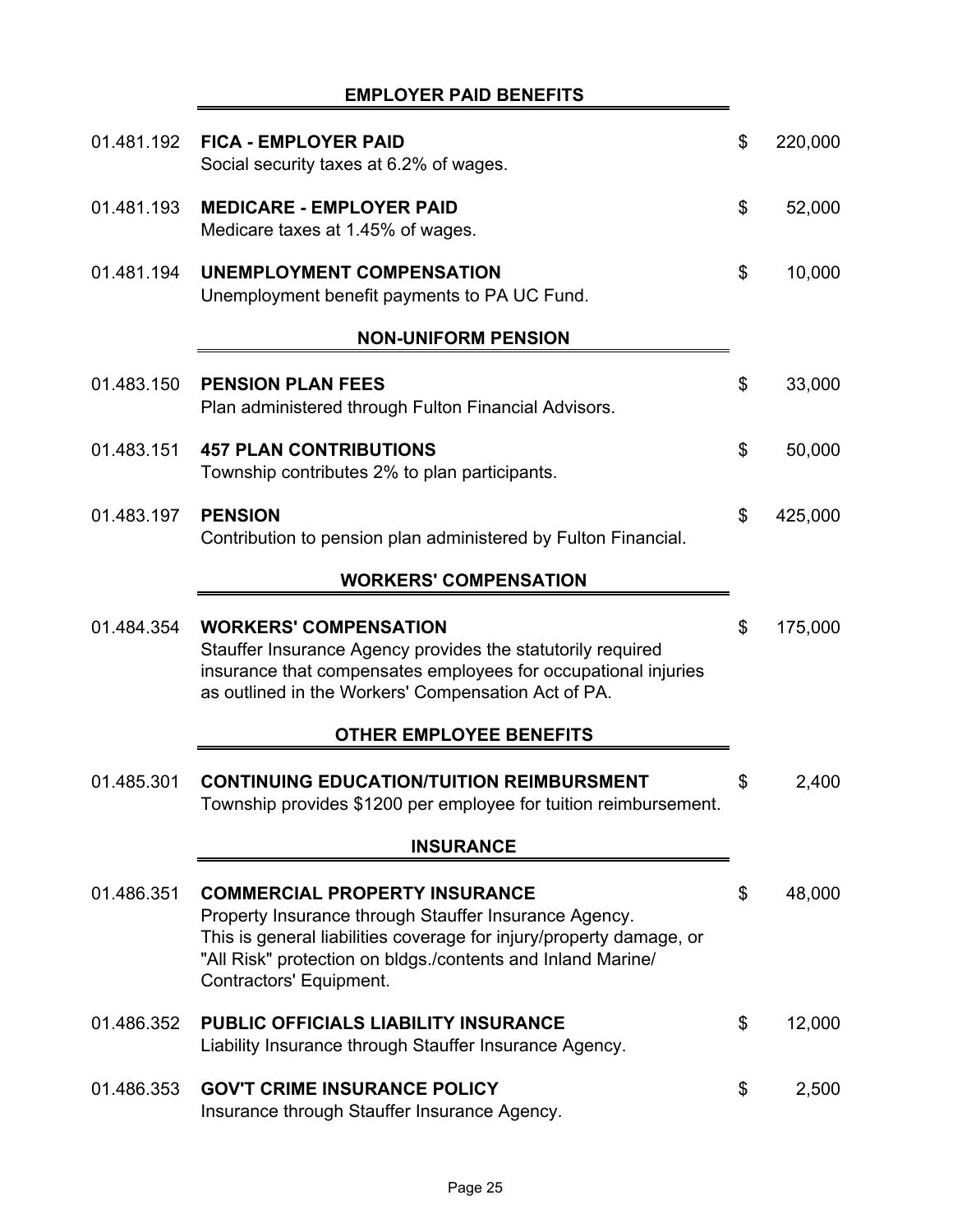| 01.486.355 | <b>AUTO INSURANCE</b><br>Auto Insurance through Stauffer Insurance Agency.                                                   | \$<br>26,000  |
|------------|------------------------------------------------------------------------------------------------------------------------------|---------------|
| 01.486.356 | <b>COMMERCIAL UMBRELLA POLICY</b><br>Supplemental general liability insurance coverage through<br>Stauffer Insurance Agency. | \$<br>28,000  |
|            | <b>HEALTH INSURANCE</b>                                                                                                      |               |
| 01.487.160 | <b>DISABILITY INSURANCE</b><br>Short and long term disability provided by One America.                                       | \$<br>40,000  |
| 01.487.177 | <b>ACCRUED SICK TIME</b><br>Accumulated sick time.                                                                           | \$<br>50,000  |
| 01.487.196 | <b>HEALTH INSURANCE</b><br>Health Insurance provided by Township.                                                            | \$<br>751,000 |
|            | <b>INTERFUND TRANSFERS</b>                                                                                                   |               |
| 01.492.190 | <b>TRANSFER TO DEBT SERVICE FUND</b><br>Transfer for quarterly note and bond payments.                                       | \$<br>700,000 |
| 01.492.300 | <b>TRANSFER TO CAPITAL PROJECTS FUND</b><br>Transfer to support major projects for capital fund.                             | \$<br>434,000 |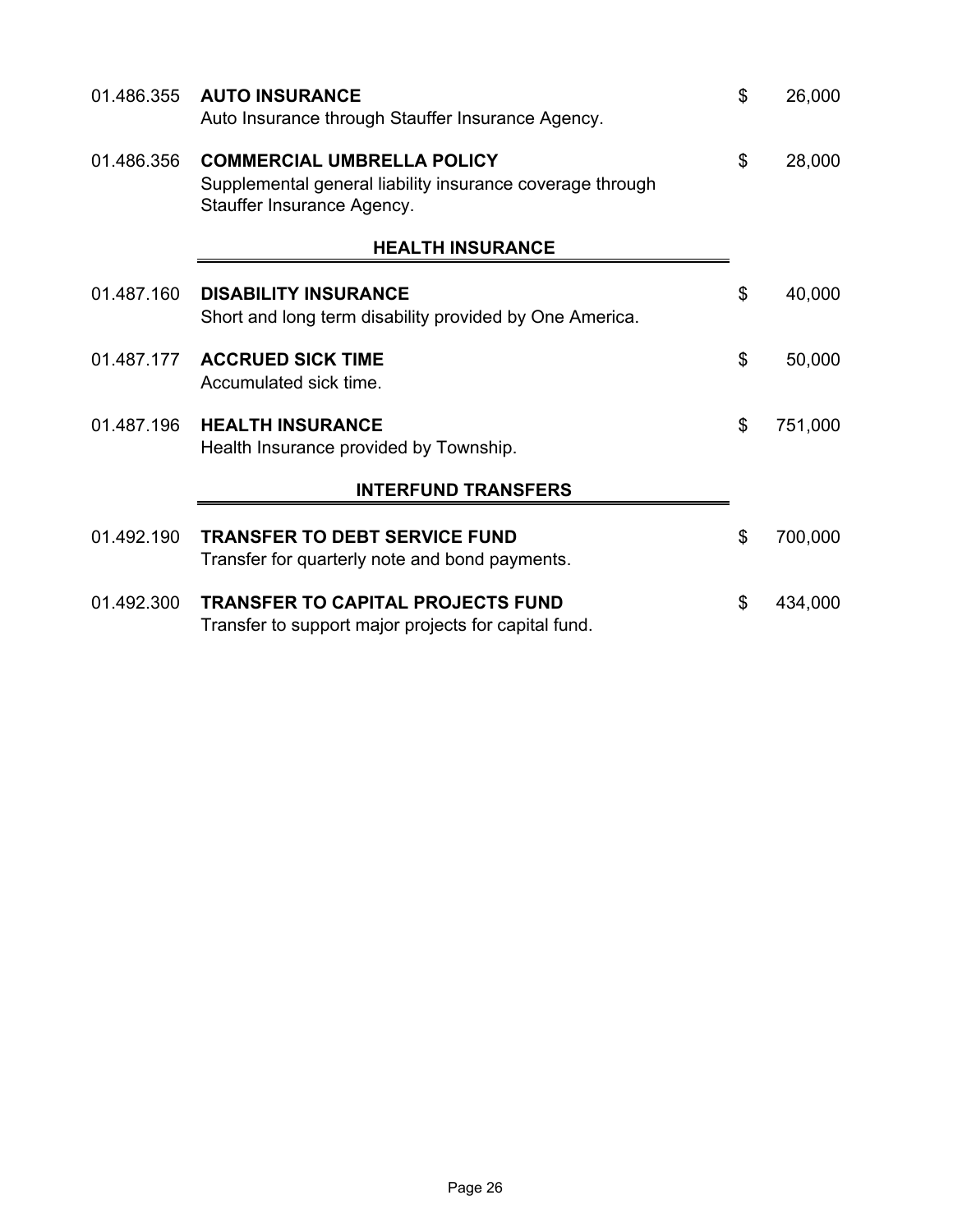# **LOWER MACUNGIE TOWNSHIP 2019 SEWER FUND (08)**

# **REVENUES**

### **INTEREST EARNINGS**

| 08.341.000 | <b>INTEREST EARNINGS</b><br>Interest rates on deposits and short term investments.                                              | \$<br>2,000     |
|------------|---------------------------------------------------------------------------------------------------------------------------------|-----------------|
|            | <b>SANITATION</b>                                                                                                               |                 |
| 08.364.110 | <b>SEWER CONNECTION PERMIT</b><br>Permit fee for connection to the Township sewer lines.                                        | \$<br>6,000     |
| 08.364.120 | <b>SEWER REGULAR CHARGES</b><br>Sewer fees paid to the Township by approximately<br>10,500 sewer customers.                     | \$<br>4,300,000 |
| 08.364.121 | <b>EXTRA STRENGTH CHARGE</b><br>Charges for commercial accounts, such as restaurants or<br>other businesses with heavier flows. | \$<br>21,000    |
| 08.364.125 | <b>PENALTIES ASSESSED</b><br>Late fee and interest penalties for sewer customers.                                               | \$<br>25,000    |
| 08.364.130 | <b>WASTEWATER ALLOCATION FEES</b><br>Tapping fee charged when a new sewer lateral is<br>connected to the Township sewer main.   | \$<br>25,000    |
| 08.364.140 | <b>SEWER CERTS</b><br>Fee to calculate final balances as part of closing costs for<br>properties that are sold.                 | \$<br>8,000     |
| 08.364.150 | <b>SEPTIC SYSTEM PERMITS</b><br>Permit fee of \$100 charged for septic systems.                                                 | \$<br>1,500     |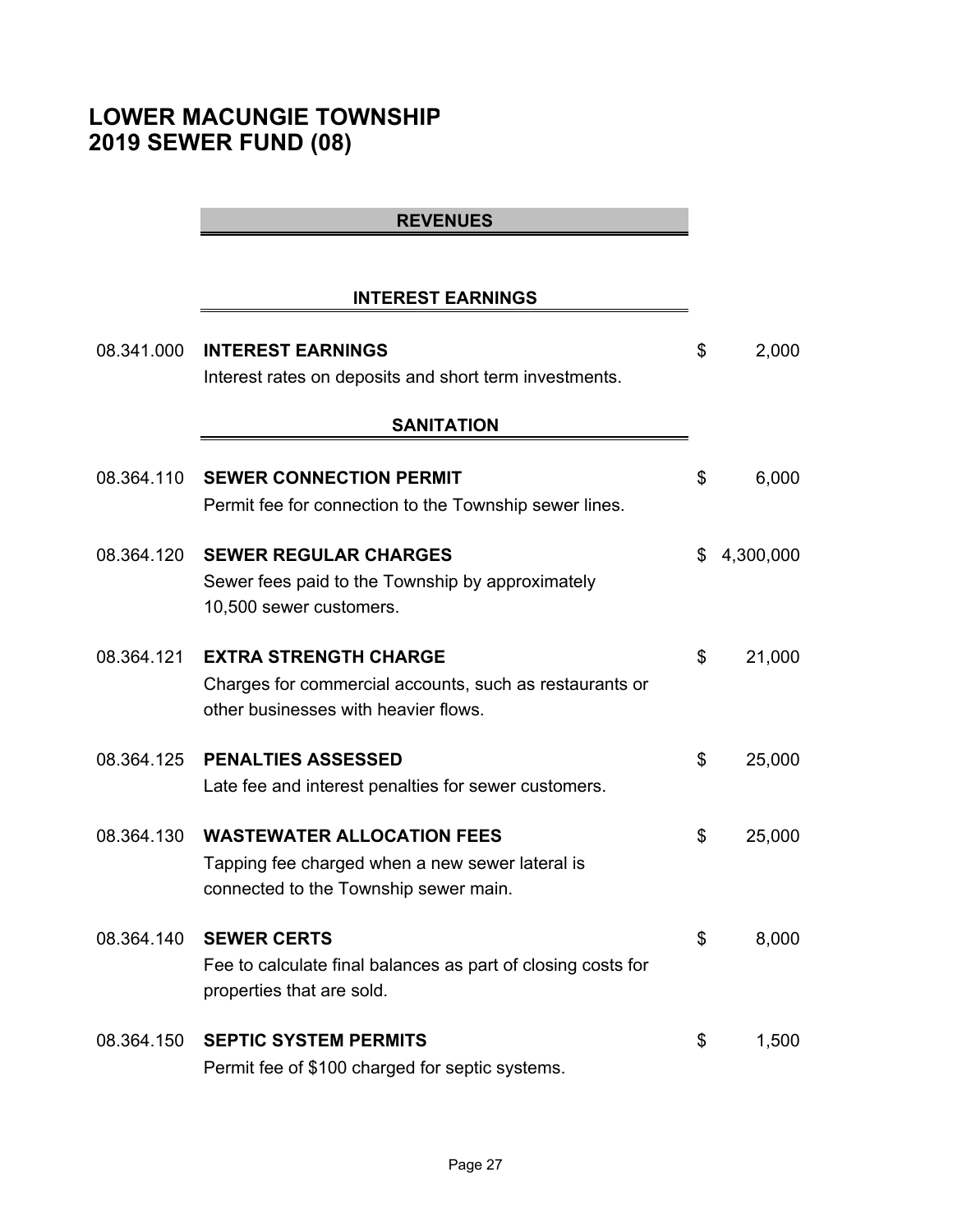|            | <b>REIMBURSEMENTS &amp; REFUNDS</b>                                                                                  |               |
|------------|----------------------------------------------------------------------------------------------------------------------|---------------|
| 08.380.300 | <b>MISCELLANEOUS REVENUE</b>                                                                                         | \$<br>2,000   |
| 08.380.900 | <b>REFUNDS FOR EXPENSES</b>                                                                                          | \$<br>500     |
|            | <b>PRIOR YEAR RESERVES</b>                                                                                           |               |
| 08.396.000 | <b>PRIOR YEAR RESERVES</b><br>Budget as needed when prior year reserves are required<br>for use in the current year. | \$<br>520,250 |
|            | <b>EXPENSES</b>                                                                                                      |               |
|            | <b>FINANCIAL ADMINISTRATION</b>                                                                                      |               |
| 08.402.311 | <b>ACCOUNTING &amp; AUDITING SERVICES</b><br>A portion of the annual audit fee is allocated to the Sewer<br>Fund.    | \$<br>8,000   |
| 08.402.317 | <b>PAYROLL PROCESSING</b><br>A portion of payroll processing done by JetPay<br>is allocated to the Sewer Fund.       | \$<br>1,500   |
| 08.402.390 | <b>BANK SERVICE CHARGES/FEES</b><br>Banking fees for returned checks.                                                | \$<br>500     |
| 08.402.391 | <b>CREDIT CARD PROCESSING FEES</b><br>Processing fees for online credit card payments.                               | \$<br>18,000  |
|            | <b>LEGAL SERVICES</b>                                                                                                |               |
| 08.404.401 | <b>SOLICITOR</b><br>Services provided by Norris McLaughlin & Marcus.                                                 | \$<br>15,000  |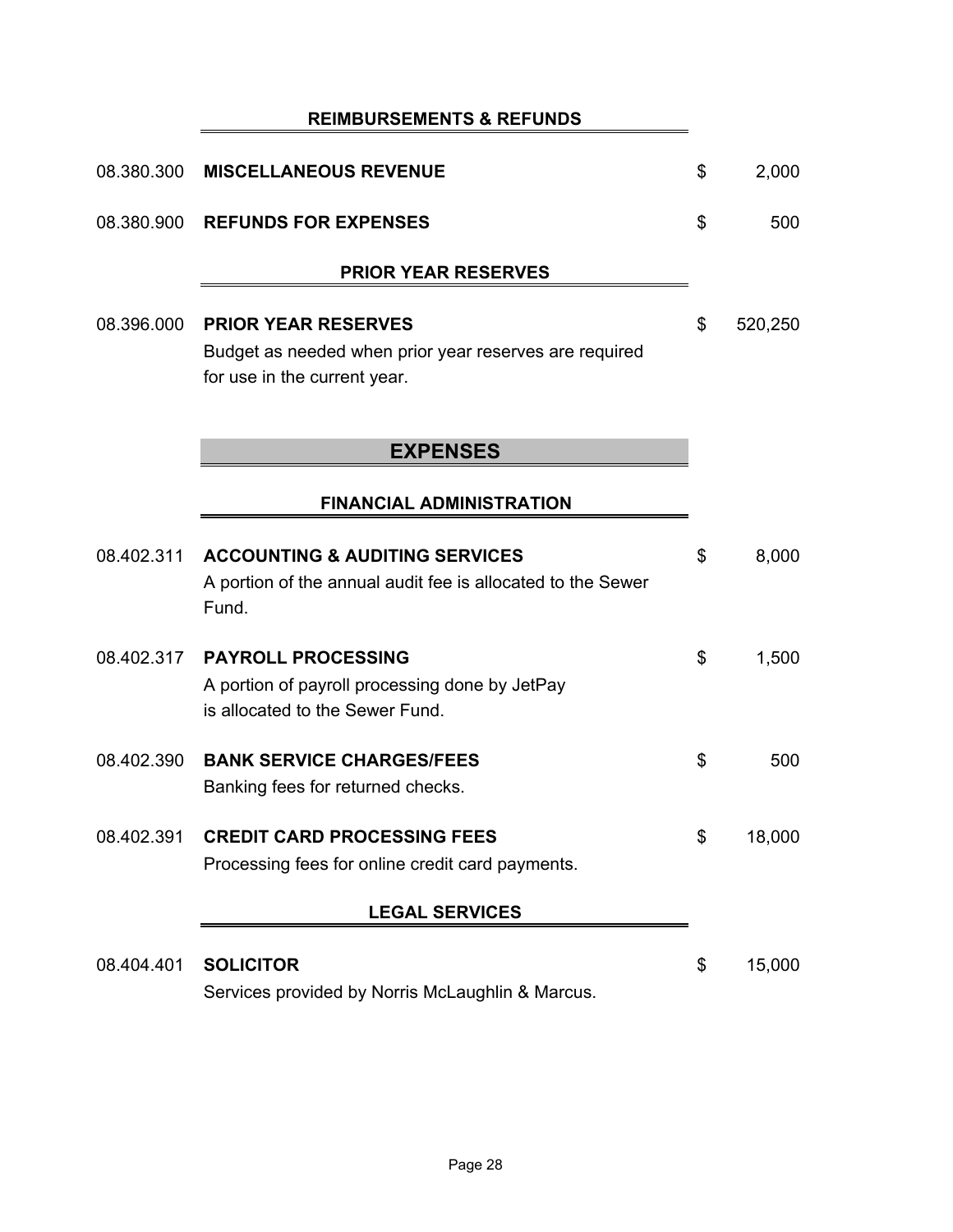# **SECRETARY**

| 08.405.112 | <b>SALARIES &amp; WAGES - FULL TIME</b><br>Utility Billing Admin. (50%) and Asst. Finance Director (50%),<br>The remaining 50% amounts are in 01.427.112 and<br>01.402.112, respectively. PW Admin Assistant (100%). | \$<br>100,700 |
|------------|----------------------------------------------------------------------------------------------------------------------------------------------------------------------------------------------------------------------|---------------|
| 08.405.210 | <b>OFFICE SUPPLIES</b><br>Paper, envelopes, and other supplies for sewer bills.                                                                                                                                      | \$<br>15,000  |
| 08.405.215 | <b>POSTAGE</b><br>Postage for sewer billings.                                                                                                                                                                        | \$<br>500     |
| 08.405.321 | <b>PHONE &amp; DATA</b><br>A portion of the phone and data network expenses are<br>allocated to this fund.                                                                                                           | \$<br>6,000   |
|            | <b>ENGINEERING</b>                                                                                                                                                                                                   |               |
| 08.408.313 | <b>ENGINEERING &amp; ARCHITECURE</b><br>Services provided by Keystone Consulting Engineers.                                                                                                                          | \$<br>50,000  |
|            | <b>BUILDING &amp; FACILITIES</b>                                                                                                                                                                                     |               |
| 08.409.230 | <b>HEATING FUEL</b><br>A portion of the fuel expense is allocated to this fund.                                                                                                                                      | \$<br>15,000  |
| 08.409.361 | <b>ELECTRICITY</b><br>A portion of the electricity expenses is allocated to this fund.                                                                                                                               | \$<br>12,000  |
|            | <b>PERMITS</b>                                                                                                                                                                                                       |               |
| 08.413.112 | <b>SALARIES &amp; WAGES - FULL TIME</b><br>Water Resource Specialist / SEO.                                                                                                                                          | \$<br>53,100  |
|            | <b>WASTEWATER COLLECTION AND TREATMENT</b>                                                                                                                                                                           |               |
| 08.429.112 | <b>SALARIES &amp; WAGES - FULL TIME</b><br>Salary for Sewer Crew Chief, 4 Crew Members.                                                                                                                              | \$<br>363,100 |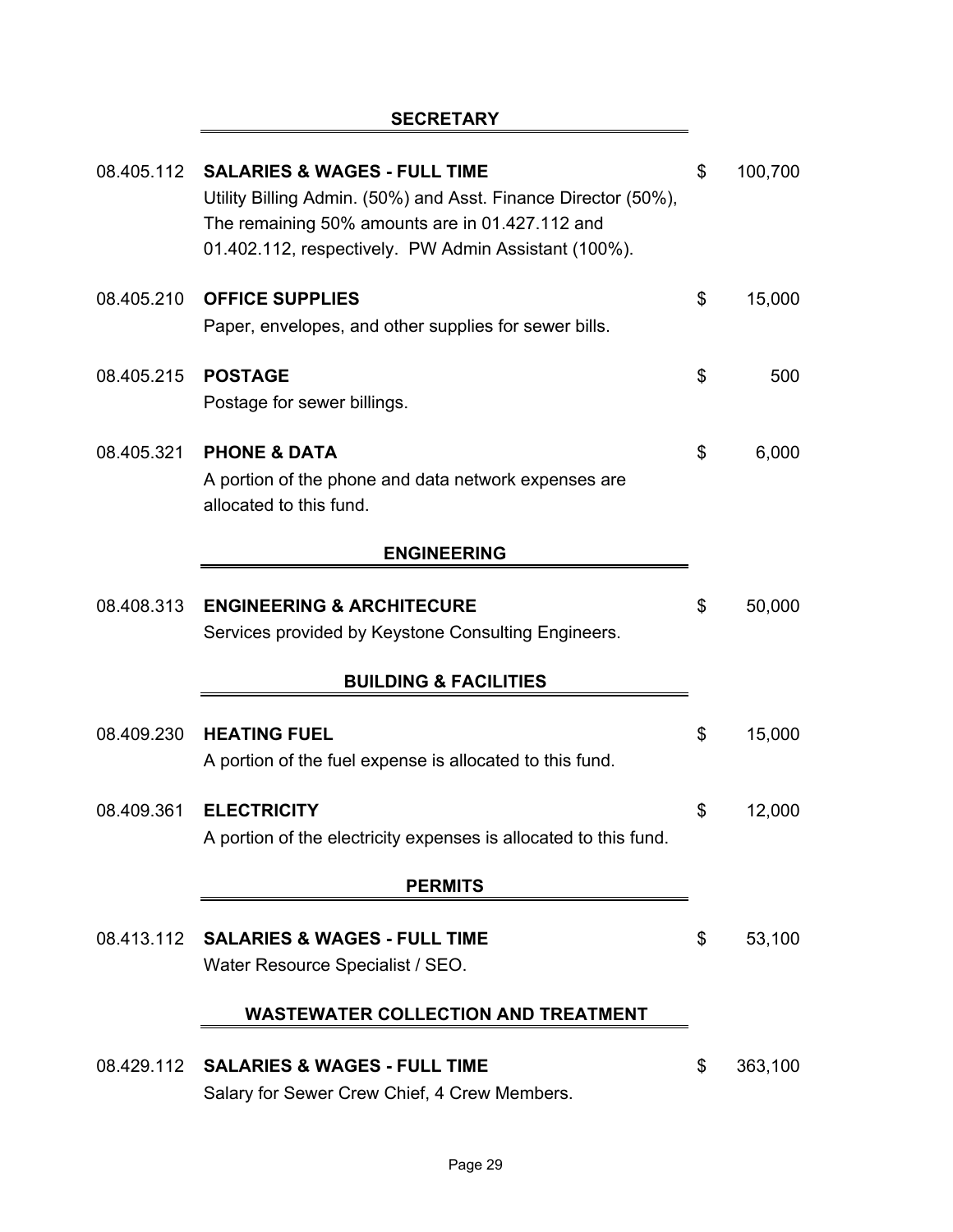| 08.429.115 | <b>SALARIES &amp; WAGES - PART TIME</b><br>Salaries 1 seasonal employee in the Sewer Dept. for<br>GIS/Admin work.                                                                                 | \$<br>6,500  |
|------------|---------------------------------------------------------------------------------------------------------------------------------------------------------------------------------------------------|--------------|
| 08.429.191 | <b>UNIFORM &amp; SAFETY APPAREL</b><br>ACME Uniform rentals and work boots per union agreement.                                                                                                   | \$<br>5,400  |
| 08.429.231 | <b>VEHICLE FUEL</b><br>Purchase of vehicle fuel.                                                                                                                                                  | \$<br>18,000 |
| 08.429.241 | <b>OPERATING SUPPLIES</b><br>Purchase of supplies from Industrial Chemical Labs,<br>Grainger, etc.                                                                                                | \$<br>3,500  |
| 08.429.249 | <b>GENERAL EXPENSE</b><br>CDL license fees, drug/lab testing, and PA One Call.                                                                                                                    | \$<br>2,500  |
| 08.429.256 | <b>SEWER RISERS</b><br>Sewer risers purchased from Exeter Supply.                                                                                                                                 | \$<br>20,000 |
| 08.429.260 | <b>SMALL TOOLS &amp; MINOR EQUIPMENT</b><br>Purchase of minor equipment items from Dries, Grainger,<br>Teledyne, etc.                                                                             | \$<br>25,000 |
| 08.429.327 | <b>RADIO EQUIPMENT MAINTENANCE</b><br>Maintenance done by ECCO Communications.                                                                                                                    | \$<br>250    |
| 08.429.364 | <b>SEWER TREATMENT &amp; TRANSPORTATION</b><br>Sewer usage fees charged by South Whitehall, Emmaus,<br>Upper Macungie, Macungie, and LCA as well as<br>water testing done by Benchmark Analytics. | 2,500,000    |
| 08.429.372 | <b>REPAIRS &amp; MAINTENANCE</b><br>Repairs to sewer system.                                                                                                                                      | \$<br>75,000 |
| 08.429.374 | <b>EQUIPMENT REPAIRS</b><br>Repairs to equipment used by Sewer Dept.                                                                                                                              | \$<br>7,500  |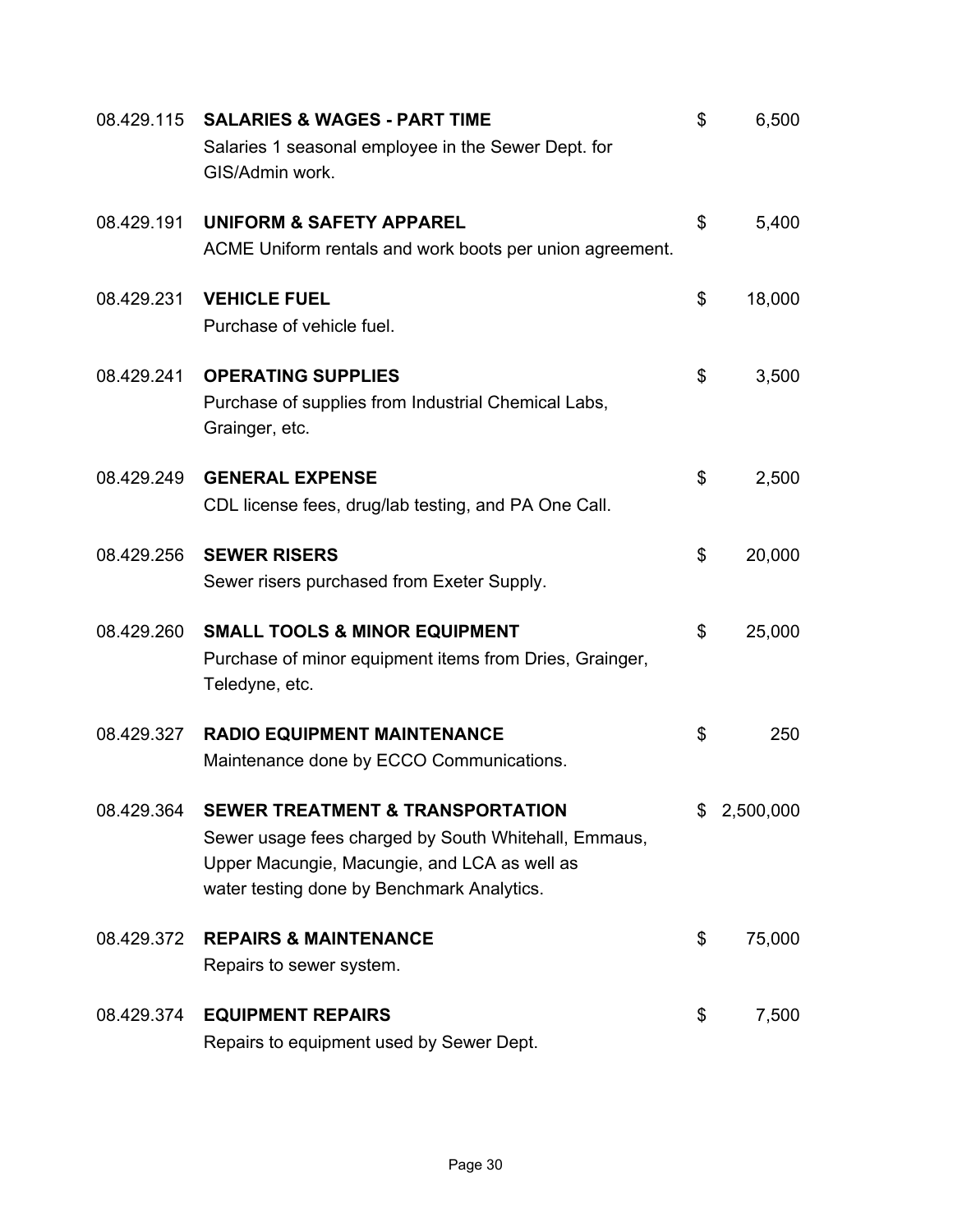| 08.429.378 | <b>VEHICLE REPAIRS</b>                                         | \$<br>3,500  |
|------------|----------------------------------------------------------------|--------------|
|            | Repairs to vehicles used by Sewer Dept.                        |              |
| 08.429.379 | <b>EMERGENCY REPAIRS</b>                                       | \$<br>25,000 |
|            | Emergency repairs to the sewer system.                         |              |
| 08.429.420 | <b>DUES, SUBSCRIPTIONS &amp; MEMBERSHIPS</b>                   | \$<br>500    |
|            | Subscription/memberships to PA Water Environment               |              |
|            | Assoc., EPWPCOA.                                               |              |
| 08.429.450 | <b>CONTRACTED SERVICES</b>                                     | \$<br>30,000 |
|            | Purchases from Municipal Sales.                                |              |
| 08.429.460 | <b>MEETINGS &amp; CONFERENCES</b>                              | \$<br>500    |
|            | Conference attendance for EPWPCOA.                             |              |
|            | <b>EMPLOYER PAID BENEFITS</b>                                  |              |
|            |                                                                |              |
| 08.481.192 | <b>FICA - EMPLOYER PAID</b>                                    | \$<br>33,000 |
|            | Social security taxes at 6.2% of wages.                        |              |
| 08.481.193 | <b>MEDICARE - EMPLOYER PAID</b>                                | \$<br>7,500  |
|            | Medicare taxes at 1.45% of wages.                              |              |
| 08.481.194 | <b>UNEMPLOYMENT COMPENSATION</b>                               | \$<br>1,000  |
|            | Unemployment benefit payments through PSATS.                   |              |
|            |                                                                |              |
|            | <b>NON-UNIFORM PENSION</b>                                     |              |
| 08.483.150 | <b>PENSION PLAN FEES</b>                                       | \$<br>6,000  |
|            | Plan administered through Fulton Financial Advisors.           |              |
| 08.483.151 | <b>457 PLAN CONTRIBUTIONS</b>                                  | \$<br>10,500 |
|            | Township contributes 2% to plan participants.                  |              |
|            |                                                                |              |
| 08.483.197 | <b>PENSION</b>                                                 | \$<br>76,000 |
|            | Contribution to pension plan administered by Fulton Financial. |              |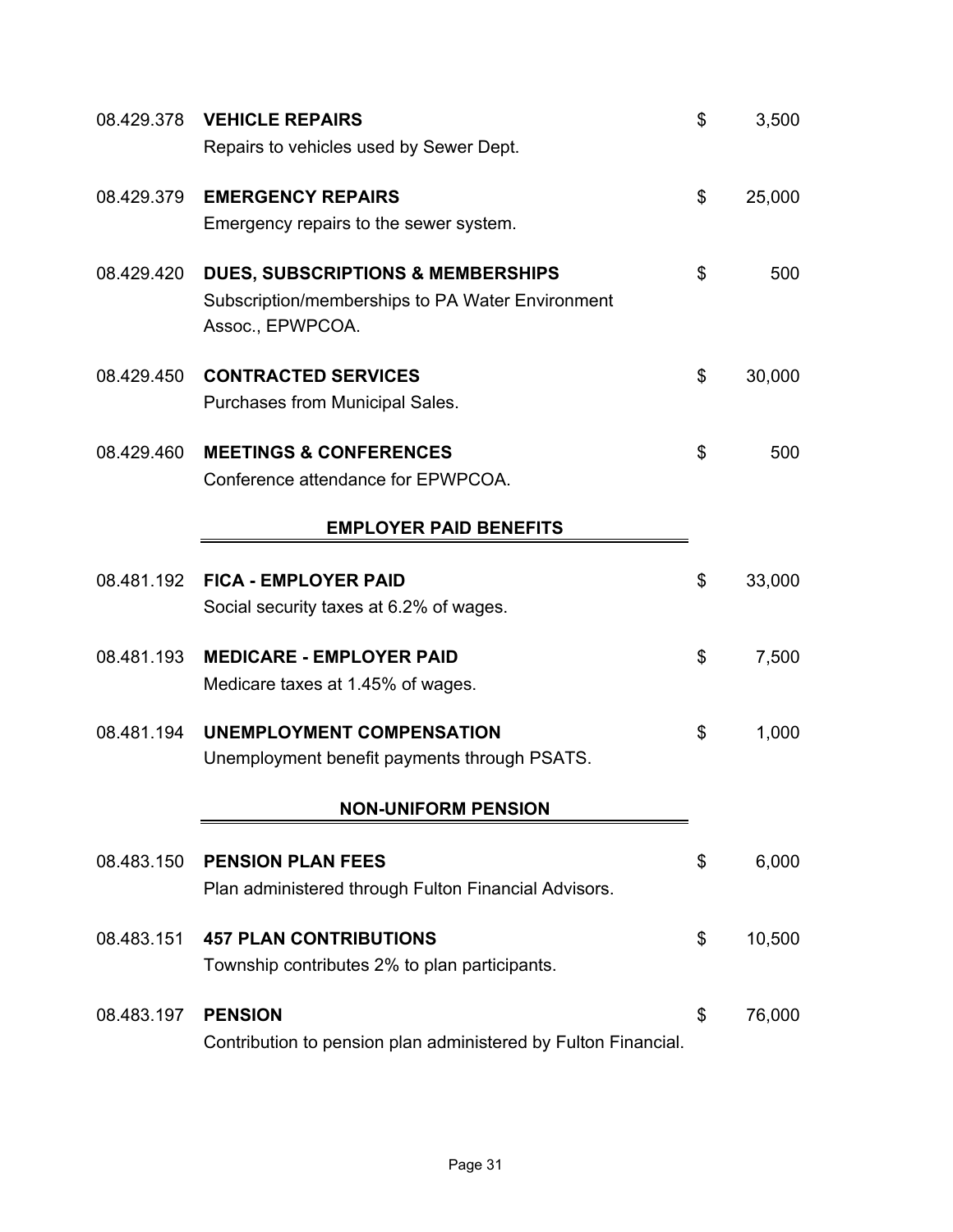# **WORKERS' COMPENSATION**

| 08.484.354 | <b>WORKERS' COMPENSATION</b><br>Stauffer Insurance Agency provides the statutorily<br>required insurance that compensates employees for<br>occupational injuries as outlined in the Workers'<br>Compensation Act of PA.                                  | \$<br>100,000 |
|------------|----------------------------------------------------------------------------------------------------------------------------------------------------------------------------------------------------------------------------------------------------------|---------------|
|            | <b>OTHER EMPLOYEE BENEFITS</b>                                                                                                                                                                                                                           |               |
| 08.485.301 | <b>CONTINUING EDUCATION/TUITION REIMBURSMENT</b><br>Township provides \$1200 per employee for tuition<br>reimbursement.                                                                                                                                  | \$<br>1,200   |
|            | <b>INSURANCE</b>                                                                                                                                                                                                                                         |               |
| 08.486.351 | <b>PROPERTY/AUTO INSURANCE</b><br>Property Insurance through Stauffer Insurance Agency.<br>This is general liabilities coverage for injury/property damage, or<br>"All Risk" protection on bldgs./contents and Inland Marine/<br>Contractors' Equipment. | \$<br>27,000  |
| 08.486.352 | <b>PUBLIC OFFICIALS LIABILITY INSURANCE</b><br>Liability Insurance through Stauffer Insurance Agency.                                                                                                                                                    | \$<br>6,500   |
| 08.486.353 | <b>GOV'T. CRIME INSURANCE POLICY</b><br>Crime policy insurance coverage through Stauffer Insurance Agency.                                                                                                                                               | \$<br>1,500   |
| 08.486.355 | <b>AUTO INSURANCE</b><br>Auto Insurance through Stauffer Insurance Agency.                                                                                                                                                                               | \$<br>20,000  |
| 08.486.356 | <b>COMMERCIAL UMBRELLA POLICY</b><br>Supplemental general liability insurance coverage through<br>Stauffer Insurance Agency.                                                                                                                             | \$<br>13,000  |
|            | <b>HEALTH INSURANCE</b>                                                                                                                                                                                                                                  |               |
| 08.487.160 | <b>DISABILITY INSURANCE</b><br>Short and long term disability provided by One America.                                                                                                                                                                   | \$<br>6,500   |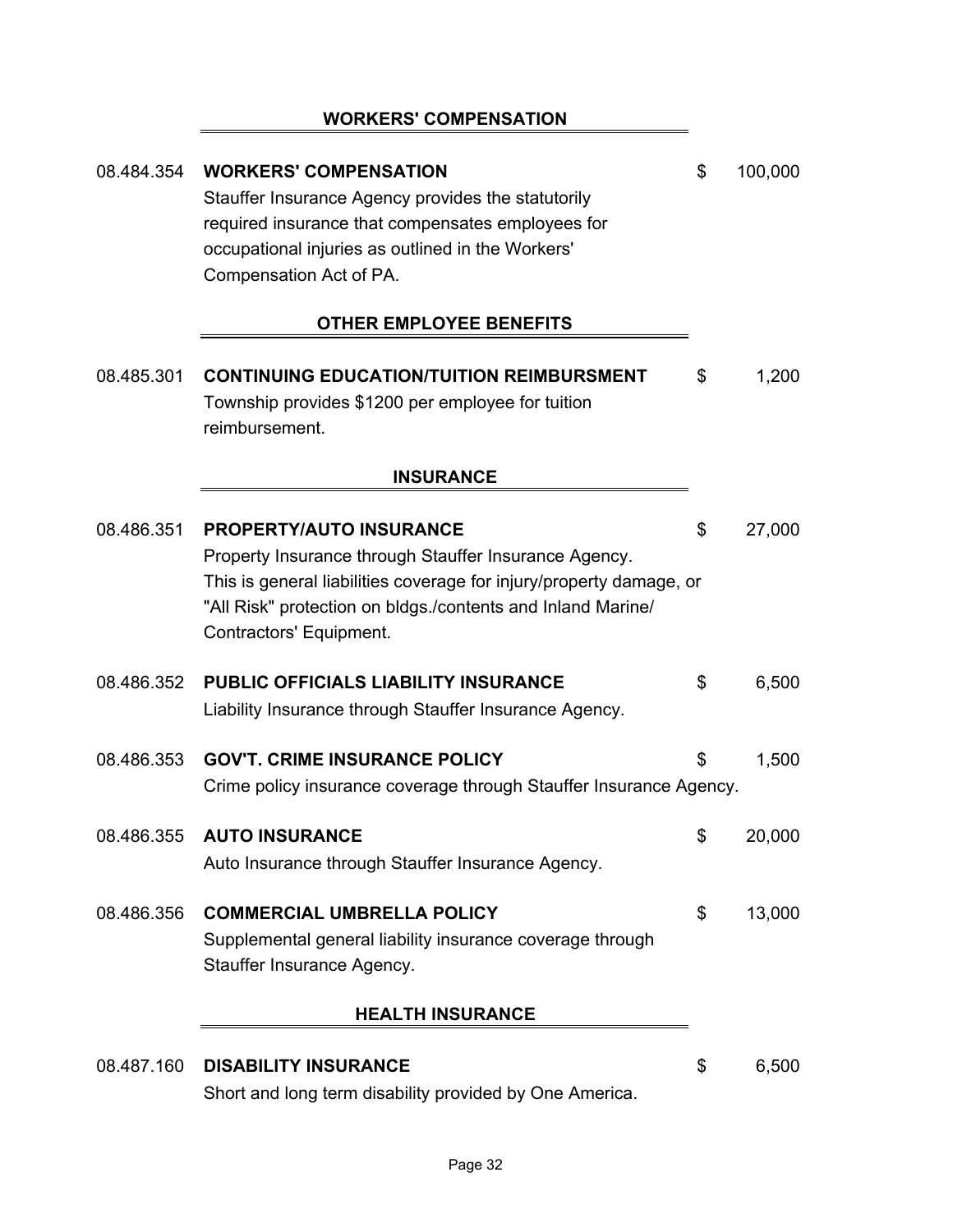|            | 08.487.177 ACCRUED SICK TIME<br>Accumulated sick time.            | \$<br>20,000  |
|------------|-------------------------------------------------------------------|---------------|
| 08.487.196 | <b>HEALTH INSURANCE</b><br>Health Insurance provided by Township. | \$<br>400,000 |
|            | <b>CAPITAL PROJECTS</b>                                           |               |
| 08.493.610 | <b>CAPITAL CONSTRUCTION</b><br>Sewer Infiltration & Inflow work.  | \$<br>800,000 |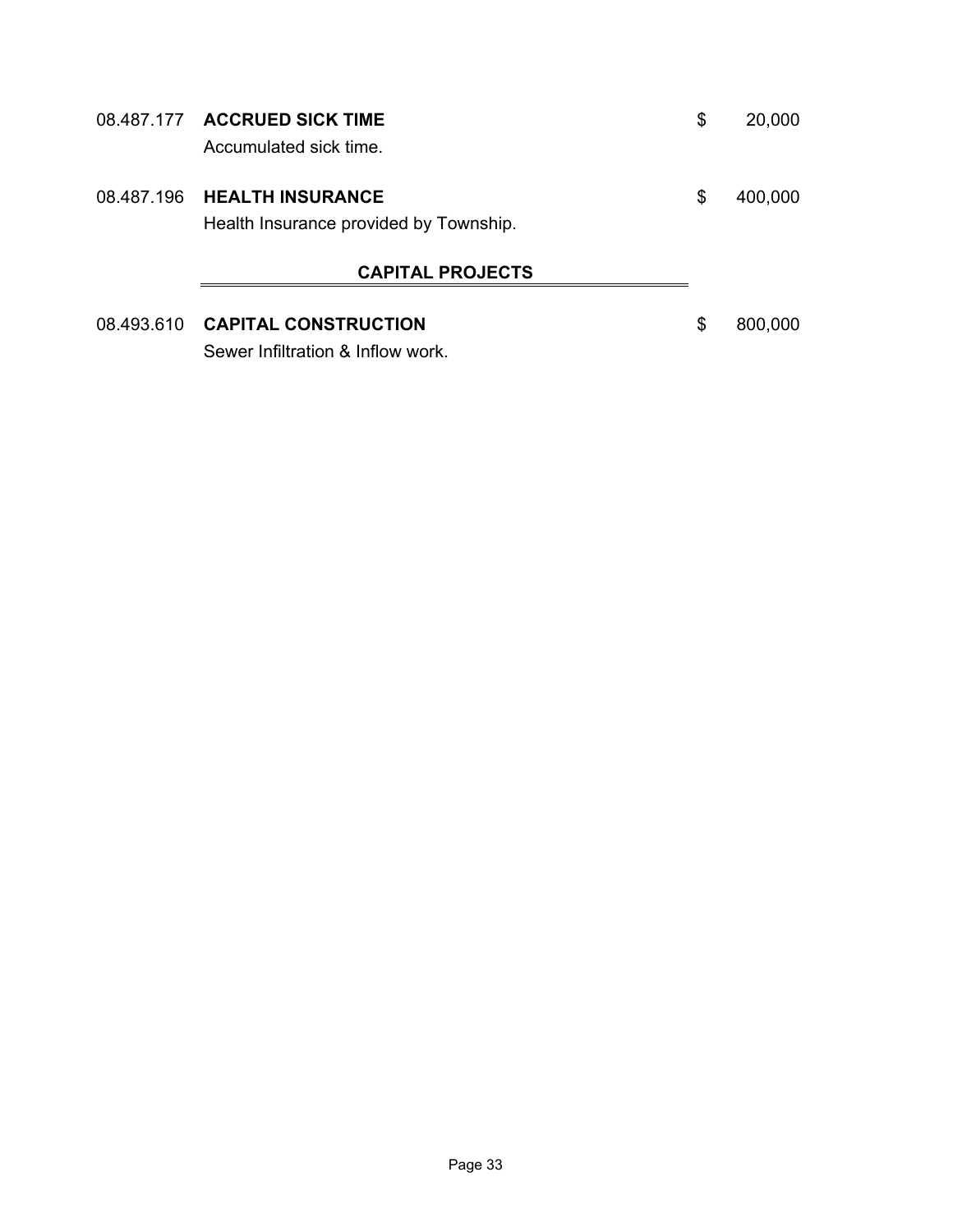# **LOWER MACUNGIE TOWNSHIP 2019 CAPITAL PROJECTS FUND (30)**

# **REVENUES**

# **REAL PROPERTY TAXES**

| 30.301.100                           | <b>REAL ESTATE TAXES</b>                                        | \$ | 1,200,000 |  |  |
|--------------------------------------|-----------------------------------------------------------------|----|-----------|--|--|
|                                      | .50 millage Real Estate Property Tax & 50% Homestead Exclusion. |    |           |  |  |
| 30.301.200                           | <b>REAL ESTATE TAXES PRIOR YEARS</b>                            | \$ | 10,000    |  |  |
|                                      | Real Estate Property Tax - prior years.                         |    |           |  |  |
|                                      | <b>STATE GRANTS</b>                                             |    |           |  |  |
|                                      |                                                                 |    |           |  |  |
| 30.354.090                           | <b>STATE COMMUNITY DEVELOPMENT GRANTS</b>                       | \$ | 900,000   |  |  |
|                                      | Spring Ridge Crossing Park & Trail \$225,000                    |    |           |  |  |
|                                      | Spring Creek Pedestrian Bridge \$175,000                        |    |           |  |  |
|                                      | Library Grant \$500,000                                         |    |           |  |  |
|                                      | <b>FIXED ASSETS DISPOSITION</b>                                 |    |           |  |  |
|                                      |                                                                 |    |           |  |  |
| 30.391.100                           | <b>SALE OF FIXED ASSETS</b>                                     | \$ | 1,025,000 |  |  |
|                                      | Weiner Tract Land Preservation and partial sales\$1,000,000     |    |           |  |  |
|                                      | Other \$25,000.                                                 |    |           |  |  |
| <b>INTERFUND OPERATING TRANSFERS</b> |                                                                 |    |           |  |  |
|                                      |                                                                 |    |           |  |  |
| 30.392.010                           | <b>TRANSFER FROM GENERAL FUND</b>                               | \$ | 434,000   |  |  |
|                                      | Transfer to support major projects from General Fund reserves.  |    |           |  |  |
| 30.392.190                           | <b>TRANSFER FROM DEVELOPER IMPACT FUND</b>                      | \$ | 400,000   |  |  |
|                                      | Traffic Impact - \$300,000 towards traffic light at Minesite &  |    |           |  |  |
|                                      | Cedar Crest & \$100,000 for (4) Emergency Preemption Systems.   |    |           |  |  |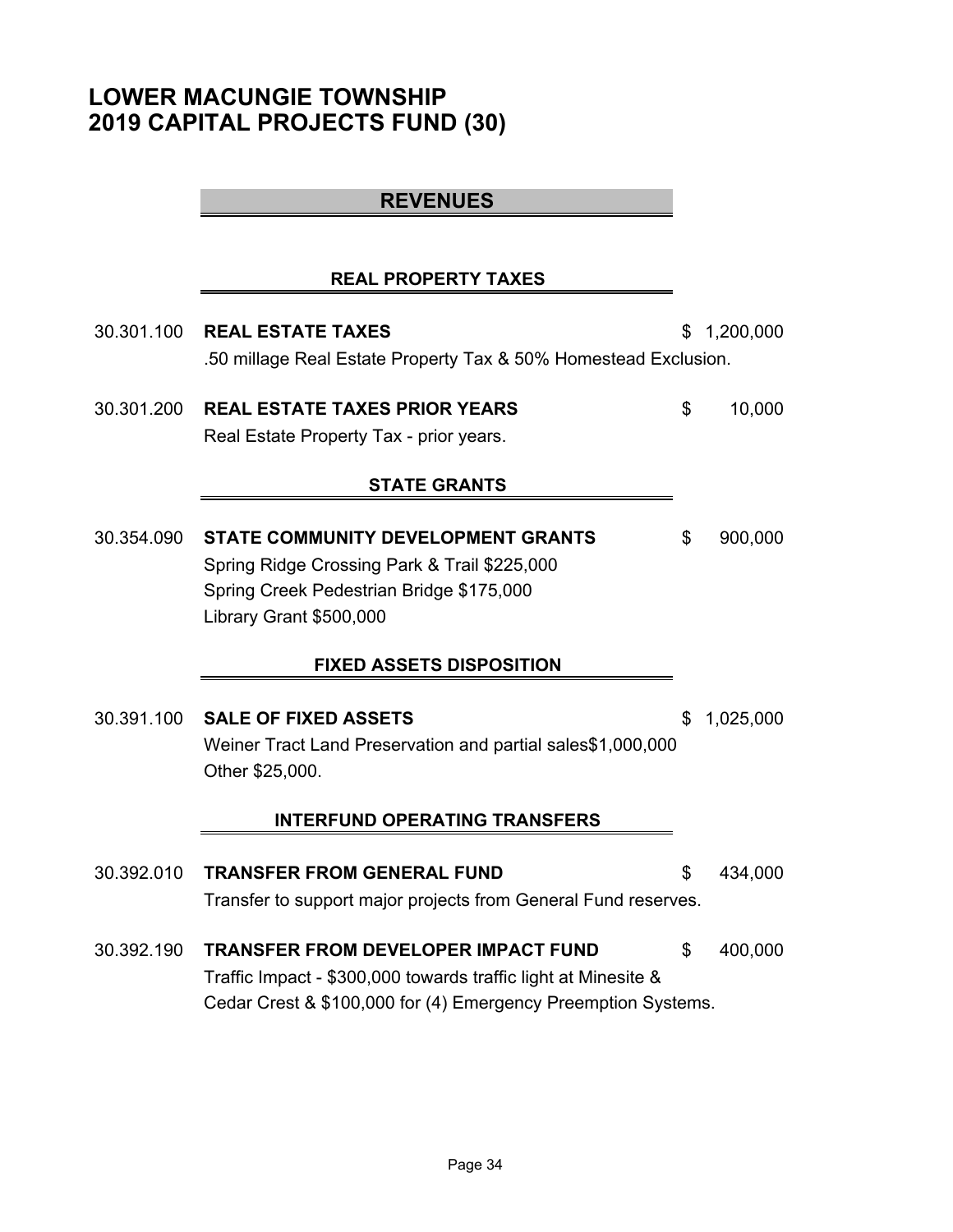# **PROCEEDS OF GENERAL LONG TERM DEBT**

| 30.393.120 | <b>GENERAL OBLIGATION BONDS</b><br>For Library/Community Center expansion.                                                                | \$<br>2,000,000 |
|------------|-------------------------------------------------------------------------------------------------------------------------------------------|-----------------|
|            | <b>EXPENSES</b>                                                                                                                           |                 |
|            | <b>REAL ESTATE TAX COLLECTION</b>                                                                                                         |                 |
| 30.403.210 | <b>TAX COLLECTION OFFICE SUPPLIES</b><br>Printing and mailing costs associated with real estate<br>property tax billings and collections. | \$<br>28,000    |
|            | <b>CAPITAL PROJECTS</b>                                                                                                                   |                 |
| 30.493.319 | <b>FIRE DEPT VEHICLES</b><br>Final payment for Tanker / Pumper Fire Truck.                                                                | \$<br>465,000   |
| 30.493.463 | <b>CONTRACTED PAVING</b><br>Major road surfacing projects.                                                                                | \$<br>425,000   |
| 30.493.620 | <b>LAND PURCHASES</b><br>Open space opportunities.                                                                                        | \$<br>1,286,000 |
| 30.493.630 | <b>PROPERTY DEMOLITION</b><br>Demolition of property on Seem Road.                                                                        | \$<br>50,000    |
| 30.493.631 | <b>MOWERS &amp; BLOWERS</b><br>Replace (2) zero turn mowers.                                                                              | \$<br>25,000    |
| 30.493.635 | <b>COMMUNITY CENTER IMPROVEMENTS</b><br>Expansion of Community Center / Library.                                                          | \$<br>1,945,000 |
| 30.493.636 | <b>CAMP OLYMPIC</b><br>Camp Olympic upgrade AC - \$7,000<br>Camp Olympic Benches/Trees - \$5,000                                          | \$<br>12,000    |
| 30.493.637 | <b>PARK SIGNAGE</b>                                                                                                                       | \$<br>2,000     |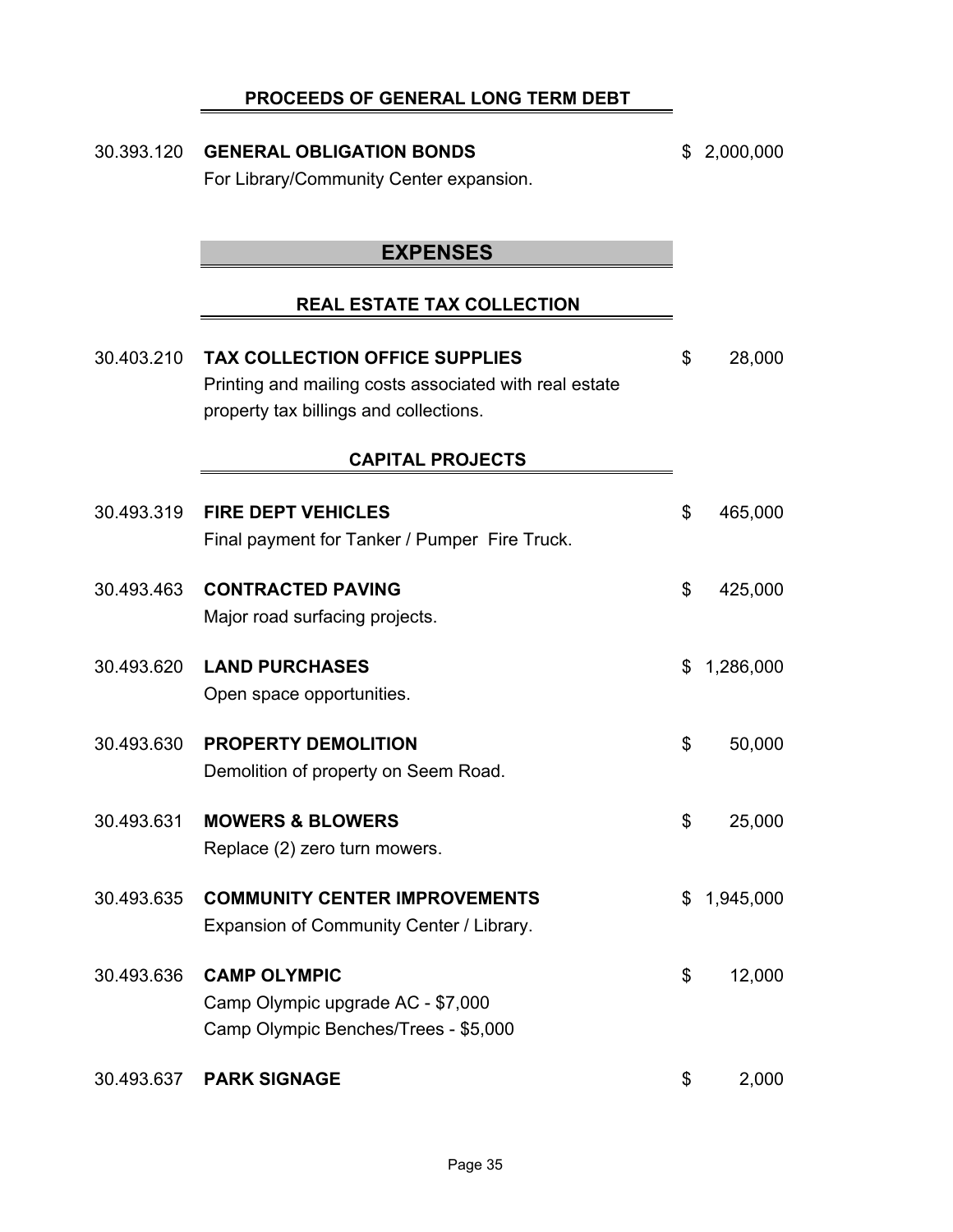| 30.493.638 | <b>PARK IMPROVEMENTS</b><br>ADA Compliance at parks \$40,000                                                                                                                                              | \$<br>115,000 |
|------------|-----------------------------------------------------------------------------------------------------------------------------------------------------------------------------------------------------------|---------------|
|            | Park Cameras \$40,000, ChurchLane Tennis Fence \$35,000                                                                                                                                                   |               |
| 30.493.641 | <b>POLE BARN BLDGS/STORAGE SHEDS</b><br><b>Barn Renovations - Weiner Tract.</b>                                                                                                                           | \$<br>50,000  |
| 30.493.647 | <b>GROUNDS IMPROV-SIDEWALK/PARKING LOT</b><br>Wild Cherry Park Path, Spring Creek Sidewalk                                                                                                                | \$<br>75,000  |
| 30.493.649 | <b>PW EQUIPMENT</b><br>Ride on Spreader and Sprayer \$11,000                                                                                                                                              | \$<br>11,000  |
| 30.493.650 | <b>BRIDGES</b><br>Township owns and maintains 14 bridges.                                                                                                                                                 | \$<br>330,000 |
| 30.493.652 | <b>BIKE TRAILS &amp; WALKING TRAILS</b><br>Spring Creek Pedestrian Bridge \$500,000<br>Spring Ridge Crossings Park & Trail \$250,000                                                                      | \$<br>750,000 |
| 30.493.660 | <b>TRAFFIC SIGNALS</b><br>General Fund portion for traffic light at Minesite &<br>Cedar Crest, and (4) Emergency Preemption Systems.<br>Also \$1.2 million of funding in Liquid Fuels for traffic lights. | \$<br>400,000 |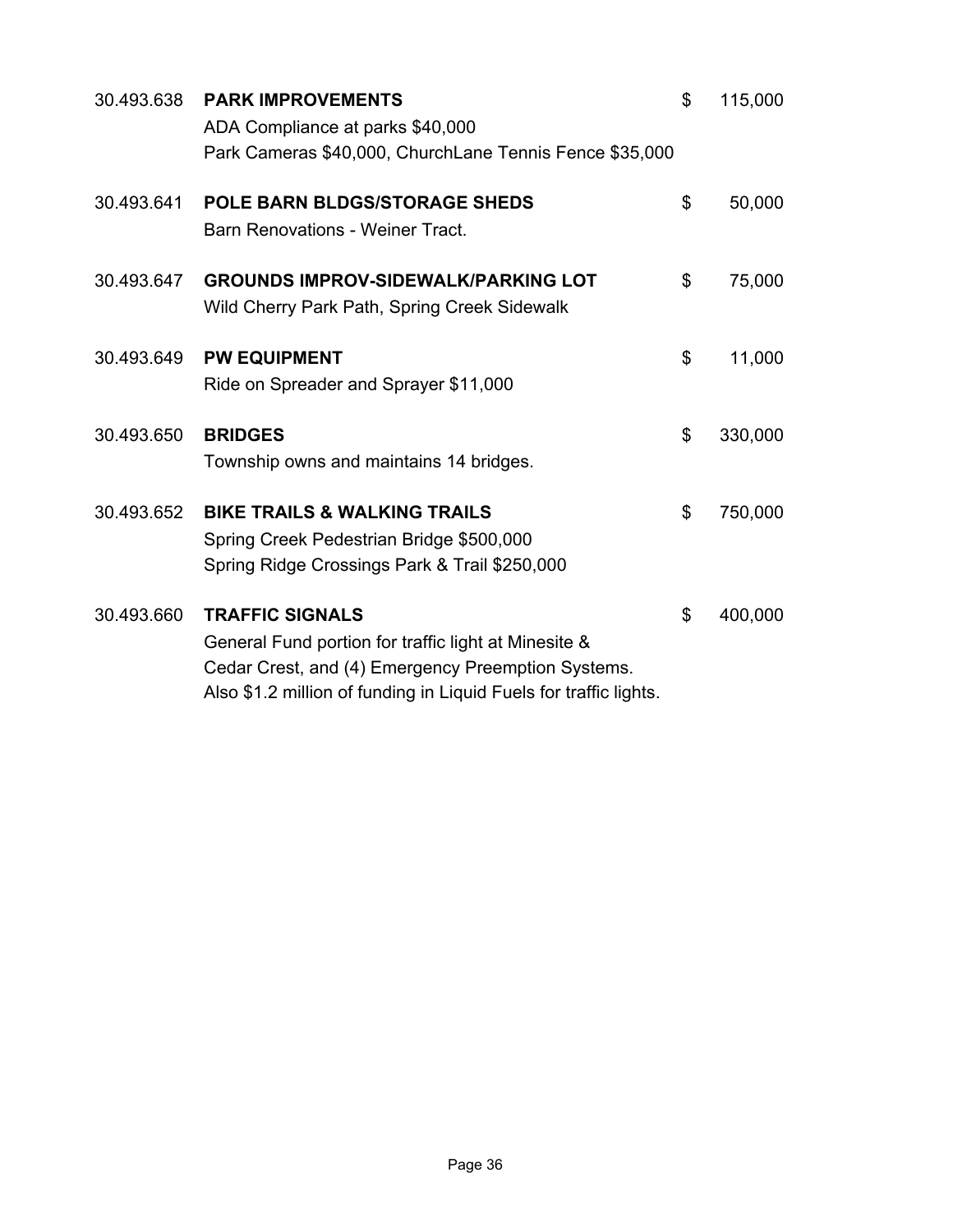# **LOWER MACUNGIE TOWNSHIP 2019 LIQUID FUELS FUND (35)**

# **REVENUES**

#### **INTEREST EARNINGS**

35.341.000 **INTEREST EARNINGS** \$ 12,000 Interest from deposits and short term investments.

### **STATE SHARED REVENUE**

35.355.020 **LIQUID FUELS ALLOCATION (Act 655) -** The amount is \$ 1,005,000 based on 131 miles of Township owned roads and a population of 30,633 as of the 2010 census.

# **PRIOR YEAR RESERVES**

35.396.000 **PRIOR YEAR RESERVES** \$ 1,018,000 Budget as needed when prior year reserves are required for use in the current year budget.

#### **EXPENSES**

#### **WINTER MAINTENANCE**

| 35.432.281 | <b>SALT</b>                                                                                                | \$. | 150,000 |
|------------|------------------------------------------------------------------------------------------------------------|-----|---------|
|            | Road salt purchased from COSTARS state contract and the<br>vendors will be Oceanport & American Rock Salt. |     |         |
| 35.432.282 | ANTI-SKID<br>Anti-skid purchased from Eastern Industries.                                                  | \$. | 10.000  |